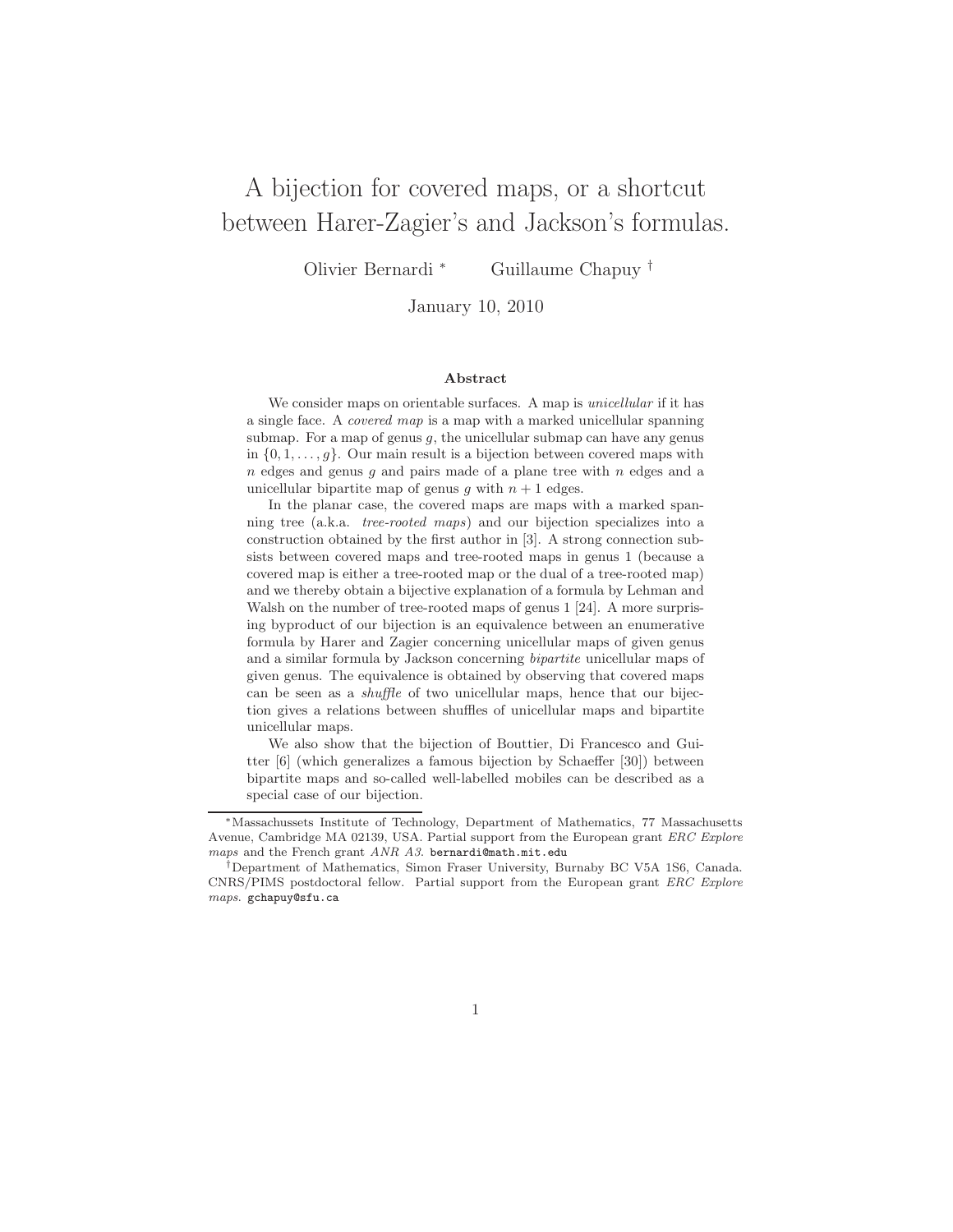# 1 Introduction.

We consider maps on orientable compact surfaces of arbitrary genus. A map is said unicellular if it has a single face as is the case for the map represented in Figure 2. A covered map is a map together with a marked unicellular spanning submap. A map of genus q have spanning submaps of any genus in  $\{0 \ldots, q\}$ . In particular, tree-rooted maps (maps with a marked spanning tree) are a special case of covered map since a spanning tree is a spanning unicellular submap of genus 0. A covered map of genus 2 having a unicellular spanning submap of genus 1 is represented in Figure  $1(a)$ . More details about maps and the genus of submaps are given in Section 2.

Our main result is a bijection  $\Psi$  between covered maps of genus q with n edges and pairs made of a plane tree with  $n$  edges and a bipartite unicellular map of genus g with  $n + 1$  edges. The image of a covered map by the mapping  $\Psi$  is represented in Figure 1(b). The bijection  $\Psi$  generalizes a construction by the first author  $\lceil 3 \rceil$  between planar tree-rooted maps with n edges and pairs of plane trees with n and  $n + 1$  edges respectively<sup>1</sup>.



Figure 1: (a) A covered map of genus 2 (the unicellular submap of genus 1 is drawn in thick lines). (b) The image of the covered map by the bijection  $\Psi$  is made of a bipartite unicellular map of genus 2 and a plane tree.

It is an important observation that the dual of a planar tree-rooted map is a planar tree-rooted map, that is to say, the dual of the edges not in the spanning tree form a spanning tree of the dual map. Pushing this observation further, Mullin showed that tree-rooted maps could be encoded by a *shuffle* of two trees (one representing the spanning tree, the other representing the dual spanning tree), or more precisely as a shuffle of two parenthesis systems encoding these trees [29]. Covered maps generalize these properties: the dual of a covered map is a covered map and covered maps can be encoded by shuffles of two unicellular maps (more details are given in Section 3). We emphasize that our bijection  $\Psi$  (as the construction in [3]) is of very different nature: the result is a pair of

<sup>&</sup>lt;sup>1</sup>In [3], the tree with  $n + 1$  edges was actually described as a non-crossing partition.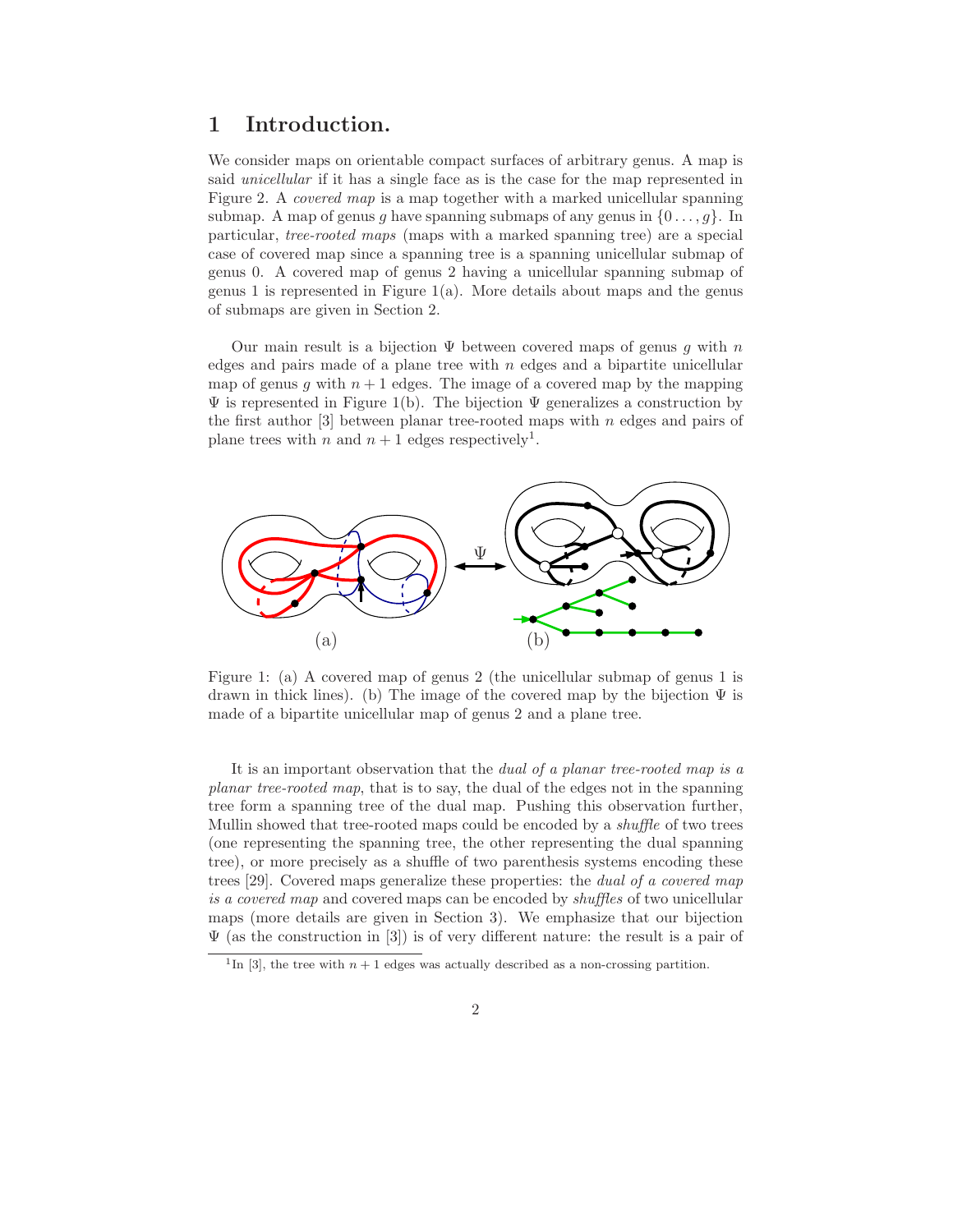unicellular maps of a fixed size and not a shuffle.

Our bijection  $\Psi$  has the interesting property that it can be specialized in various ways in order to obtain bijections for several important classes of maps. In particular, it is shown in [4] how to specialize the bijection  $\Psi$  in order to count certain classes of triangulations and quadrangulations. Here we consider yet another specialization, namely, we will show that the bijection  $\Psi$  specializes into the bijection by Bouttier, Di Francesco and Guitter [6] (for the planar case) and its generalization to higher genus surfaces by Chapuy, Marcus and Schaeffer [11, 9]. These bijections which generalize a previous bijection by Schaeffer [30] are of fundamental importance for studying the metric properties of random maps [12, 5, 8, 7, 26] and for defining and analyzing their continuous limit, the Brownian map [25, 20, 22, 21].

The bijection Ψ has several enumerative corrolaries. The first corollaries concern tree-rooted maps of genus 0 and 1. In [29], Mullin used the correspondence between planar tree-rooted maps and shuffles of trees to prove that the number of planar tree-rooted maps with  $n$  edges is the product of two consecutive Catalan numbers:

$$
T_0(n) = \text{Cat}(n)\text{Cat}(n+1)
$$
, where  $\text{Cat}(n) = \frac{(2n)!}{n!(n+1)!}$ . (1)

and asked for a bijection between tree-rooted maps of size  $n$  and pairs of trees of size n and  $n + 1$  respectively. This is precisely what our bijection  $\Psi$  gives in the planar case. This planar case was originally described in [3] as an answer to Mullin's question. It was also proved there that this specialization is isomorphic to a previous recursive bijection by Cori, Dulucq and Viennot [13].

In [24], Lehman and Walsh gave an expression for the number of tree-rooted map of genus 1 with  $n$  edges:

$$
T_1(n) = \text{Cat}(n) \ \frac{(2n-1)!}{12(n-1)!(n-2)!}.
$$
 (2)

Again, no bijective proof was known explaining this simple formula involving the Catalan number (and it was also noted in [24] that no clear pattern emerged for higher genera). Our bijection  $\Psi$  gives a bijective explanation to Formula (2) because a duality argument shows that exactly half of the covered maps of genus 1 are tree-rooted maps, and  $\frac{(2n-1)!}{6(n-1)!(n-2)!}$  is the number of bipartite maps of genus 1 with  $n + 1$  edges.

Another, more surprising, enumerative corollary of our bijection is a bijective shortcut between two formulas concerning unicellular maps. In [16], Harer and Zagier proved the following formulas concerning the number  $A<sup>p</sup>(n)$  of unicellular maps with n edges and p vertices (hence genus  $(n + 1 - p)/2$ ):

$$
\sum_{p\geq 1} A^p(n)y^p = \frac{(2n)!}{2^n n!} \sum_{i\geq 1} 2^{i-1} \binom{n}{i-1} \binom{y}{i}.
$$
 (3)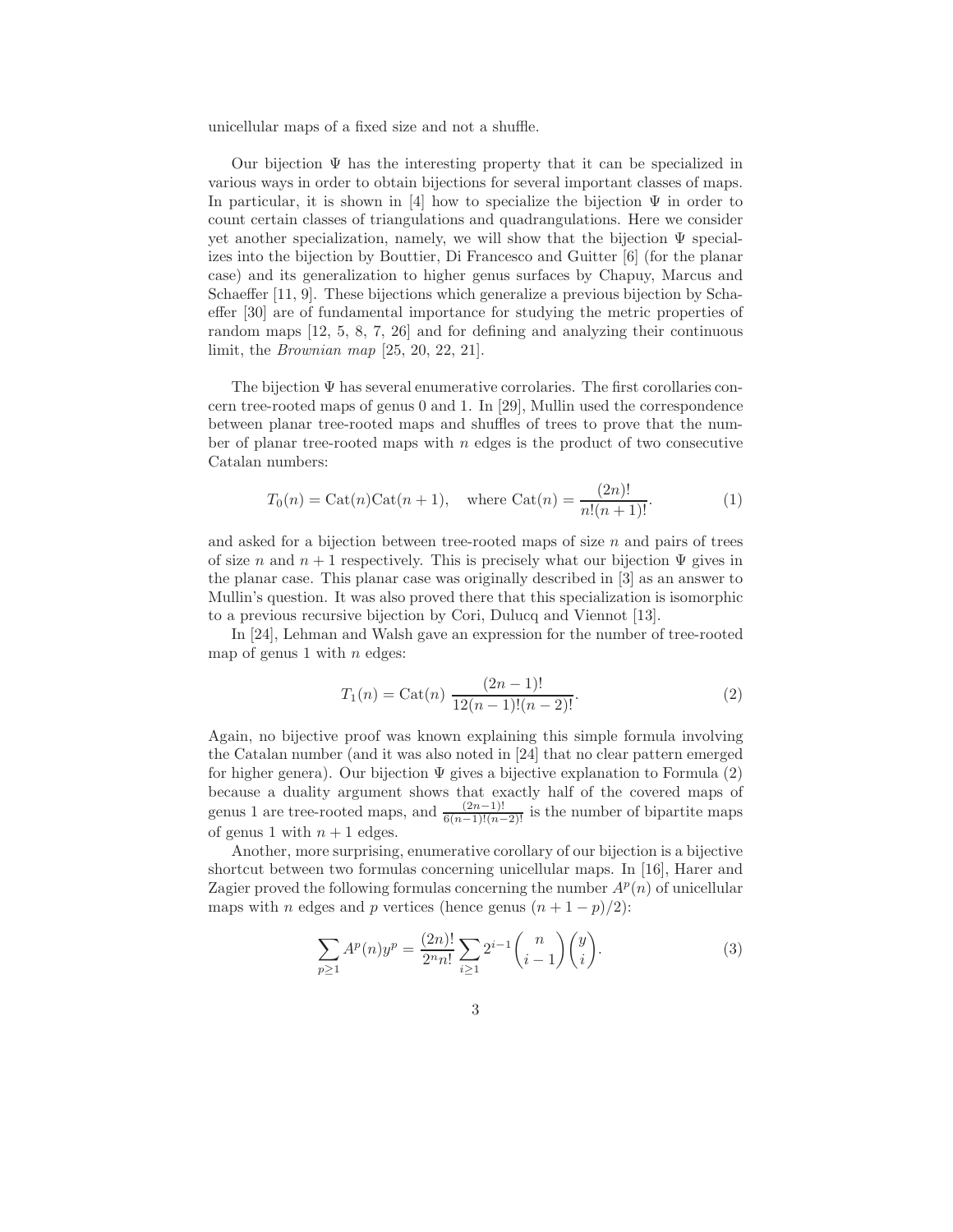The original proof of Harer and Zagier involved the computation of a matrix integral. Since then, a combinatorial interpretation was given by Lass [19], which was further developed into fully bijective proof in [14]. An alternative bijective approach to unicellular maps was recently given in [10]. A similar formula for the number  $B^{p,q}(n)$  of bipartite unicellular maps with n edges, p white vertices and  $q$  black vertices:  $\;$ 

$$
\sum_{p,q\geq 1} B^{p,q}(n+1)y^p z^q = (n+1)! \sum_{i,j\geq 1} {n \choose i-1,j-1} {y \choose i}{z \choose j},
$$
 (4)

was independently obtained by Jackson [17] and by Adrianov [1] by means of characters computations. Bijective proofs were given in [31, 28]. We show that our bijection  $\Psi$  establishes an equivalence between Formulas (3) and (4). Indeed, our bijection gives a relation between the number of shuffles of unicellular maps and the number of bipartite unicellular maps.

The paper is organized as follows. In Section 2, we recall some definitions about maps. In Section 3, we show that covered maps can be seen as shuffles of unicellular maps. In Section 4, we define the bijection Ψ between covered maps with  $n$  edges and pairs made of a plane tree with  $n$  edges and a bipartite unicellular map with  $n + 1$  edges. In Section 5, we explore the enumerative corollaries of our bijection. Section 6 contains the proofs of the bijectivity of Ψ. In Section 7, we give three equivalent ways of describing pairs made of a plane tree and a bipartite unicellular map and explicit the inverse mapping Ψ<sup>−</sup><sup>1</sup> for these different descriptions. In Section 8, we use one of these descriptions in order to recover the bijection of Bouttier *et al.* [6] as a specialization of  $\Psi$ . Lastly, in Section 9, we explore the properties of the bijection  $\Psi$  with respect to duality.

## 2 Definitions

Maps. Maps can either be defined topologically (as graphs embedded in surfaces) or combinatorially (in terms of permutations). We shall prove our results using the combinatorial definition, but resort to the topological interpretation in order to convey intuitions.

We start with the topological definition of maps. Our *surfaces* are 2-dimensional, oriented, compact and without boundaries. A map is a connected graph embedded in surface, considered up to homeomorphism. By embedded, one means drawn on the surface in such a way that the edges do not intersect and the faces (connected components of the complement of the graph) are simply connected. Loops and multiple edges are allowed. The genus of the map is the genus of the underlying surface and its size is its number of edges. A planar map is a map of genus 0. A map is unicellular if it has a single face. For instance, the planar unicellular maps are the plane trees. A map is bipartite if vertices can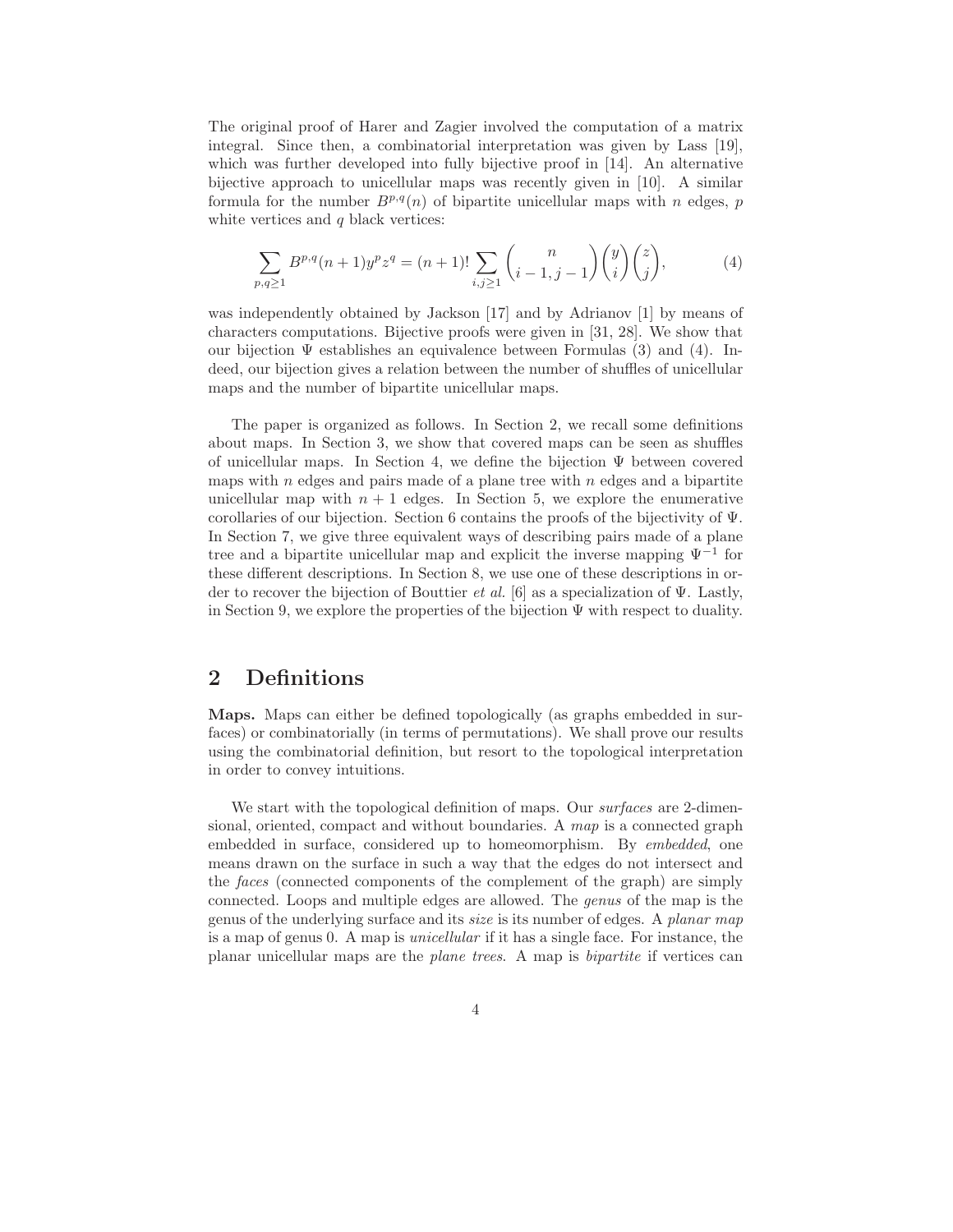be colored in black and white in such a way that every edge join a white vertex to a black vertex. We denote by  $g(M)$  the genus of a map and by  $v(M)$ ,  $f(M)$ ,  $e(M)$  respectively its number of vertices, faces and edges. The Euler formula relates these quantities by

$$
v(M) - e(M) + f(M) = 2 - 2g(M).
$$

By removing the midpoint of an edge, one obtains two half-edges. Two consecutive half-edges around a vertex define a corner. A map is rooted if one half-edge is distinguished as the *root*. The vertex incident to the root is called root-vertex. In figures, the rooting will be indicated by an arrow pointing into the root-corner, that is, the corner following the root in clockwise order around the root-vertex. For instance, the root of the map in Figure 2 is the half-edge  $a_1$ .



Figure 2: A unicellular map of genus 1.

Maps can also be defined in terms of permutations acting on half-edges. To obtain this equivalence, observe first that the embedding of a graph in a surface defines a cyclic order (the counterclockwise order) of the half-edges around each vertex. This gives in fact a one-to-one correspondence between maps and connected graphs together with a cyclic order of the half-edges around each vertex (see e.g. [27]). Equivalently, a map can be defined as a triple  $M = (H, \sigma, \alpha)$ where H is a finite set whose elements are called the *half-edges*,  $\alpha$  is an involution of H without fixed point, and  $\sigma$  is a permutation of H such that the group generated by  $\sigma$  and  $\alpha$  acts transitively on H. This must be understood as follows: each cycle of  $\sigma$  describes the counterclockwise order of the halfedges around one vertex of the map, and each cycle of  $\alpha$  describes an edge, that is, a pair of two half-edges. The transitivity assumption simply translates the fact that the graph is connected. Figure 2 shows the map  $M = (H, \sigma, \alpha)$ , where  $H = \{a_1, \bar{a}_1, \ldots, a_5, \bar{a}_5\}, \sigma = (a_1, \bar{a}_2, a_3)(\bar{a}_1, a_2, \bar{a}_4)(\bar{a}_3, a_4, a_5)(\bar{a}_5)$  and  $\alpha = (a_1, \bar{a}_1) \cdots (a_5, \bar{a}_5).$ 

For a map  $M = (H, \sigma, \alpha)$ , the permutation  $\sigma$  is called vertex-permutation, the permutation  $\alpha$  is called *edge-permutation* and the permutation  $\phi = \sigma \alpha$  is called face-permutation. The cycles of  $\sigma$ ,  $\alpha$ , phi are called vertices, edges and faces. Observe that the cycles of  $\phi$  are indeed in bijection with the faces of the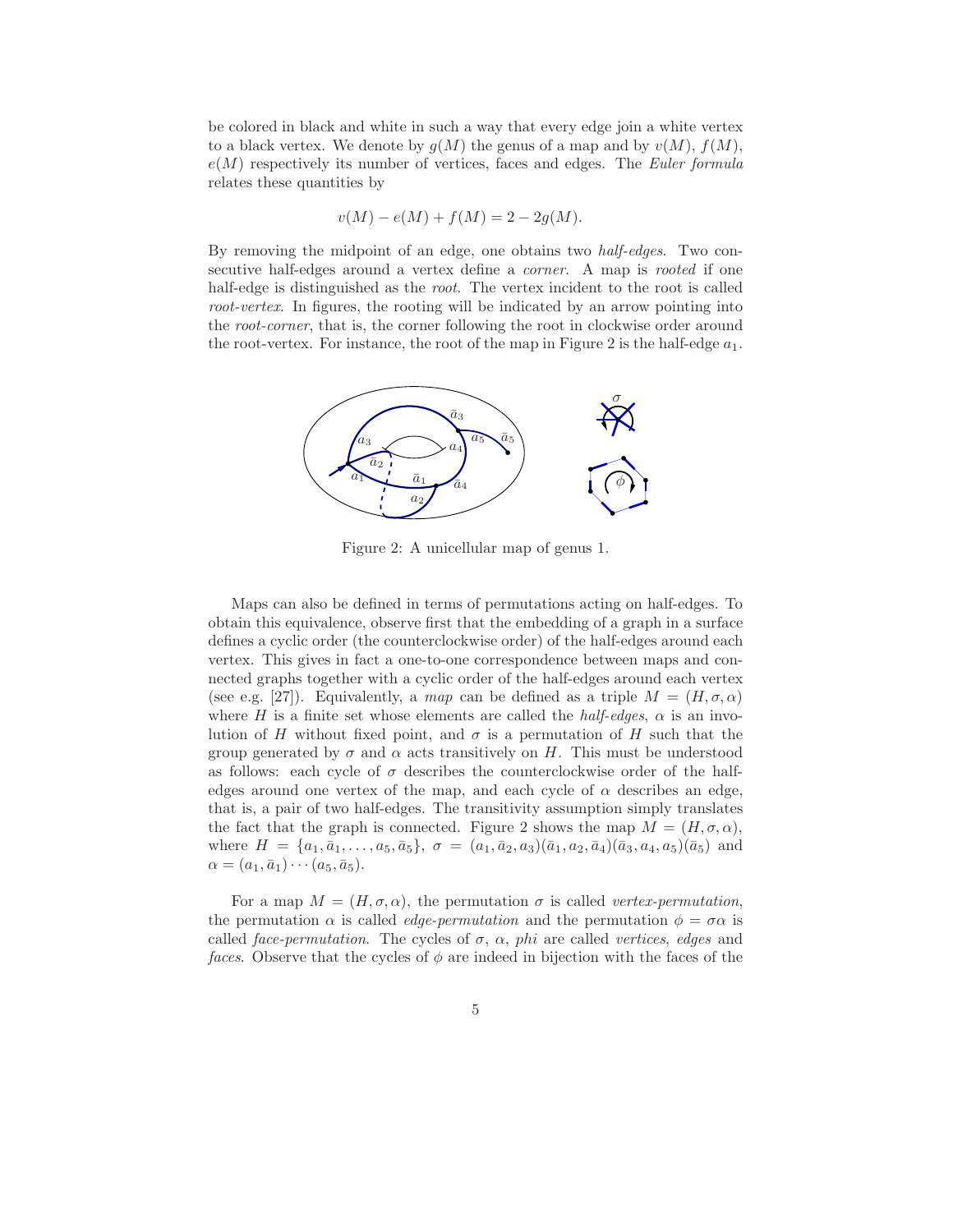map in its topological interpretation. Hence, the genus of  $M$  can be deduced from the number of cycles of  $\sigma$ ,  $\alpha$  and  $\phi$  by the Euler relation. We say that a half-edge is *incident* to a vertex or a face if this edge belongs to the corresponding cycle. Again, a map is rooted if one of the half-edges is distinguished as the root; the incident vertex and face are called root-vertex and root-face.

The correspondence between topological and combinatorial map is one-toone if combinatorial maps are considered up to isomorphism (or, relabelling). That is, two maps  $(H, \sigma, \alpha)$  and  $(H', \sigma', \alpha')$  are considered the same if there exists a bijection  $\lambda : H \to H'$  such that  $\sigma' = \lambda \sigma \lambda^{-1}$  and  $\alpha' = \lambda \alpha \lambda^{-1}$  (for rooted maps, we ask furthermore that  $\lambda(r) = r'$ . In this article all maps will be rooted, and considered up to isomorphism.

We call *pseudo map* a triple  $M = (H, \sigma, \alpha)$  such that  $\alpha$  is a fixed-point free involution, but where the transitivity assumption (i.e. connectivity assumption) is not required. This can be seen as a union of maps and we still call  $\phi = \sigma \alpha$ the face-permutation, as its cycles are indeed in correspondence with the faces of the union of maps. Lastly, we consider the case where the set of half-edges  $H$  is empty as a special case of rooted unicellular map (corresponding to the planar map with one vertex and no edge) called empty map.

Submaps, covered maps and motion functions. For a permutation  $\pi$  on a set H, we call restriction of  $\pi$  to a set  $S \subseteq H$  and denote by  $\pi_{|S}$  the permutation of S whose cycles are obtained from the cycles of  $\pi$  by erasing the elements not in S. Observe that  $(\pi^{-1})_{|S} = (\pi_{|S})^{-1}$  so that we shall not use parenthesis anymore in these notations. It is sometime convenient to consider the restriction  $\pi_{\vert S}$  as a permutation on the whole set H acting as the identity on  $H \setminus S$ ; we shall mention this abuse of notations whenever necessary.

A spanned map is a map with a marked subset of edges. In terms of permutations, a spanned map is a pair  $(M, S)$ , where S is a subset of half-edges stable by the edge-permutation  $\alpha$ . The *submap defined by* S, denoted  $M_{|S}$ , is the pseudo map  $(S, \sigma_{|S}, \alpha_{|S})$ , where  $\sigma$  is the vertex-permutation of M. We underline that the face-permutation  $\phi_S = \sigma_{|S}\alpha_{|S}$  of the pseudo-map  $M_{|S}$  is not equal to  $(\sigma \alpha)_{|S}$ . Observe also that the genus of  $M_{|S}$  can be less than the genus of M. For example, Figure 1(a) represents a submap of genus 1 of a map of genus 2. A submap  $M_{|S}$  is *connecting* if it is a map containing every vertex of  $M$ , that is,  $S$  contains a half-edge in every vertex of  $M$  (except if  $M$  has a single vertex, where we authorize S to be empty) and  $\sigma_{|S}$ ,  $\alpha_{|S}$  act transitively on S. The submap represented in Figure 3 (right) is a map but is not connecting. A *covered map* is a spanned map such that the submap  $M_{\mid S}$  is a connecting unicellular map. A tree-rooted map is a spanned map such that the submap  $M_{\mid S}$  is a spanning tree, that is, a connecting plane tree.

The motion function of the spanned map  $(M, S)$  is the mapping  $\theta$  defined on H by  $\theta(h) = \phi(h) \equiv \sigma \alpha(h)$  if h is in S and  $\theta(h) = \sigma(h)$  otherwise. Note that the motion function is a permutation of H since the stability of S by  $\alpha$  implies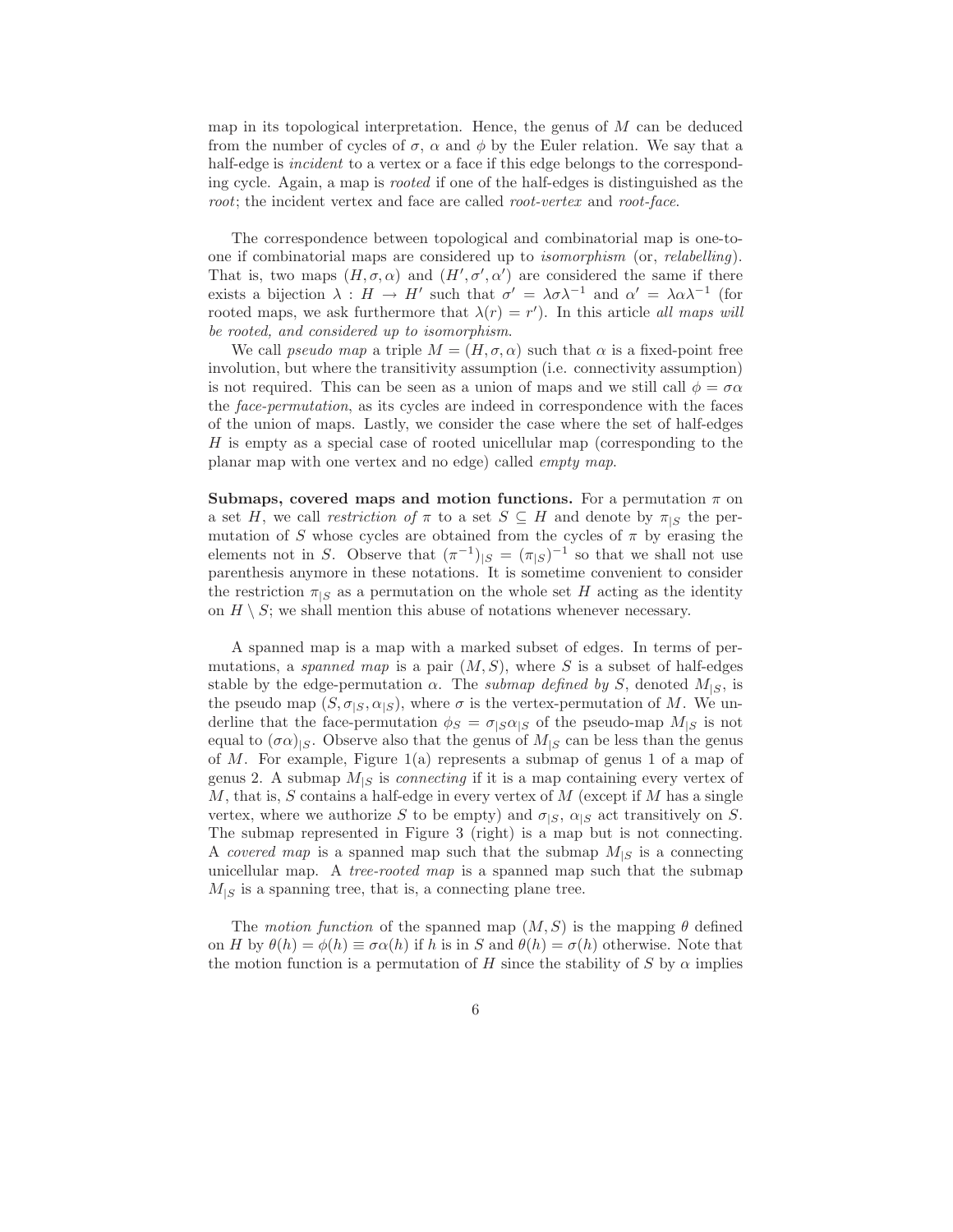that  $\theta^{-1}(h) = \alpha \sigma^{-1}(h)$  if  $\sigma^{-1}(h)$  is in S and  $\theta^{-1}(h) = \sigma^{-1}(h)$  otherwise. Observe also that, given  $M$ , the set  $S$  can be recovered from the motion function  $\theta$ . Topologically, the motion function is the permutation describing the *tour* of the connected components of the submap  $M_{|S}$  in counterclockwise direction: we follow the border of the edges of the submap  $M_{|S}$  and cross the edges not in  $M_{|S}$ . For instance, the submap represented in Figure 3 has motion function  $\theta = (a, c, e, n, d, k, m, h, i)(b, j, l)(f, g).$ 



Figure 3: Motion function of the submap  $M_{|S}$  defined by  $S = \{a, b, c, d, i, j, k, l\}.$ 

**Orientations.** An *orientation* of a map  $M = (H, \sigma, \alpha)$  is a partition  $H = I \oplus O$ such that the involution  $\alpha$  maps the set I of *ingoing* half-edges to the set O of *outgoing* half-edges. The pair  $(M,(I, O))$  is an *oriented map*. A *directed path* is a sequence  $h_1, h_2, \ldots, h_k$  of distinct ingoing half-edges such that  $h_i, \alpha(h_{i+1})$  are incident to the same vertex (are in the same cycles of  $\sigma$ ) for  $i = 1...k-1$ . A directed cycle is a directed path  $h_1, \ldots, h_k$  such that  $h_k$  and  $\alpha(h_0)$  are incident to the same vertex. The half-edge  $h_k$  is called the *extremity* of the directed path. An orientation is *root-connected* if for any ingoing half-edge  $h$  is the extremity of a directed path  $h_1, \ldots, h_k = h$  such that  $\alpha(h_1)$  is incident to the root-vertex of M.

**Duality** The dual map of a map  $M = (H, \sigma, \alpha)$  is the map  $M^* = (H, \phi, \alpha)$ where  $\phi = \sigma \alpha$  is the face-permutation of M. The root of the dual map  $M^*$  is equal to the root of  $M$ . Observe that the genus of a map and of its dual are equal (by Euler relation) and that  $M^{**} = M$ . Topologically, the dual map  $M^*$ is obtained by the following two steps process: see Figure 4.

- 1. In each face f of M, draw a vertex  $v_f$  of  $M^*$ . For each edge e of M separating faces f and f' (which can be equal), draw the *dual edge*  $e^*$  of  $M^*$  going from  $v_f$  to  $v_{f'}$  across e.
- 2. Flip the drawing of  $M^*$ , that is, inverse the orientation of the surface.

We now define duals of spanned maps and oriented maps. Given a subset  $S \subseteq H$ , we denote  $\overline{S} = H \setminus S$ . The *dual of a spanned map*  $(M, S)$  is the spanned map  $(M^*, \bar{S})$ ; see Figure 4. We also say that  $M_{|S}$  and  $M^*_{|\bar{S}}$  are dual submaps. Observe that the motion functions of a spanned map  $(M, S)$  and of its dual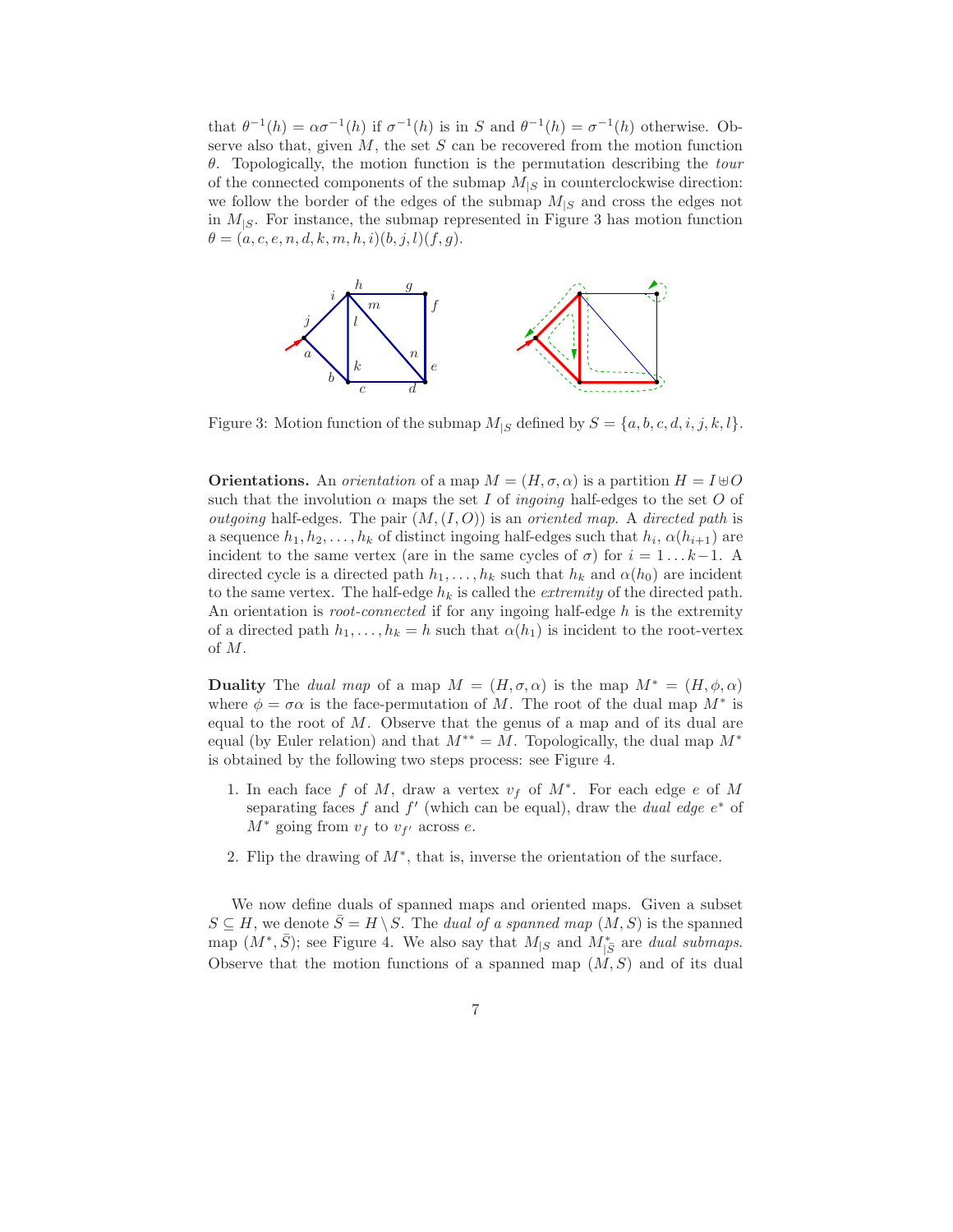$(M^*,\overline{S})$  are equal. The dual of the oriented map  $(M,(I,O))$  is  $(M^*,(I,O))$ . Graphically, this orientation is obtained by applying the following rule at step 1: the dual-edge  $e^*$  of an edge  $e \in M$  is oriented from the left of  $e$  to the right of e; see Figure 14. Observe that duality is involutive on maps, spanned maps and oriented maps.



Figure 4: (a) A spanned map (the submap is indicated by thick lines). (b) Topological construction of the dual. (c) The dual covered map.

# 3 Covered maps as shuffles of unicellular maps.

In this Section, we establish some preliminary results about covered maps. In particular we prove that covered maps are stable by duality and explicit their decomposition as shuffles of two unicellular maps. Our first result should come as no surprise: it simply states that a spanned map  $(M, S)$  is a covered map if and only if turning around the submap  $M_{\text{S}}$  (that is following the border of its edges) starting from the root allows one to visit every half-edge of M.

**Proposition 3.1.** A spanned map  $(M, S)$  is a covered map if and only if its motion function is a cyclic permutation.

The following lemma relate the cycles of the motion function to the faces of the submap; see Figure 3 for the topological intuition.

**Lemma 3.2.** Let  $(M, S)$  be a spanned map, and let  $\sigma$ ,  $\alpha$  and  $\phi = \sigma \alpha$  be the vertex-, edge-, and face-permutations of M. The motion function  $\theta$  satisfies  $\theta_{|S} = \sigma_{|S}\alpha_{|S}$  and  $\theta_{|\bar{S}} = \phi_{|\bar{S}}\alpha_{|\bar{S}}$ . That is, the restriction  $\theta_{|S}$  is the face permutation of the pseudo map  $M_{|S}$ , while the restriction  $\theta_{|\bar{S}}$  is the face-permutation of the dual pseudo map  $M^*_{|\bar{S}}$ .

*Proof of Lemma 3.2.* We first prove that  $\theta_{|S} = \sigma_{|S}\alpha_{|S}$ . Let h be in S and let  $l = \theta_{\vert S}(h)$ . By definition of restrictions, there exists a sequence  $h_0 =$  $h, h_1, h_2, \ldots, h_{k+1} = l$  such that  $h_1, h_2, \ldots, h_k \in \overline{S}$  and  $h_{i+1} = \theta(h_i)$   $i = 0 \ldots k$ . By definition of  $\theta$ , one gets  $h_1 = \sigma(\alpha(h))$  and  $h_{i+1} = \sigma(h_i)$  for  $i = 1...k$ .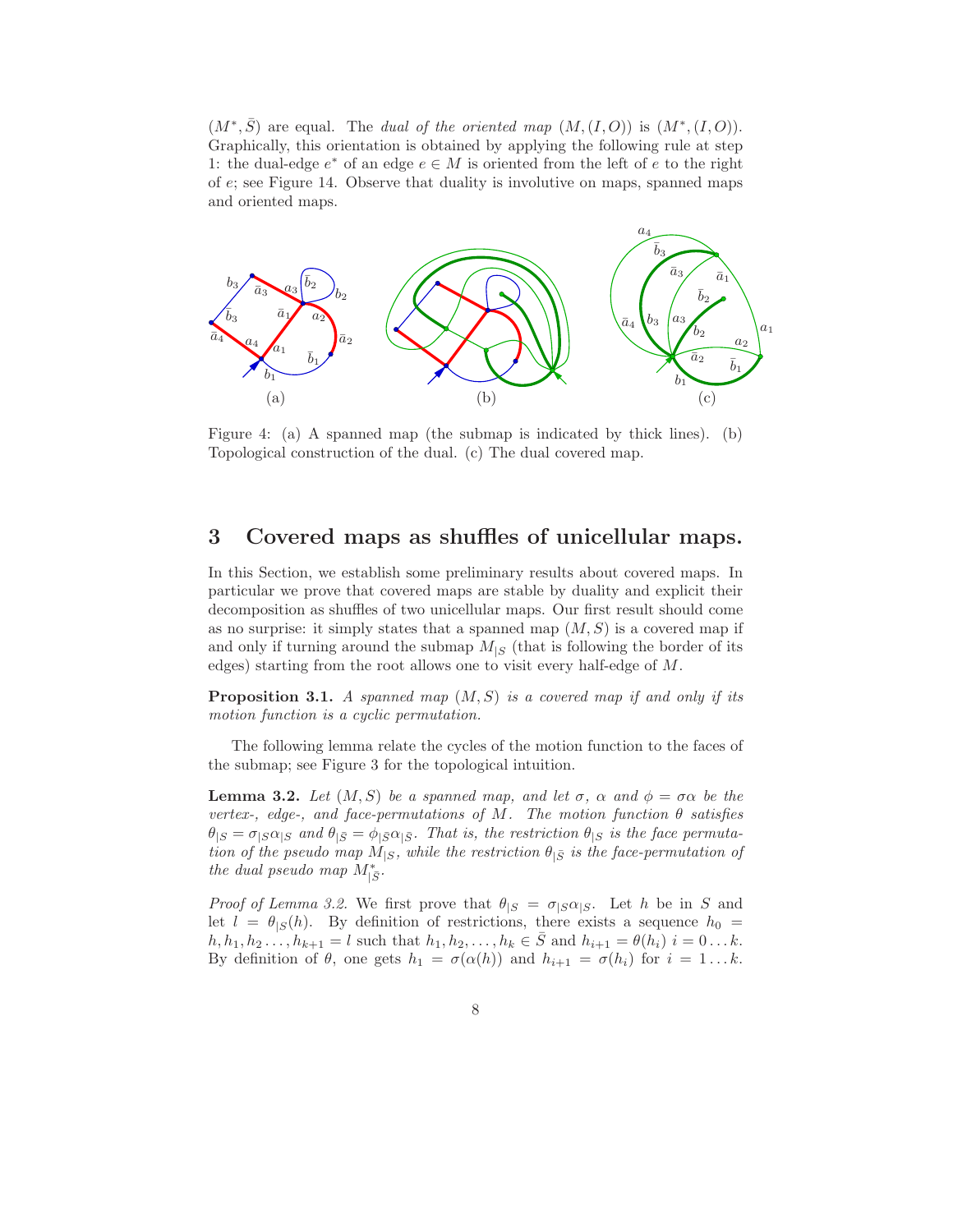Moreover, the half-edge  $\alpha(h)$  is in S since h is in S which is stable by  $\alpha$ . Thus, by definition of restriction  $\alpha_{|S}(h) = \alpha(h)$  and  $\sigma_{|S}(\alpha_{|S}(h)) = l$ . Thus  $\theta_{|S}(h) = l = \sigma_{|S}(\alpha_{|S}(h))$ , that is, the permutations  $\theta_{|S}$  and  $\sigma_{|S}\alpha_{|S}$  coincide on h. The relation  $\theta_{\bar{S}} = \phi_{\bar{S}} \alpha_{\bar{S}}$  follows from the preceding point by duality (since the motion function of a spanned map and its dual are equal). □

*Proof of Proposition 3.1.* Suppose first that  $(M, S)$  is a covered map. Since  $M_{\text{S}}$  is connecting, each cycle of the motion function  $\theta$  contains an element of S. Hence, the number of cycles of  $\theta$  and  $\theta_{|S}$  is the same. Moreover, by Lemma 3.2,  $\theta_{|S} = \sigma_{|S} \alpha_{|S}$  is the face-permutation of  $M_{|S}$ . Since  $M_{|S}$  is unicellular,  $\theta_{|S} =$  $\sigma_{|S}\alpha_{|S}$  is cyclic and  $\theta$  is also cyclic.

Conversely, suppose that the motion function  $\theta$  is cyclic. In this case, the pseudo map  $M_{\text{S}}$  has a face-permutation which is cyclic by Lemma 3.2. Hence it is a unicellular map.  $\Box$ 

Proposition 3.1 immediately gives the following corollary concerning duality.

Corollary 3.3. If a spanned map  $(M, S)$  is a covered map, then the dual spanned map  $(M^*,\overline{S})$  is also a covered map. Moreover the genus of M is the sum of the genera of the unicellular maps  $M_{|S}$  and  $M_{|\bar{S}}^*$ :

$$
g(M) = g(M_{|S}) + g(M_{|\bar{S}}^*).
$$

Corollary 3.3 is illustrated by Figure 4.

*Proof.* The fact that  $(M^*, \overline{S})$  is a covered map is an immediate consequence of Proposition 3.1 since the motion function of a submap and of its dual are always equal. The fact the genus add up is obtained by writing the Euler relation for the maps  $M$ ,  $M_{|S}$  and  $M_{|\bar{S}}^*$ . ◻

Let  $(M, S)$  be a covered map. By Lemma 3.2, the restrictions  $\theta_{|S}$  and  $\theta_{|\bar{S}}$  of the motion function  $\theta$  correspond respectively to the face-permutations of the unicellular maps  $M_{|S}$  and  $M^*_{|\bar{S}}$ . This inclines to say, somewhat vaguely, that the covered map  $(M, S)$  is a shuffle of the unicellular maps  $M_{|S}$  and  $M^*_{|S}$ . Making this statement precise requires introducing codes of unicellular maps and covered maps.

A unicellular code on the alphabet  $A_n = \{a_1, \bar{a}_1, \ldots, a_n, \bar{a}_n\}$  is a word on  $A_n$  such that every letter of  $A_n$  appears exactly once, and for all  $1 \leq i < j \leq n$ , the letter  $a_i$  appears before  $\bar{a}_i$  and before  $a_j$ . Let  $T = (H, \sigma, \alpha)$  be a unicellular map with *n* edges. By definition, the face-permutation  $\phi = \sigma \alpha$  is cyclic. Hence, there exists a unique way of relabelling the half-edges on the set  $A_n$  in such a way that  $\alpha(a_i) = \overline{a}_i$  for all  $i = 1 \dots n$  and  $\phi = (w_1, w_2, \dots, w_{2n})$ , where  $w_1$  is the root and  $w = w_1w_2\cdots w_{2n}$  is a unicellular code. We call w the *code* of the unicellular map  $T$ .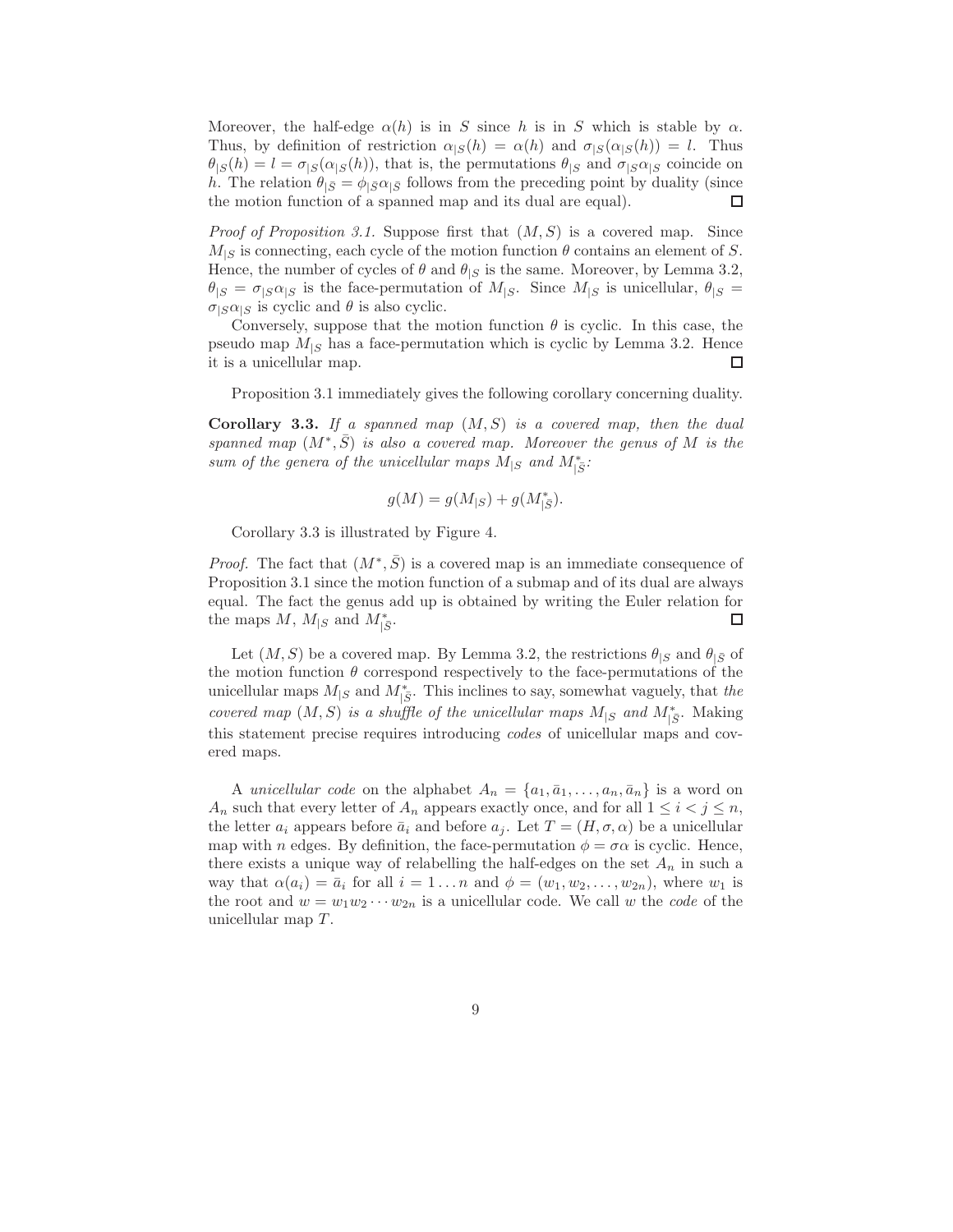Topologically, the code of a unicellular map is obtained by turning around the face of the map in counterclockwise direction starting from the root and writing  $a_i$  when we discover the *i*th edge and writing  $\bar{a}_i$  when we see this edge for the second time. For instance the code of the unicellular map in Figure 2 is  $w = a_1 a_2 a_3 a_4 \bar{a}_1 \bar{a}_2 \bar{a}_4 a_5 \bar{a}_5 \bar{a}_3$ . We also mention that the unicellular map T is a plane tree if and only if its code w does not contain a subword of the form  $a_i a_j \bar{a}_i \bar{a}_j$ . In this special case, replacing all the letters  $a_i, i = 1 \dots n$  of the code w by the letter a and all the letters  $\bar{a}_i$ ,  $i = 1...n$  by the letter  $\bar{a}$  results in no loss of information. One thereby obtains the classical bijection between plane trees and parenthesis systems on  $\{a,\bar{a}\}.$ 

Lemma 3.4 (Folklore). The mapping which associates its code to a unicellular map is a bijection between unicellular map with n edges and unicellular code on the alphabet  $A_n$ .

*Proof.* The mapping is injective since the root and the edge-permutation  $\alpha$ and vertex-permutation  $\sigma = \phi \alpha$  can be recovered from the code. It is also surjective since starting from any code one obtains a pair of permutation  $\alpha$ ,  $\sigma$ which indeed gives a unicellular map  $T = (A_n, \alpha, \sigma)$  (the only non-obvious property is the transitivity condition, but this is granted by the fact the facepermutation  $\phi = \sigma \alpha$  is cyclic). □

A word on  $A_k \oplus B_l$  (where  $B_l = \{b_1, \bar{b}_1, \ldots, b_l, \bar{b}_l\}$ ) is a code-shuffle if the subwords  $w_{|A}$  and  $w_{|B}$  made of the letters in  $A_k$  and  $B_l$  respectively are unicellular codes on  $A_k$  and  $B_l$ . Let  $(M, S)$  be a covered map, where  $M = (H, \sigma, \alpha)$ and let  $k = |S|/2$ ,  $l = |S|/2$ . By Lemma 3.1, the motion function  $\theta$  is cyclic. Hence, there exists a unique way of relabelling the half-edges on the set  $A_k \oplus B_l$ in such a way that  $S = A_k$ ,  $\overline{S} = B_l$ ,  $\alpha(a_i) = \overline{a}_i$  for all  $i = 1...k$ ,  $\alpha(b_i) = \overline{b}_i$ for all  $i = 1...l$ , and  $\phi = (w_1, w_2, ..., w_{2n})$ , where  $w_1$  is the root of M and  $w = w_1w_2\cdots w_{2n}$  is a code-shuffle. We call w the *code* of the covered map  $(M, S)$ .

Topologically, the code of a covered map  $(M, S)$  is obtained by turning around the submap  $T = M_{|S|}$  in counterclockwise direction starting from the root and writing  $a_i$  (resp.  $b_i$ ) when we discover the *i*th edge in S (resp.  $\overline{S}$ ) and writing  $\bar{a}_i$  (resp.  $\bar{b}_i$ ) when we see this edge for the second time. For instance, the code of the unicellular map in Figure 7(a) is  $w = a_1b_1a_2b_2\bar{a}_2b_3\bar{a}_1\bar{b}_1a_3b_4a_4a_5\bar{b}_3\bar{a}_5\bar{b}_2\bar{a}_4\bar{b}_4\bar{a}_3.$ We now state the main result of this preliminary section.

**Proposition 3.5.** The mapping  $\phi$  which associates its code to a covered map is a bijection between covered maps with n edges and code-shuffles of length 2n. Moreover, if w is the code of the covered map  $(M, S)$ , then  $w_{|A}$  is the code of the unicellular map  $M_{|S|}(on the alphabet A_{|S|/2})$  and  $w_{|B}$  is the code of the dual unicellular map  $M^*_{|\bar{S}|}(on the alphabet B_{|\bar{S}|/2}).$ 

*Proof.* To see that  $\phi$  is injective, observe first that the code-shuffle allows to recover the root of the map  $M = (H, \sigma, \alpha)$ , the subset  $S = A_k$ , the edgepermutation  $\alpha$  and the motion function  $\theta = (w_1, \ldots, w_{2n})$ . From this, the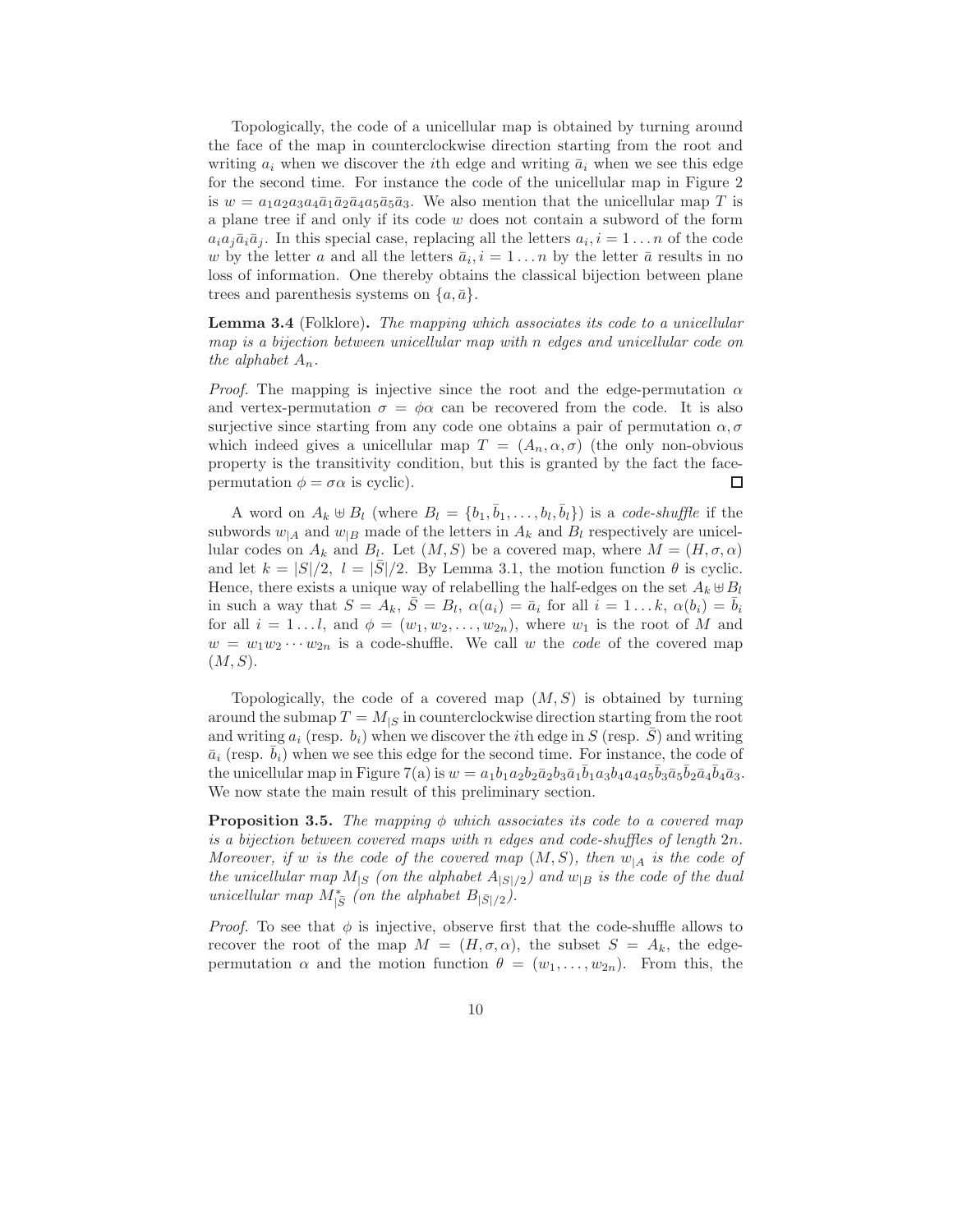vertex-permutation  $\sigma$  is deduced by  $\sigma(h) = \theta \alpha(h)$  if  $h \in S$  and  $\sigma(h) = \theta(h)$ otherwise. We now prove that  $\phi$  is surjective. For this, it is sufficient to prove that starting from any shuffle-code, the pair  $(M, S)$  defined as above is a covered map. First note that the permutations  $\sigma$  and  $\alpha$  clearly act transitively on H since  $\theta$  is cyclic, hence M is a map. Now, the fact that  $(M, S)$  is a a covered map is a consequence of Lemma 3.1 since  $\theta$  is the motion function of  $(M, S)$ and is cyclic.

We now prove the second statement. Let  $w_A = w'_1, \ldots, w'_{2k}$  and  $w_B =$  $w''_1, \ldots, w''_{2l}$ . By definition of restrictions,  $\theta_{|S} = (w'_1, \ldots, w'_{2k})$  and  $\theta_{|\bar{S}} = (w''_1, \ldots, w''_{2l})$ . Moreover, by Lemma 3.2, these restrictions  $\theta_{|S}$  and  $\theta_{|\bar{S}}$  correspond respectively to the face-permutations of  $M_{|S}$  and  $M^*_{|S}$ . Recall also that the root  $r_1$  of  $M_{|S}$ is  $\sigma^{i}(r)$ , where r is the root of M and i is the least integer such that  $\sigma^{i}(r) \in S$ . Equivalently,  $r_1 = \theta^i(r)$  where i is the least integer such that  $\theta^i(r) \in S$ , hence  $r_1 = w'_1$ . Similarly, the root  $r_2$  of  $M^*_{|\bar{S}}$  is  $\phi^j(r)$  where j is the least integer such that  $\phi^{j}(r) \in \overline{S}$ , or equivalently  $r_2 = \theta^{j}(r)$  where j is the least integers such that  $\theta^j(r) \in \overline{S}$ , hence  $r_1 = w''_1$ . Thus, the words  $w_{|A}$  and  $w_{|B}$  are the codes of the unicellular maps  $M_{|S}$  and  $M_{|\bar{S}}^*$  respectively.  $\Box$ 

We now explore the enumerative consequence of Proposition 3.5. Let  $A<sub>g</sub>(n)$ be the number of unicellular maps of genus g with n edges. Let  $C_{g_1,g_2}(n_1,n_2)$ (resp.  $C_{g_1,g_2}(n)$ ) be the number of covered maps  $(M, S)$  such that the unicellular maps  $M_{|S}$  and  $M_{|\overline{S}}^*$  have respectively  $n_1$  and  $n_2$  edges (resp. a total of n edges) and genus  $g_1$  and  $g_2$ . Since there are  $\binom{2n_1+2n_2}{2n_1}$  ways of shuffling unicellular codes of length  $2n_1$  and  $2n_2$ , Proposition 3.5 gives

$$
C_{g_1,g_2}(n_1,n_2) = {2n_1 + 2n_2 \choose 2n_1} A_{g_1}(n_1) A_{g_2}(n_2), \tag{5}
$$

and

$$
C_{g_1,g_2}(n) = \sum_{m=0}^{n} {2n \choose 2m} A_{g_1}(m) A_{g_2}(n-m).
$$
 (6)

An alternative equation (used in Section 5) is obtained by fixing the number of vertices of  $M_{|S}$  and  $M^*_{|\bar{S}}$  instead of their genus. Let  $A^v(g)$  be the number of unicellular maps with v vertices and n edges  $(A^v(g) = A_{(n-v+1)/2}(n))$  by Euler relation and this number is 0 if  $n - v + 1$  is odd). Let also  $C^{v,f}(n)$  be the number of covered maps with  $v$  vertices,  $f$  faces and  $n$  edges (and genus  $g = (n - v - f + 2)/2$ . Proposition 3.5 gives

$$
C^{v,f}(n) = \sum_{m=0}^{n} {2n \choose 2m} A^v(m) A^f(n-m).
$$
 (7)

Equation (6) generalizes the results used by Mullin [29] and by Lehman and Walsh [24] in order to count tree-rooted maps. Indeed, the number of tree-rooted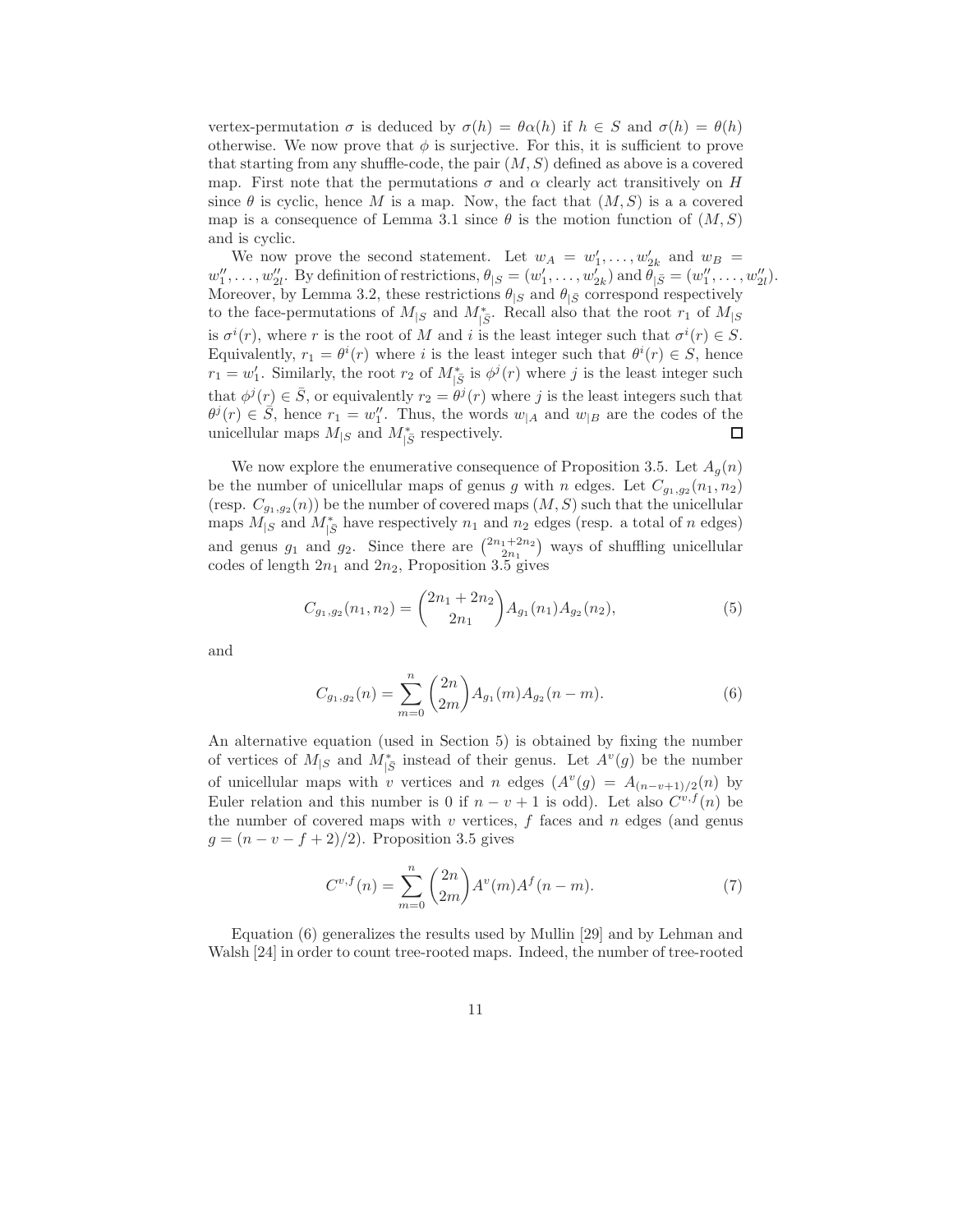maps of genus  $g$  with  $n$  edges is

$$
T_g(n) = C_{0,g}(n) = \sum_{n=0}^{m} {2n \choose 2m} \text{Cat}(m) A_g(n-m),
$$
\n(8)

where  $\text{Cat}(m) = \frac{1}{m+1} {2m \choose m}$  is the mth Catalan number. In [29], Mullin proved Equation (1) by applying the Chu-Vandermonde identity to (8) (in the case  $g = 0$ ). Similarly, in [24], Lehman and Walsh proved Equation (2) by applying the Chu-Vandermonde identity to (8) (in the case  $g = 1$ ). In [2], Bender *et al.* used the asymptotic formula

$$
A_g(n) \sim_{n \to \infty} \frac{n^{3g - \frac{3}{2}}}{12^g g! \sqrt{\pi}} 4^n \left( 1 + O\left(\frac{1}{\sqrt{n}}\right) \right)
$$

which they derived from the expressions given in [23], together with  $(8)$  in order to determine the asymptotic number of tree-rooted maps of genus  $q$  and obtained:

$$
T_g(n) \sim_{n \to \infty} \frac{4}{\pi g! 96^g} n^{3g-3} 16^n.
$$

Applying the same techniques as Bender  $et \ al.$  to Equation (6) gives the asymptotic number of covered map:

$$
C_{g_1,g_2}(n) \sim_{n \to \infty} \left(\frac{g_1 + g_2}{g_1}\right) \frac{4}{\pi g! 96^g} n^{3g-3} 16^n. \tag{9}
$$

In particular, the the total number of covered maps of genus  $g$  with  $n$  edges satisfies:

$$
C_g(n) = \sum_{h=0}^{g} C_{h,g-h}(n) \sim \frac{4}{\pi g! 48^g} n^{3g-3} 16^n.
$$
 (10)

Hence the proportion of tree-rooted maps among covered maps of genus  $g$  tends to  $1/2<sup>g</sup>$  when the size *n* goes to infinity. We have no simple combinatorial interpretation of this fact.

This concludes our preliminary exploration of covered maps. We now leave the world of shuffles and concentrate on the main subject of this paper, that is, the bijection Ψ between covered maps and pairs made of a tree and a unicellular bipartite map.

# 4 The bijection.

We now define the mapping  $\Psi$  which associates to a covered map  $(M, S)$  a pair  $(A, B)$  made of a tree  $A = \Psi_1(M, S)$  and a bipartite unicellular map  $B = \Psi_2(M, S)$ . The mapping  $\Psi$  has two steps that we first describe in a nonformal way. The first step of the bijection associates an oriented map  $(M,(I,O))$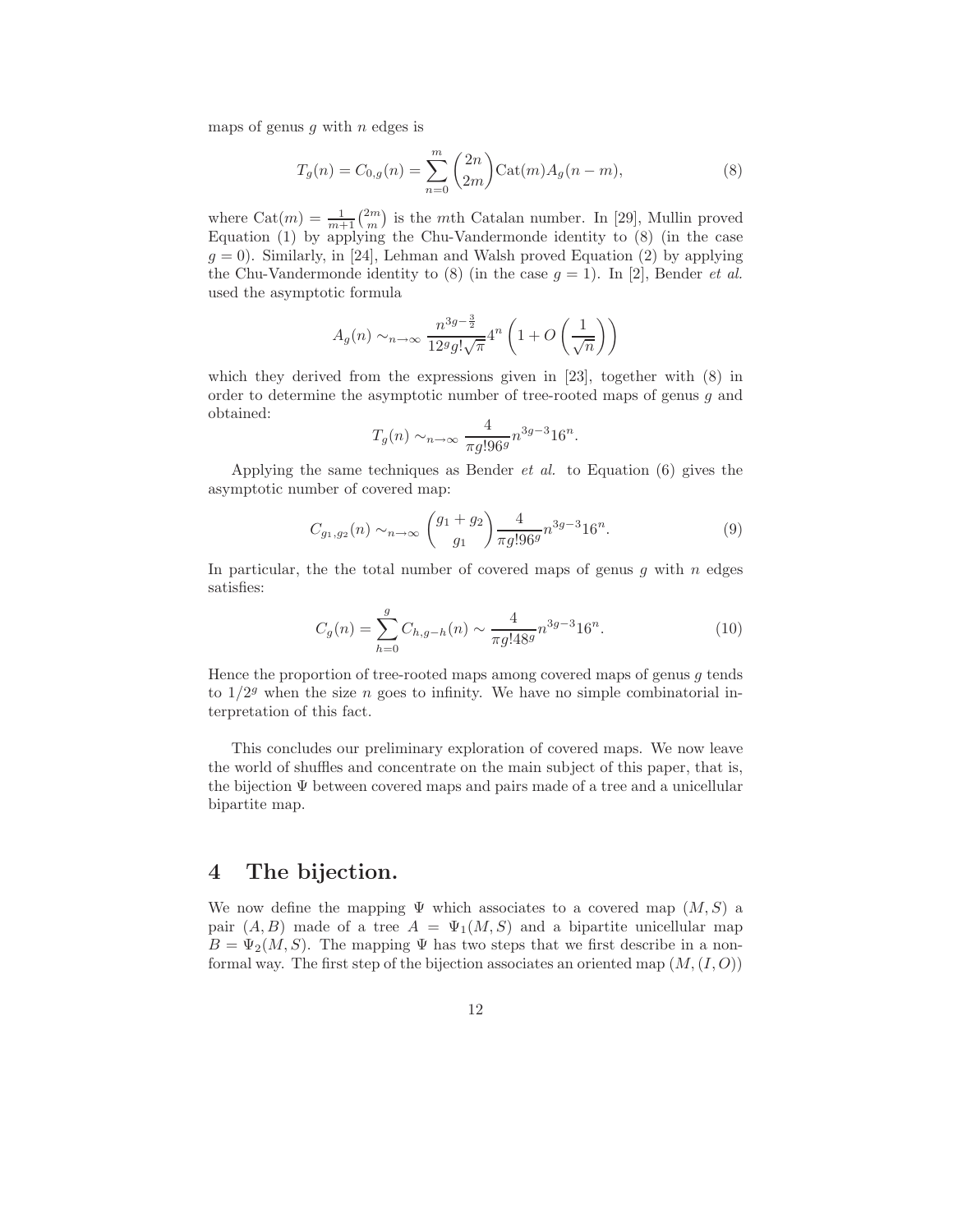to the covered map  $(M, S)$ . For instance, Figure 7(b) represents the oriented map associated to the covered map of Figure  $7(a)$ . The second step of the bijection, which we call unfolding, can be seen as a way of splitting each vertex incident to  $k > 0$  ingoing half-edges into k vertices. The rule of this splitting process is represented in Figure 6. The map obtained after these splits is a plane tree A and the information about the splitting process is encoded into a bipartite unicellular map B called the mobile. The tree  $A = \Psi_1(M, S)$  and the mobile  $B = \Psi_2(M, S)$  are represented in Figure 9.

Step 1: Orientation  $\Delta$ . The orientation step is represented in Figure 7. One starts with an covered map  $(M, S)$  and obtains an orientated map  $(M, (I, O)).$ Topologically, the orientation  $(I, O)$  is obtained by turning around the submap  $M_{\mid S}$  (in counterclockwise direction starting from the root) and orient each edge of M according to the following rule:

- each edge in  $M_{\mid S}$  is oriented in the direction it is followed for the first time during the tour,
- each edge not in  $M_{\mid S}$  is oriented in such a way that the ingoing half-edge is crossed before the outgoing half-edge during the tour.

Let us now make definitions precise in terms of the combinatorial definition of maps. Let  $(M, S)$  be a covered map, let r be its root, and let  $\theta$  be its motion function. Recall from Proposition 3.1 that  $\theta$  is a cyclic permutation on the set H of half-edges. Therefore, one obtains a total order  $\prec_S$ , named appearance order, on the set H by setting  $r \prec_S \theta(r) \prec_S \cdots \prec_S \theta^{|H|-1}(r)$ . Topologically, the appearance order is the order in which half-edges of M appear when turning around the spanning submap  $T = M_{|S}$  in counterclockwise order starting from the root. For instance, the order obtained for the spanning submap T in Figure 7(a) is  $a_1 \prec_S b_1 \prec_S a_2 \prec_S b_2 \prec_S \bar{a}_2 \prec_S b_3 \prec_S \cdots \prec_S \bar{a}_3$ . We now define the oriented map  $(M,(I,O)) = \Delta(M, S)$  which is represented in Figure 7(b).

**Definition 4.1.** Let  $(M, S)$  be a covered map with half-edge set H. The mapping  $\Delta$  associates to  $(M, S)$  the oriented map  $(M, (I, O))$ , where the set I of ingoing half-edges contains the half-edges  $h \in S$  such that  $\alpha(h) \prec_S h$  and the half-edges  $h \notin S$  such that  $h \prec_S \alpha(h)$  (and  $O = H \setminus I$ ).

We now characterize the image of the mapping  $\Delta$  by defining left-connected orientations. Let  $M = (H, \sigma, \alpha)$  be a map and let  $(I, O)$  be an orientation. Let  $h_0$  denote the root of M. A left-path is a sequence  $h_1, h_2, \ldots, h_k$  of ingoing half-edges such that for all  $i = 1...k$ , there exists an integer  $q_i > 0$  such that  $h_{i-1} = \sigma^{q_i}(\alpha(h_i))$  and  $\sigma^p(\alpha(h_i)) \in O$  for all  $p = 0 \ldots q_i - 1$ . In words, a leftpath is a directed path starting from the arrow pointing the root-corner and such that no ingoing half-edges is incident to the left of the path. Clearly, for any ingoing half-edge h, there exists at most one left-path  $h_1, h_2, \ldots, h_k$  whose extremity is  $h_k$  is h. We say that an oriented map  $(M,(I,O))$  is left-connected if every ingoing half-edge is the extremity of a left-path.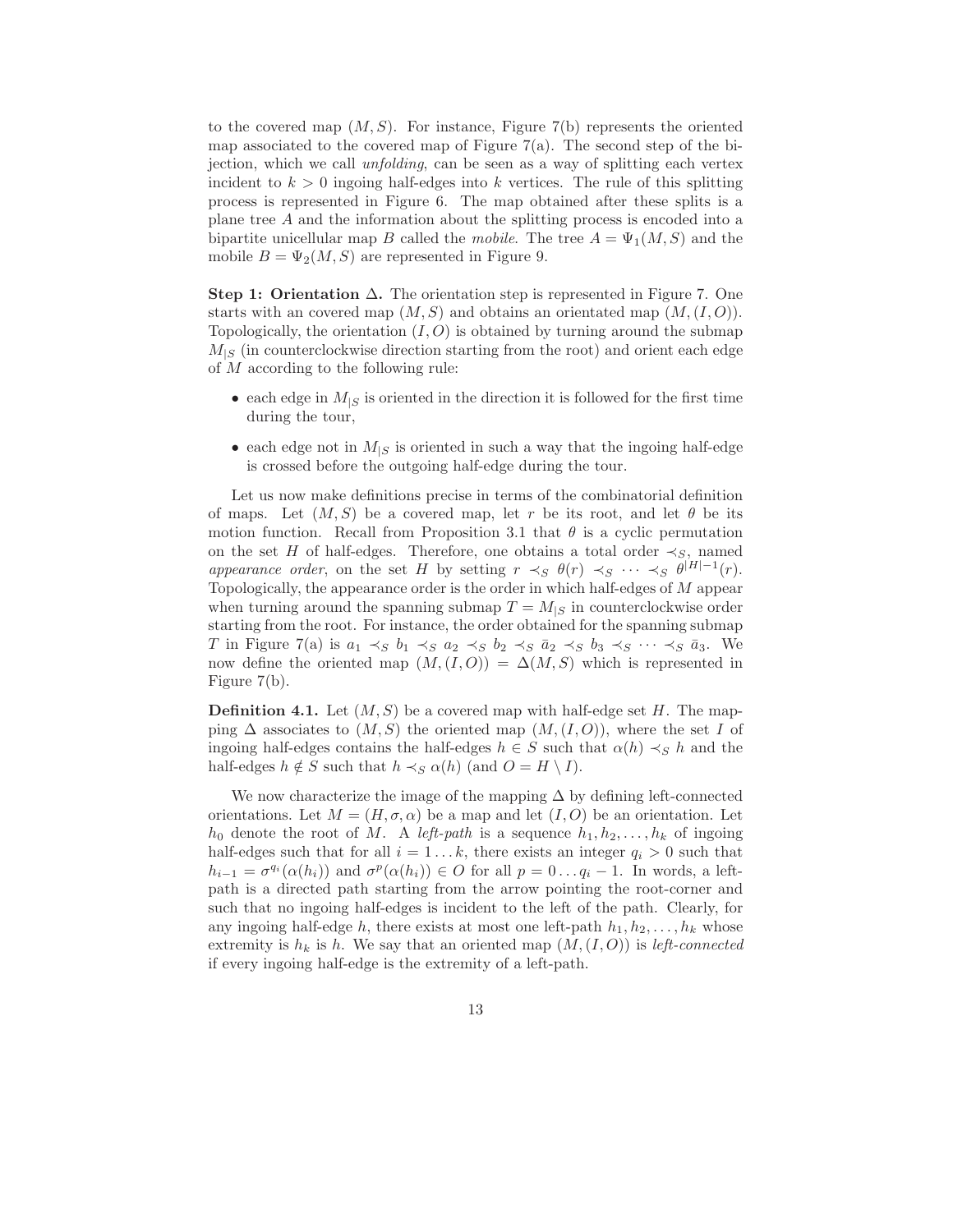

Figure 5: A left-path.

**Theorem 4.2.** The mapping  $\Delta$  is a bijection between covered maps and leftconnected maps.

The proof of Theorem 4.2 and of the following lemma are postponed to Section 6.

**Lemma 4.3.** If  $(M,(I,O))$  is a left-connected map with root r, then every non-root vertex of M is incident to a half-edge in I and every non-root face is incident to a half-edge in O.

Remark on the planar case: It is shown in [3, Prop. 3] that the mapping  $\Delta$ is a bijection between planar covered maps (i.e. tree-rooted maps) and (planar) oriented maps which are root-connected (there exists a directed path from the root-vertex to any other vertex) and *minimal* (no directed cycle is oriented in clockwise direction when the map is drawn in the plane with the root-face being the infinite-face). Thus, in the planar case the left-connected orientations are the minimal root-connected orientations. However, giving a direct proof of this fact would lead us too far from our main subject.

Step 2: Unfolding Λ. The unfolding step is represented in Figures 8 and 9. One starts with a left-connected map  $(M,(I,O))$  and obtains two maps  $A =$  $\Lambda_1(M,(I,O))$  and  $B = \Lambda_2(M,(I,O))$ . The map A is a plane tree and the map B is a bipartite unicellular map (with *black* and *white* vertices) called *mobile*. Let us start with the topological description of this step. Let  $v$  be a vertex of the oriented map  $(M,(I,O))$  and let  $h_1,\ldots,h_d$  be the incident half-edges in counterclockwise order around  $v$  (here it is convenient to think of the arrow pointing the root-corner as an ingoing half-edge). If the vertex  $v$  is incident to  $k > 0$  ingoing half-edges, say  $h_{i_1}, h_{i_2}, \ldots, h_{i_k} = h_d$ , then the vertex v of M will be split into k vertices  $v_1, v_2, \ldots, v_k$  of the tree A. The splitting rule is represented in Figure 6: for  $j = 1...k$ , the vertex  $v_j$  of the trees A is incident to the half-edges  $h_{i_{j-1}+1}, h_{i_{j-1}+2}, \ldots, h_{i_j}.$ 

Observe that the splitting of the vertex  $v$  can be written conveniently in terms of permutations. Indeed, seeing the vertex v as the cycle  $(h_1, \ldots, h_d)$ of the vertex-permutation  $\sigma$  and the vertices  $v_1 = (h_1, \ldots, h_{i_1}), \ldots, v_k =$  $(h_{i_{k-1}+1},\ldots,h_{i_k})$  as cycles of the vertex-permutation  $\tau$  of the tree A gives the following relation between v and the product of cycles  $v' = v_1v_2 \ldots, v_k$  (these are both permutations on  $\{h_1, \ldots, h_k\}$ 

$$
v=v'\pi_{\circ},
$$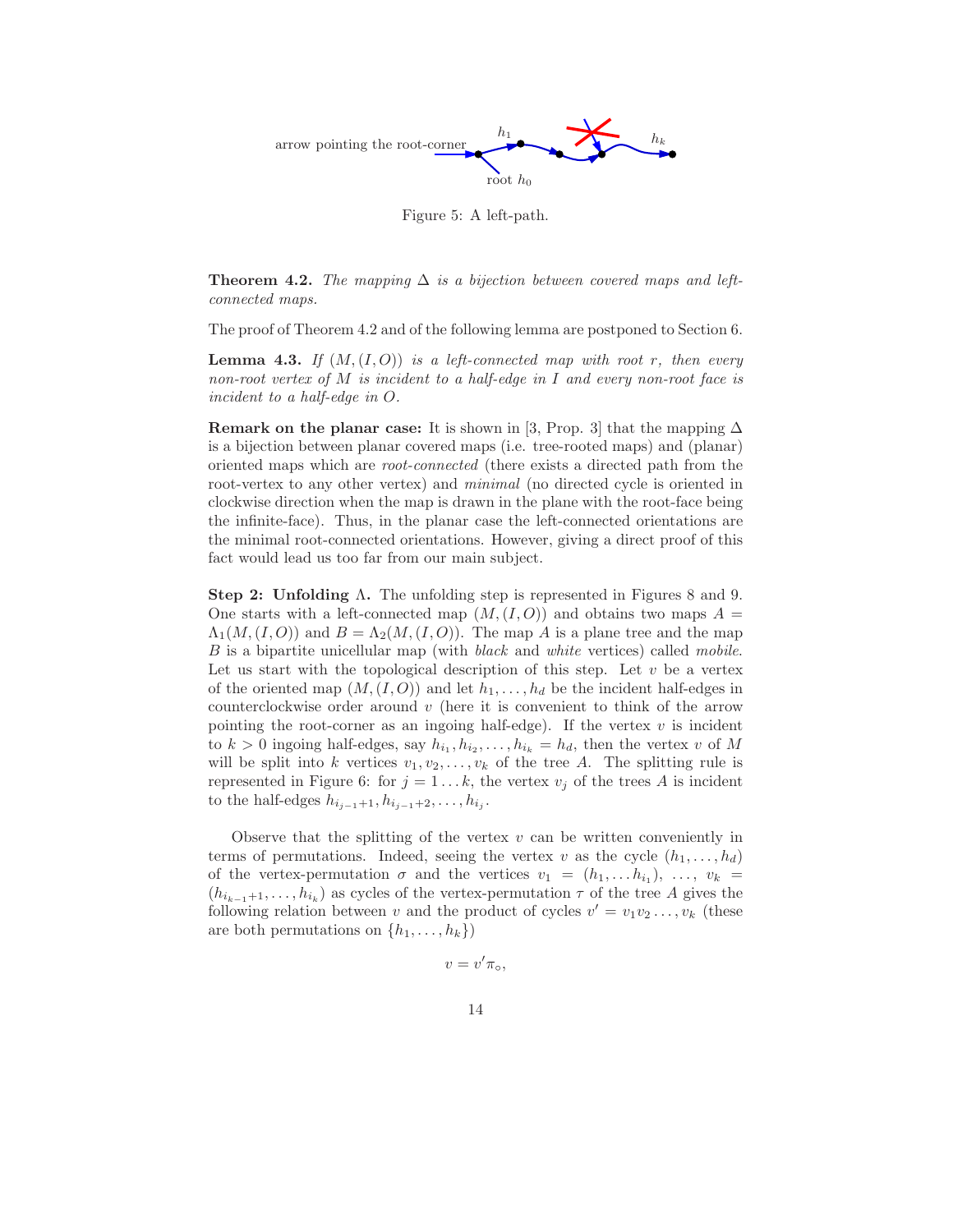

Figure 6: Splitting of a vertex v incident to 3 ingoing half-edges  $h_4, h_5, h_8$ .



Figure 7: (a) A covered map of genus 1 (the unicellular submap is indicated by thick lines) (b) The associated oriented map.

where  $\pi_{\circ}$  is the permutation such that  $\pi_{\circ}(h) = h$  if  $h \in O$  and  $\pi_{\circ}(h_{i_j}) = h_{i_{j+1}}$ for  $j = 1, \ldots, l$ . Hence,  $v' = v \pi_{\circ}^{-1}$ , where  $\pi_{\circ} = v_{|I}$  (with the convention that the restriction  $v_{|I}$  acts as the identity on O). The cycle  $(h_{i_1}, h_{i_2}, \ldots, h_{i_l})$  of  $\pi_{\circ}$  will represent one of the (white) vertices of the bipartite unicellular map  $B$ . This white vertex is represented in Figure 8(a).

We now describe the unfolding step in more details. Let  $r$  be the root of the map  $M = (H, \sigma, \alpha)$  and let  $\phi = \sigma \alpha$  be its face-permutation. We consider two new *half-edges* i and o not in H and define  $H' = H \cup \{i, o\}$ ,  $I' = I \cup \{i\}$  and  $O' = O \cup \{o\}$  (the half-edge i should be thought as this half-edge pointing to the root-corner, while  $o$  should be thought as its dual). We define the involution  $\alpha'$  on H' by setting  $\alpha'(i) = o$  and  $\alpha'(h) = \alpha(h)$  for all  $h \in H$ . We also define  $\sigma'$  as the permutation on H' obtained from  $\sigma$  by inserting the new half-edge i just before the root r in the cycle of  $\sigma$  containing r and creating a cycle made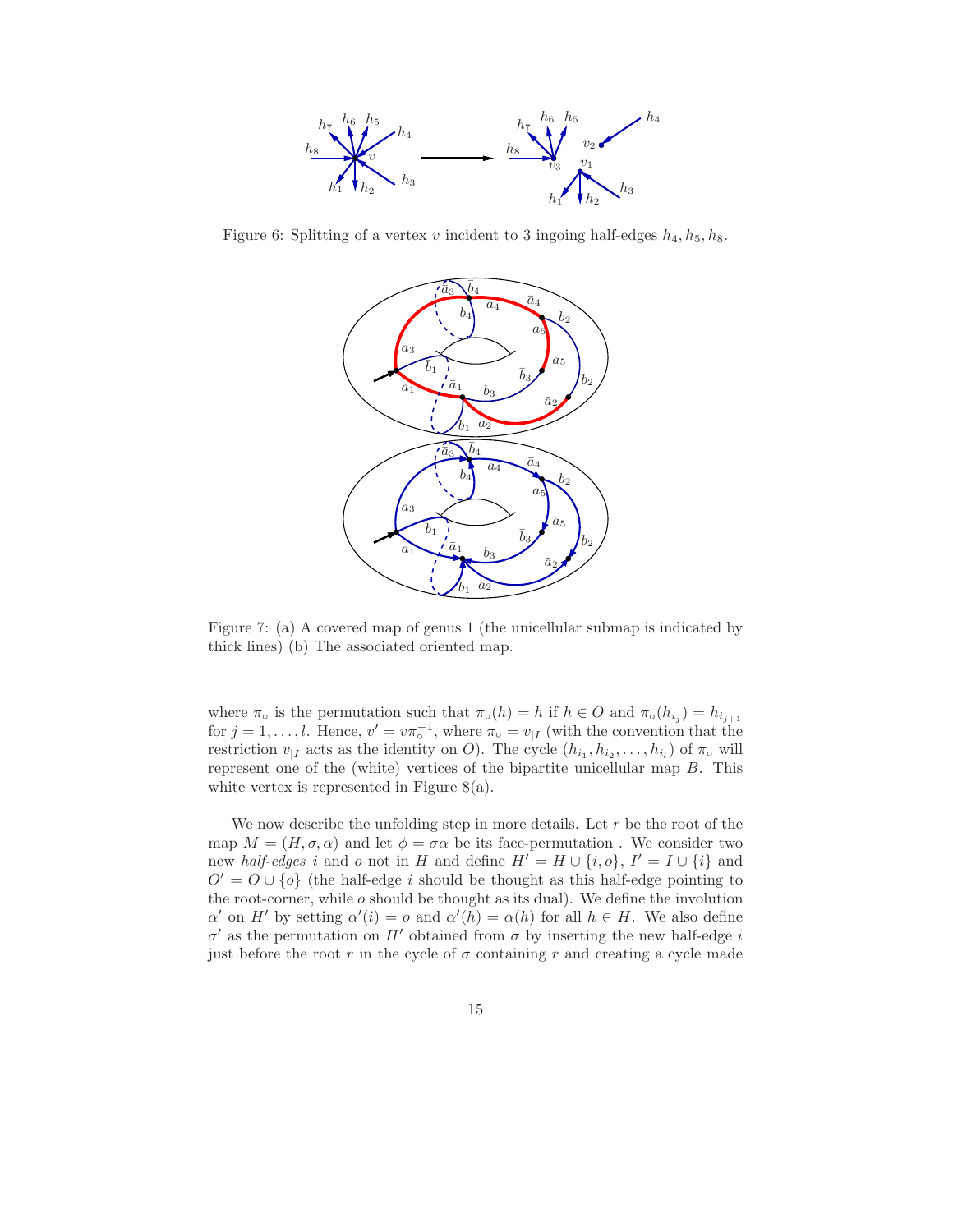

Figure 8: Representation of the unfolding: (a) around one vertex; (b) around one face; (c) on the map of Figure 7.



Figure 9: (a) The tree  $\Psi_1(M, S)$ . (b) The unicellular map  $\Psi_2(M, S)$ .

of o alone (that is,  $\sigma'(o) = o$ ). Similarly we define  $\phi'$  as the permutation on H' obtained from  $\phi$  by inserting the new half-edge  $o$  just before  $r$  in the cycle of  $\phi$  containing r and creating a cycle made of i alone. Recall that  $\phi = \sigma \alpha$  and observe that  $\phi' = (i, o)\sigma'\alpha'$ . We consider the restrictions

$$
\pi_{\circ} = \sigma'_{|I'} \quad \text{and} \quad \pi_{\bullet} = \phi'_{|O'} \ . \tag{11}
$$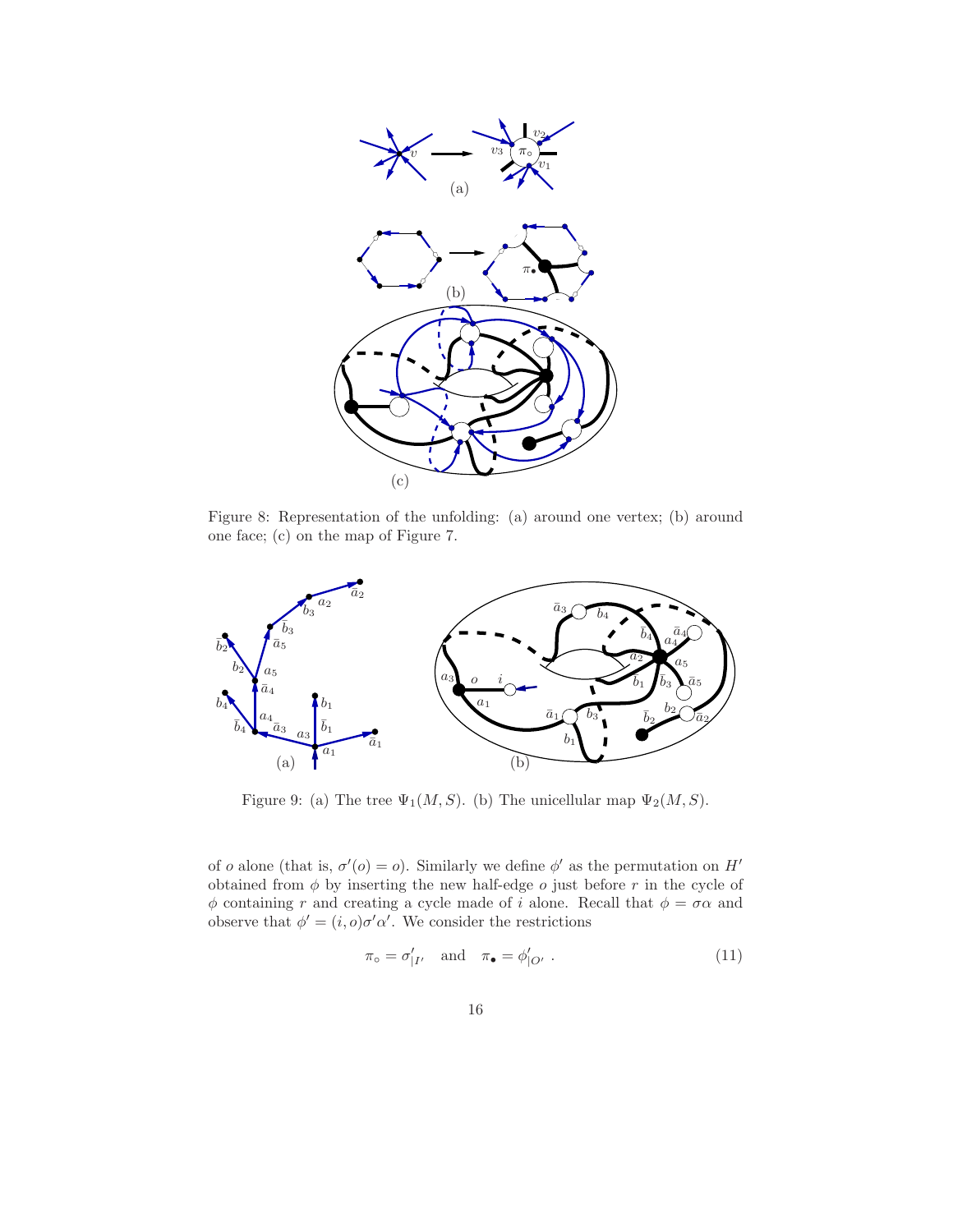In the example of Figure 7, one gets  $\pi_{\circ} = (i)(\bar{a}_1, b_1, b_3)(\bar{a}_2, b_2)(\bar{a}_3, b_4)(b_3)(\bar{a}_4)$ and  $\pi_{\bullet} = (o, a_1, a_3)(\bar{b}_1, a_2, \bar{b}_4, a_4, a_5, \bar{b}_3)(\bar{b}_2)$ . We now define the permutation  $\pi$ and  $\tau'$  on H', and a permutation  $\tau$  on H by setting

$$
\pi = \pi_{\circ} \pi_{\bullet}^{-1}, \quad \tau' = \sigma' \pi_{\circ}^{-1} \quad \text{and} \quad \tau = \tau'_{|H} \tag{12}
$$

where a slight abuse of notation is done by considering that  $\pi_{\circ} = \sigma'_{|I'}$  acts as the identity on O' and that  $\pi_{\bullet} = \phi'_{|O'}$  acts as the identity on I'. It is easily seen that  $\tau'(o) = o$ . On the other hand, we will show (Lemma 6.9) that the half-edge i is not alone in its cycle of  $\tau'$ . Hence, the half-edge  $t = \tau'(i)$  is distinct from i and o. We now consider the pseudo maps  $A = (H, \tau, \alpha)$  with root  $t = \tau'(i)$  and  $B=(H',\pi,\alpha')$  with root *i*.

**Definition 4.4.** We denote by  $\Lambda$  the mapping which to a left-connected map  $(M,(I,O))$  associates the pair  $(A, B)$ . We also denote  $\Psi = \Lambda \circ \Delta$ . Lastly if  $(M, S)$  denotes the covered map such that  $(M, (I, O)) = \Delta(M, S)$ , we denote  $\Psi_1(M, S) = \Lambda_1(M, (I, O)) = A$  and  $\Psi_2(M, S) = \Lambda_2(M, (I, O)) = B$ .

The images  $(A, B)$  of the covered map in Figure 7(a) by the mappings  $\Psi_1$  and  $\Psi_2$  are represented respectively in Figure 9(a) and (b). In terms of permutations, one gets  $A = (H, \tau, \alpha)$  and  $B = (H', \pi, \alpha')$ , where

$$
\tau=(a_1,\bar{b}_1,\bar{a}_3)(\bar{a}_1)(b_1)(\bar{a}_3,a_4,\bar{b}_4)(a_4)(\bar{a}_4,a_5,b_2)(\bar{a}_5,\bar{b}_3)(b_3,a_2)(\bar{a}_2)(\bar{b}_2)(b_4)
$$

and

$$
\pi = (i) (\bar{a}_1, b_1, b_3) (\bar{a}_2, b_2) (\bar{a}_3, b_4) (b_3) (\bar{a}_4) (o, a_3, a_1) (\bar{b}_3, a_5, a_4, \bar{b}_4, a_2, \bar{b}_1) (\bar{b}_2).
$$

Our main result is the following theorem which will be proved in Section 6.

**Theorem 4.5.** The mapping  $\Psi = \Lambda \circ \Delta$  which to a covered map  $(M, S)$  associates the pair  $(\Psi_1(M, S), \Psi_2(M, S))$  is a bijection between covered maps of size n and genus q and pairs made of a plane tree  $\Psi_1(M, S)$  of size n and a bipartite unicellular map  $\Psi_2(M, S)$  of size  $n+1$  and genus g. Moreover by coloring the vertices of the bipartite map  $\Psi_2(M, S)$  in two colors, say white and black, with the root-vertex being white, one gets  $v(M)$  white vertices and  $f(M)$  black vertices.

**Remark (topological intuition).** From Figures  $8(a)$  and (b), the reader should see that the mobile  $B = \Lambda_2(M,(I,O))$  has white vertices (the cycles of  $\pi_{\circ}$  made of half-edges in  $I'$ ) corresponding to the vertices of M and black vertices (the cycles of  $\pi_{\bullet}^{-1}$  made of half-edges in  $O'$ ) corresponding to the faces of M. The topological intuition that the pseudo map  $A = \Psi_1(M, S)$  is connected is that left-paths are preserved during the unfolding step. From that, counting vertices and edges show that  $A$  is a plane tree. The topological intuition that the mobile  $B$  is a unicellular map comes from the fact that  $A$  can reach every white corners of B (without crossing its edges). Indeed, this implies that the pseudomap  $B$  has no contractible cycles. From this, a counting argument involving the Euler relation for pseudo-maps shows that B is a unicellular map of genus  $q(M)$ .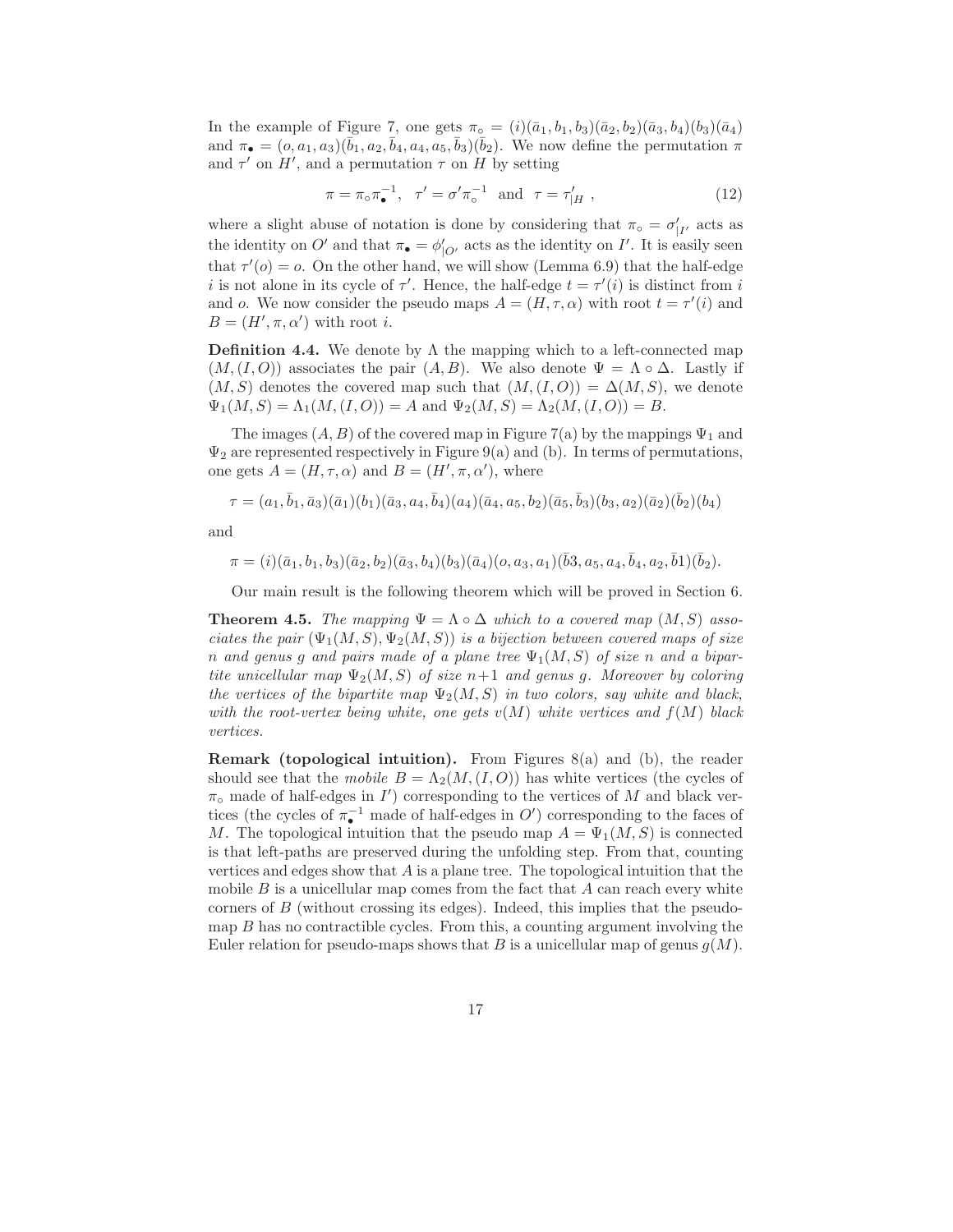# 5 Enumerative corollaries and a shortcut between Harer-Zagier and Jackson formulas.

Recall the notations of Section 3:  $A_g(n)$ ,  $B_g(n)$ ,  $C_g(n)$  are respectively the number of general unicellular maps, bipartite unicellular maps, and covered maps with *n* edges and genus g. Similarly  $A^v(n)$ ,  $B^{v,f}(n)$ ,  $C^{v,f}(n)$  are respectively the number of general unicellular maps with  $v$  vertices, bipartite unicellular maps with  $v$  white and  $f$  black vertices, and covered maps with  $v$  vertices and f faces having  $n$  edges.

The first direct consequence of Theorem 4.5 is:

**Theorem 5.1.** The numbers  $C_g(n)$  and  $C^{v,f}(n)$  of covered maps, and the numbers  $B_g(n)$  and  $B^{v,f}(n)$  of bipartite maps are related by:

$$
C_g(n) = \operatorname{Cat}(n) B_g(n+1) \tag{13}
$$

$$
C^{v,f}(n) = \text{Cat}(n) B^{v,f}(n+1)
$$
 (14)

where Cat $(n) = \frac{1}{n+1} {2n \choose n}.$ 

Using known closed-form expressions for the numbers  $B_q(n)$  (see [15]), we obtain the following expressions for the numbers of covered maps of small genus:

$$
C_0(n) = \text{Cat}(n)\text{Cat}(n+1), \quad C_1(n) = \text{Cat}(n)\frac{(2n-1)!}{6(n-2)!(n-1)!}.
$$

We now examine the special case of the torus (genus 1). By Lemma 3.3, a covered map on the torus is either a tree-rooted map (the submap has genus 0, that is, is a spanning tree) or the dual of a tree-rooted map. Since duality is involutive, exactly half of toroidal covered maps of given size are tree-rooted maps. This gives the first bijective proof to the following result:

Corollary 5.2 (Lehman and Walsh [24]). The number of tree-rooted maps with n edges on the torus is:

$$
T_1(n) = \frac{1}{2}C_1(n) = \frac{(2n)!(2n-1)!}{12(n+1)!n!(n-1)!(n-2)!}.
$$

Another enumerative byproduct of our bijection is a relation between the numbers of general and bipartite unicellular maps. Indeed, by comparing the expression of  $C^{v,f}(n)$  obtained by the shuffle approach (Equation (7)) with the one of Theorem 5.1, we obtain the following:

Theorem 5.3. The numbers of bipartite and monochromatic unicellular maps are related by the formula:

$$
B^{v,f}(n+1) = \sum_{n_1+n_2=n} \frac{n!(n+1)!}{(2n_1)!(2n_2)!} A^v(n_1) A^f(n_2)
$$
\n(15)

In terms of generating series, the Harer-Zagier formula (3) implies the Jackson-Adrianov formula (4).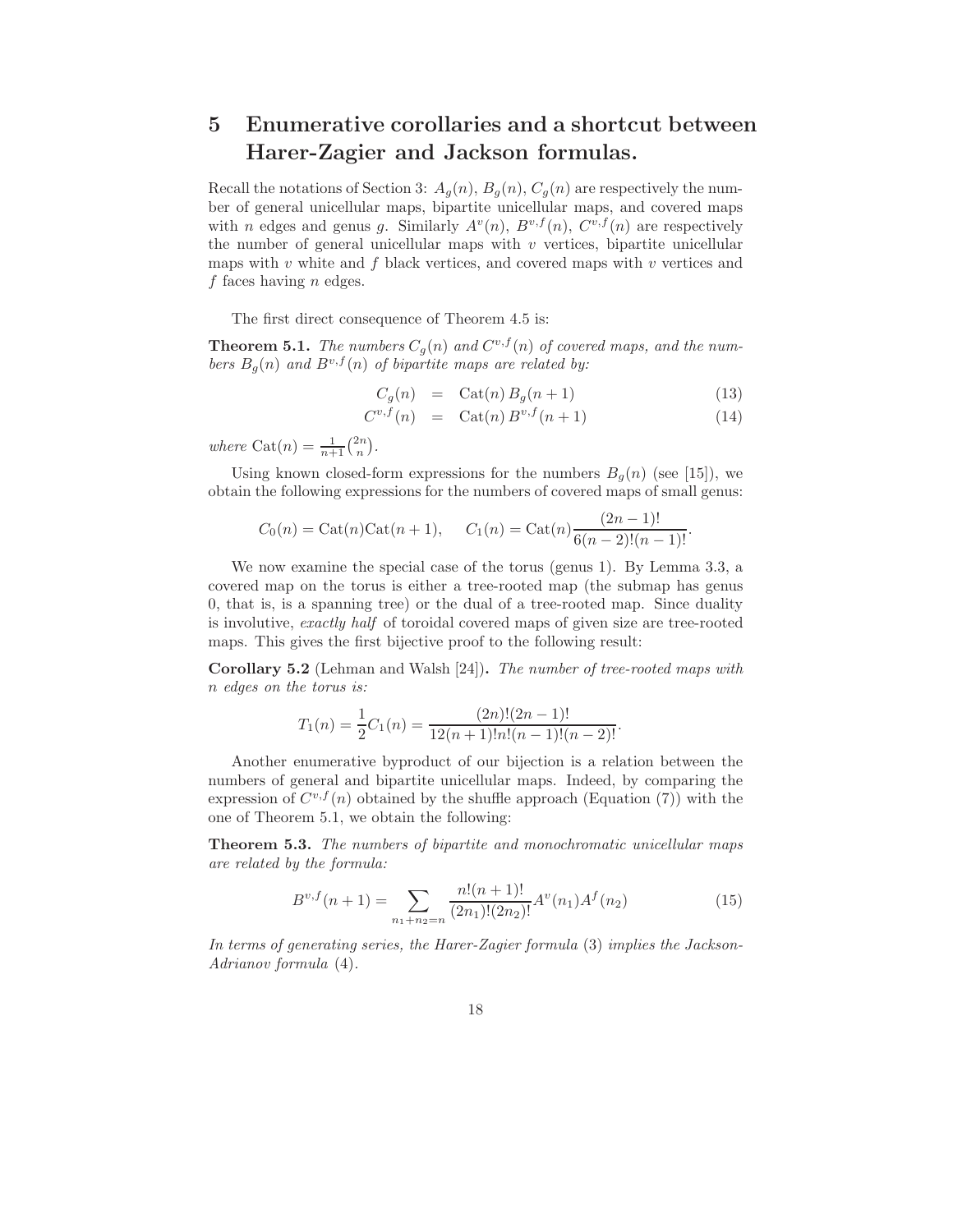Proof. The first statement is obtained by comparing Equations (7) and (14). We now show how to retrieve  $(4)$  from  $(3)$ . One has:

$$
\sum_{p,q\geq 1} B^{p,q}(n+1)y^p z^q
$$
\n
$$
E_{q. (15)} \sum_{p,q\geq 1} \sum_{n_1+n_2=n} \frac{n!(n+1)!}{(2n_1)!(2n_2)!} A^p(n_1) A^q(n_2) y^p z^q
$$
\n
$$
= \sum_{n_1+n_2=n} \frac{n!(n+1)!}{(2n_1)!(2n_2)!} \left( \sum_{p\geq 1} A^p(n_1) y^p \right) \left( \sum_{q\geq 1} A^q(n_2) z^q \right)
$$
\n
$$
E_{q. (3)} \sum_{n_1+n_2=n} \frac{n!(n+1)!}{2^n n_1! n_2!} \sum_{i,j\geq 1} 2^{i+j-2} {n_1 \choose i-1} {n_2 \choose j-1} {y \choose j} {z \choose j}
$$
\n
$$
= \sum_{i,j\geq 1} \frac{2^{i+j-n-2} n!(n+1)!}{(i-1)!(j-1)!} {y \choose i} {z \choose j} \sum_{n_1+n_2=n \atop n_1 \geq i-1, n_2 \geq j-1} \frac{1}{(n_1-i+1)!(n_2-j+1)!}
$$

where the second and fourth equalities just correspond to rearrangements of the summations. Moreover, the inner sum in the last equation is equal to  $2^{n-i-j-2}/(n-i-j+2)!$  by Newton's binomial theorem. This gives Jackson-Adrianov formula.

Remark. Connoisseurs know that Harer-Zagier and Jackson's formulas can be interpreted in terms of unicellular maps with colored vertices (see e.g. [18, sec. 3.2.7]). For those readers, we point out that the equivalence between Harer-Zagier and Jackson's formulas can be seen in terms of colorings as well:  $\Psi$  is a bijection between shuffles of two unicellular maps with vertices colored using all colors respectively in  $\{1, \ldots, i\}$  and  $\{1, \ldots, j\}$  and pairs made of a plane tree and a unicellular map with black and white vertices colored using all colors respectively in  $\{1, \ldots, i\}$  and  $\{1, \ldots, j\}$ .

# 6 Proofs and inverse bijection.

This section is devoted to the proof of Theorems 4.2 and 4.5 concerning respectively the orientation and unfolding steps of the bijection Ψ.

#### 6.1 Proofs concerning the orientation step.

In this Subsection, we prove Theorem 4.2 about the orientation step  $\Delta$  and and define the inverse mapping Γ. Given an oriented map  $(M,(I,O))$  with vertexpermutation  $\sigma$  and face-permutation  $\phi$ , the backward function  $\beta$  is defined by  $\beta(h) = \sigma(h)$  if  $h \in O$  and  $\beta(h) = \phi(h)$  otherwise. We point out that the backward function is not a permutation, since  $\beta(h) = \beta(\alpha(h))$  for any half-edge h.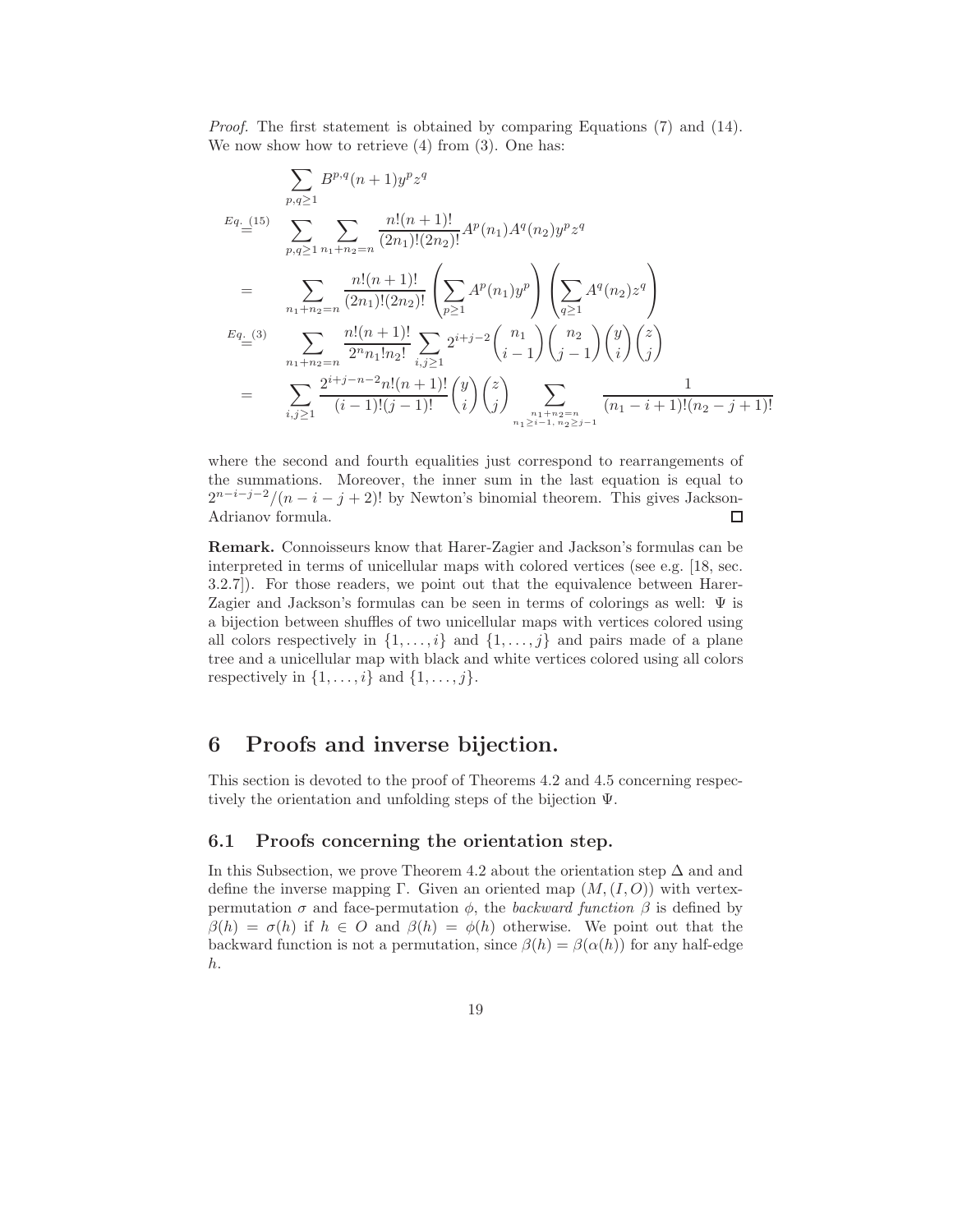**Lemma 6.1.** Let  $(M, (I, O))$  be an oriented map with root  $h_0$  and let  $\beta$  be the backward function. The oriented map  $(M,(I,O))$  is left-connected if and only if for any half-edge, there exists an integer  $q > 0$  such that  $\beta^q(h) = h_0$ .

*Proof.* Suppose first that  $(M,(I, O))$  is left-connected. Let h be a half-edge. If h is ingoing, then it is the extremity of a left path  $h_1, \ldots, h_k = h$ . By definition of left-paths, there exist positive integers  $q_1, \ldots, q_k$  such that  $h_{i-1} = \beta^{q_i}(h_i)$  for all  $i = 1...k$ . Hence,  $\beta^q(h) = h_0$  for  $q = q_1 + \cdots + q_k$ . Now, if h is outgoing,  $\beta(h) = \beta(\alpha(h))$ , hence there exists  $q > 0$  such that  $h_0 = \beta^q(\alpha(h)) = \beta^q(h)$ .

Suppose conversely that for any half-edge h, there exists an integer  $q > 0$ such that  $\beta^q(h) = h_0$ . In this case, for any ingoing half-edge h, the sequence  $h_1, h_2, \ldots, h_k = h$  of ingoing half-edges appearing (in this order) in the sequence  $\beta^{q-1}(h), \beta^{q-2}(h), \ldots, \beta(h), h$  is a left-path. Hence  $(M,(I,O))$  is left-connected.  $\Box$ 

**Proposition 6.2.** The image of any covered map by the mapping  $\Delta$  is leftconnected.

*Proof.* Let  $(M, S)$  be a covered map, where the map  $M = (H, \sigma, \alpha)$  has root r, and let  $(M,(I,O))$  be its image by  $\Delta$ . Our strategy is to prove that for any half-edge h such that  $\beta(h) \neq r$ , one has  $h \prec_S \beta(h)$ . This will clearly prove that the sequence  $\beta(h), \beta^2(h), \beta^3(h) \dots$  must contain the root r, and by Lemma 6.1, that  $(M,(I,O))$  left-connected.

We distinguish four cases, depending on the fact that  $h$  is in  $I$  or  $O$ , and in S or  $\overline{S}$ . In these four cases, we denote h' the half-edge  $\theta^{-1}(\beta(h))$ , where  $\theta$ is the motion function of  $(M, S)$ . Observe that  $h' \prec_S \beta(h)$  since by hypothesis  $\beta(h) \neq r$ .

**Case 1:** h is in O and in  $\overline{S}$ . In this case, one has  $\beta(h) = \sigma(h) = \theta(h)$ , hence  $h' = h$ . Thus  $h = h' \prec_S \beta(h)$ .

**Case 2:** h is in O and in S. In this case, one has  $\beta(h) = \sigma(h) = \theta(\alpha(h))$ , hence  $h' = \alpha(h)$ . Moreover, by definition of  $\Delta$ , one has  $h \prec_S \alpha(h)$  thus  $h \prec_S h' \prec_S$  $\beta(h)$ .

**Case 3:** h is in I and in  $\overline{S}$ . In this case, one has  $\beta(h) = \sigma(\alpha(h)) = \theta(\alpha(h)),$ hence  $h' = \alpha(h)$ . Moreover, by definition of  $\Delta$ , one has  $h \prec_S \alpha(h)$ , thus  $h \prec_S h' \prec_S \beta(h)$ .

**Case 4:** h is in I and in S. In this case, one has  $\beta(h) = \sigma \alpha(h) = \theta(h)$ , hence  $h' = h$ . Thus,  $h = h' \prec_S \beta(h)$ .  $\Box$ 

We will now define a mapping  $\Gamma$  that we will prove to be the inverse of  $\Delta$ . Let us first give the intuition behind the injectivity of  $\Delta$  by considering a covered map  $(M, S)$  with motion function  $\theta$  and its image  $(M, (I, O))$  by  $\Delta$ . Observe from the definition of  $\Delta$  that the root r of M is in S if and only if it is in O. Thus, it is possible to know from the orientation  $(I, O)$  whether r belongs to S or not, and thereby deduce the next half-edge  $h_1 = \theta(r)$  around the submap  $M_{|S}$ . The same reasoning will allow to determine, from the orientation  $(I, O)$ , whether the half-edge  $h_1$  belongs to S and deduce the next half-edge  $h_2 = \theta(h_1)$ around  $M_{|S}$  and so on... This should convince the reader that the mapping  $\Delta$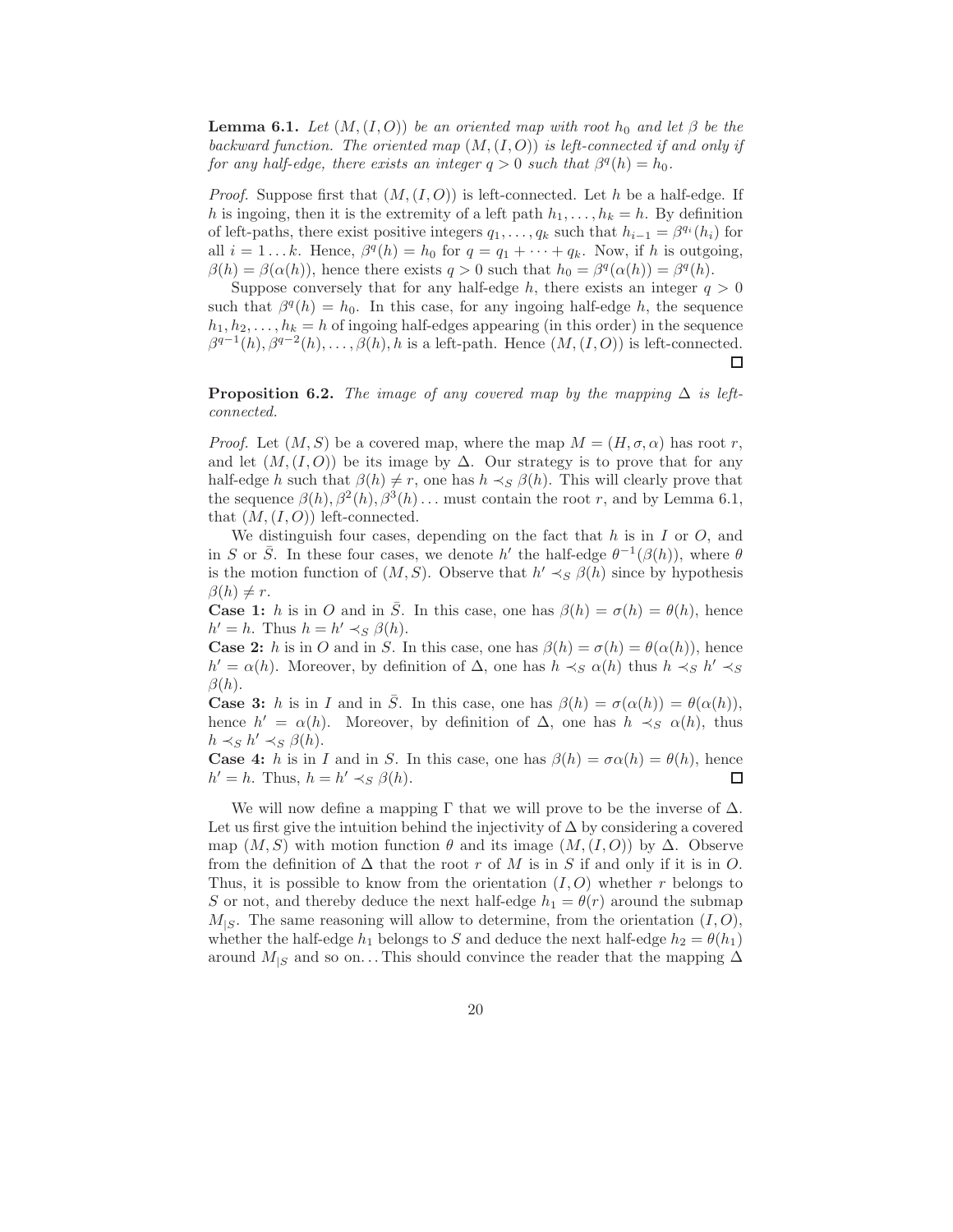is injective and highlight the definition of  $\Gamma$  given below.

It is convenient to define  $\Gamma$  as a procedure which given an oriented map  $(M,(I,O))$  with root r returns a subset S of half-edges. This procedure visit some half-edges of  $M$  starting from the root  $r$ , and decide at each step whether the current half-edge  $h$  belongs to the set  $S$  or not.

**Definition 6.3.** The mapping  $\Gamma$  associates to an oriented map  $(M,(I,O))$  the spanned map obtained by the following procedure.

**Initialization:** Set  $S = \emptyset$ ,  $R = \emptyset$  and set the current half-edge h to be the root r.

Core:

• If  $h \notin S \cup R$  do:

If h is in O then add h and  $\alpha(h)$  to S; otherwise add h and  $\alpha(h)$  to R.

• Set the the current half-edge h to be  $\sigma \alpha(h)$  if h in S and  $\sigma(h)$  otherwise. Repeat until the current half-edge  $h$  returns to be  $r$ .

**End:** Return the spanned map  $(M, S)$ .

We first prove the termination of the procedure Γ.

**Lemma 6.4.** For any oriented map  $(M,(I,O))$ , the procedure  $\Gamma$  terminates and returns a spanned map  $(M, S)$ . Moreover, the list of all successive current halfedges visited by the procedure is the cycle containing the root r of the motion function  $\theta$  associated to  $(M, S)$ .

*Proof.* We first prove that the procedure  $\Gamma$  terminates. Observe that, at any step of the procedure, the sets S and R are disjoint and stable by  $\alpha$ . Moreover, these sets are both increasing, hence they are constant after a while, equal to some sets  $S_{\infty}$  and  $R_{\infty}$  which are disjoint. Let  $\theta_{\infty}$  be the motion function of the submap  $M_{|S_{\infty}}$ . Then, at each core step of the procedure, the current half-edge h becomes the half-edge  $\theta_{\infty}(h)$ . Indeed, if at the current step h is in S, then h is in  $S_{\infty}$  (since the set S cannot decrease) so that  $\theta_{\infty}(h) = \sigma \alpha(h)$ , while if h is in R, then h is in  $R_{\infty}$  (since the set R cannot decrease), hence it is not in  $S_{\infty}$ so that  $\theta_{\infty}(h) = \sigma(h)$ .

Hence the sequence of all successive current half-edges form a cycle of the permutation  $\theta_{\infty}$ . Since the procedure starts with h equal to the root r, it follows that  $r$  is reached a second time, and that the procedure terminates. Finally, the spanned map returned by the algorithm is  $(M, S_{\infty})$ , which concludes the proof. □

**Proposition 6.5.** The image of a left-connected map by the mapping  $\Gamma$  is a covered map.

*Proof.* Let  $(M, (I, O))$  be a left-connected map. We denote by r the root of  $M = (H, \sigma, \alpha)$ , by  $\beta$  the backward function of  $(M, (I, O))$ , and by  $\theta$  the motion function of  $(M, S) = \Gamma((M, (I, O)))$ . Let K be the set of half-edges contained in the cycle of the motion function  $\theta$  containing the root r. In order to prove the proposition, it suffices to prove that  $K = H$ . Indeed, in this case the motion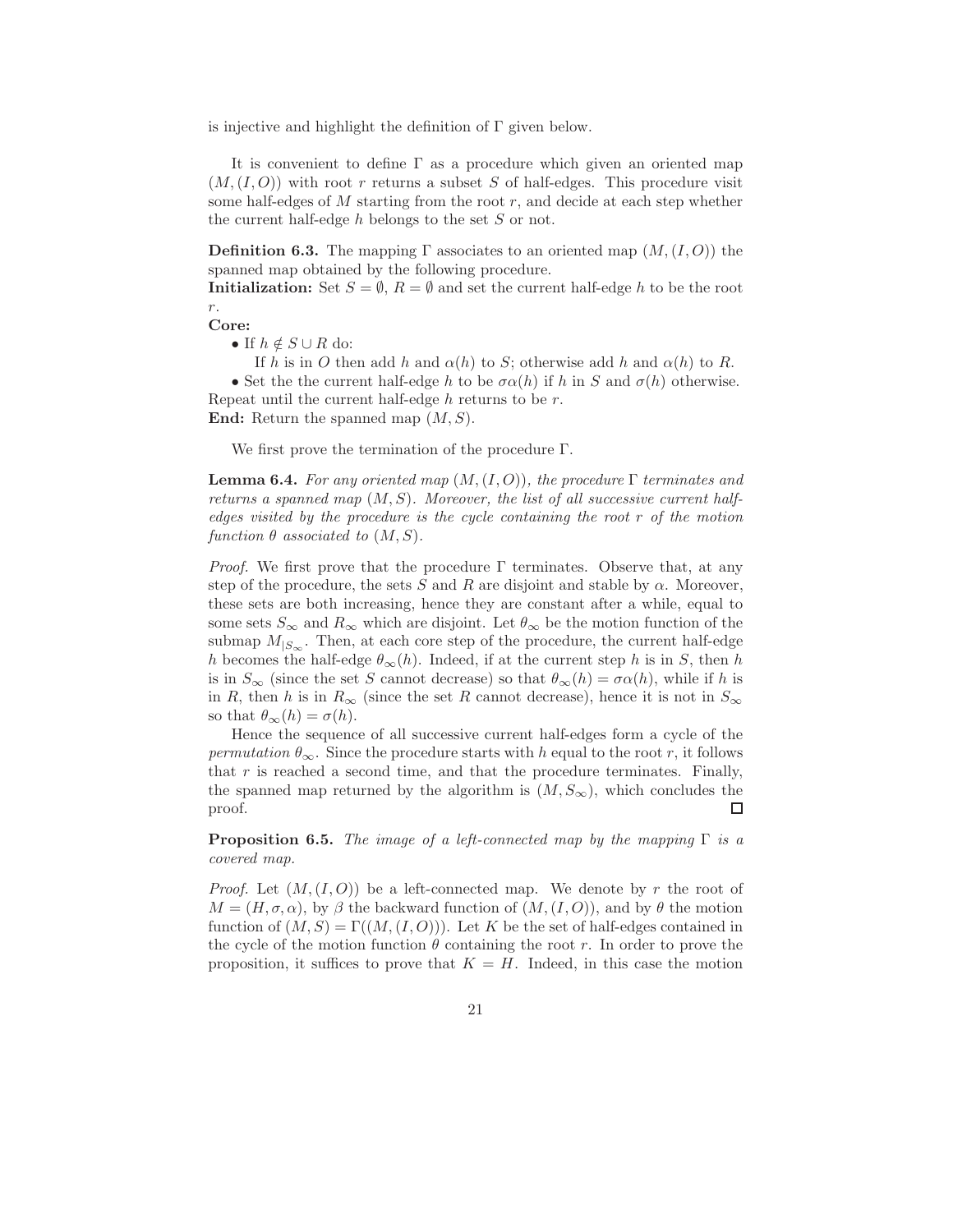function  $\theta$  is cyclic which implies that  $(M, S)$  is a covered map by Proposition 3.1.

Moreover, since  $(M,(I, O))$  is left-connected, for any half-edge h in H, there exists a positive integer q such that  $\beta^q(h)$  is the root r which belongs to K. Hence, it suffices to prove that any half-edge h such that  $\beta(h)$  is in K, is also in K.

Let h be an half-edge such that  $\beta(h)$  is in K and let  $h' = \theta^{-1}(\beta(h))$ . Observe that, by definition of  $K$ , the half-edge  $h'$  is in  $K$ . We now distinguish four cases, depending on the fact that h is in I or O, and in S or  $\overline{S}$ .

**Case 1:** h is in O and in  $\overline{S}$ . In this case, one has  $\beta(h) = \sigma(h) = \theta(h)$ , hence  $h' = h$ . Thus  $h = h'$  is in K.

Case 2: h is in O and in S. In this case, by definition of  $\Gamma$ , the half-edge h was the current half-edge when it was added to S. Thus, by Lemma 6.4, the half-edge  $h$  is in  $K$ .

**Case 3:** h is in I and in  $\overline{S}$ . In this case, one has  $\beta(h) = \sigma(\alpha(h)) = \theta(\alpha(h)),$ hence  $h' = \alpha(h)$ . Since h' is in K, Lemma 6.4 ensures that it was the current half-edge at a certain step of the procedure Γ. Hence, since  $h' = \alpha(h)$  is in O but not in  $S$ , it means that  $h$  and  $h'$  were added to the set  $R$  at a step of the procedure Γ, such that h was the current half-edge. Thus, by Lemma 6.4, the half-edge  $h$  is in  $K$ .

**Case 4:** h is in I and in S. In this case, one has  $\beta(h) = \sigma \alpha(h) = \theta(h)$ , hence  $h' = h$ . Thus  $h = h'$  is in K.  $\Box$ 

We now complete the proof of Theorem 4.2.

**Proposition 6.6.** The mappings  $\Delta$  and  $\Gamma$  are inverse bijections between covered maps and left-connected maps.

*Proof.* We first prove that the mapping  $\Delta \circ \Gamma$  is the identity on left-connected maps. Observe that this composition is well-defined by Proposition 6.5. Let  $(M,(I,O))$  be a left-connected map and let  $(M, S)$  be its image by Γ. We want to prove that  $(M,(\tilde{I},\tilde{O})) \equiv \Delta(M,S)$  is equal to  $(M,(I,O))$ . For that, it suffices to show that any half-edge h such that  $h \prec_S \alpha(h)$  is in O if and only if it is in O. Let h be such a half-edge. By definition of  $\Delta$ , it follows that h is in O if and only if h is in S. Now, by Lemma 6.4, the sequence  $h_1 = r, h_2, \ldots, h_{2n}$  of current half-edge visited during the procedure  $\Gamma$  satisfies  $h_1 \prec_S h_2 \prec_S \cdots \prec_S h_{2n}$ , hence h is visited before  $\alpha(h)$  during the procedure Γ. Hence, by definition of Γ, the half-edge  $h$  is in  $O$  if and only if  $h$  is in  $S$ .

We now prove that the mapping  $\Gamma \circ \Delta$  is the identity on covered maps. Observe that this composition is well-defined and returns a covered map by Propositions 6.2 and 6.5. Let  $(M, S)$  be a covered map with root r and let  $(M,(I,O))$  be its image by  $\Delta$ . Let also  $(M, S') = \Gamma(M,(I,O))$  and let  $\theta$  and  $\theta'$ be respectively the motion function of  $(M, S)$  and  $(M, S')$ . In order to prove that  $S = S'$  it suffices to prove that  $\theta = \theta'$  (indeed, the set S and S' are completely determined by  $\theta$  and  $\theta'$ ). Suppose now that  $\theta \neq \theta'$  and consider the smallest integer  $k \ge 0$  such that  $\theta^{k+1}(r) \ne \theta'^{k+1}(r)$  (such an integer exists since  $\theta$  and  $\theta'$ are cyclic). Observe that for all  $0 \leq j \leq k$ , the half-edge  $\theta^{j}(r) = \theta'^{j}(r)$  is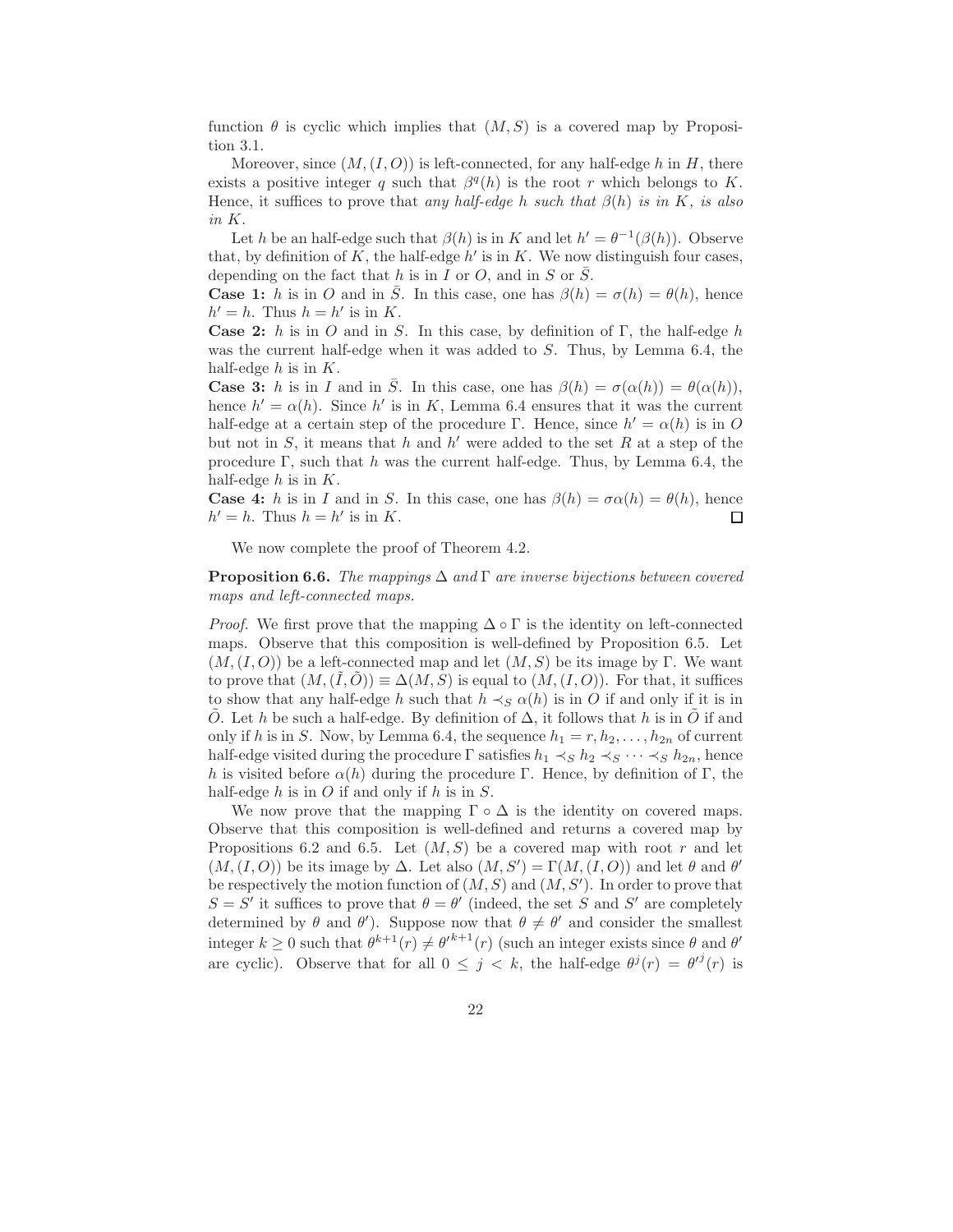in S if and only if it is in S' (since  $\theta^{j+1}(r) = \theta'^{j+1}(r)$ ). On the other hand, the half-edge  $h = \theta^k(r) = {\theta'}^k(r)$  is in the symmetric difference of S and S' (since  $\theta^{k+1}(r) \neq {\theta'}^{k+1}(r)$ ). This implies that  $h \prec_S \alpha(h)$  and  $h \prec_{S'} \alpha(h)$ . Since  $h \prec_S \alpha(h)$ , the definition of  $\Delta$  shows that the half-edge h is in S if and only if h is in O. Since  $h \prec_{S'} \alpha(h)$ , Lemma 6.4 proves that h is the current half-edge before  $\alpha(h)$  in the procedure  $\Gamma$  on  $(M,(I,O))$ . Hence, by definition of  $\Gamma$ , the half-edge h is in S' if and only if h is in O. This proves that  $h = \theta^k(r)$  is not in the symmetric difference of  $S$  and  $S'$ , a contradiction. □

Before leaving the world of left-connected maps, we prove Lemma 4.3.

*Proof of Lemma 4.3.* If a cycle of the vertex-permutation  $\sigma$  contains no edge in I, then  $\beta(h) = \sigma(h)$  for every half-edge h in this cycle. By Lemma 6.1, this implies that the root  $r$  belongs to this cycle. Similarly, if a cycle of the facepermutation  $\phi$  contains no edge in O, then  $\beta(h) = \phi(h)$  for every half-edge h in this cycle. By Lemma 6.1, this implies that the root r belongs to this cycle.  $\Box$ 

#### 6.2 Proofs concerning the unfolding step.

In this Subsection we prove Theorem 4.5. We fix a left-connected map  $(M,(I,O))$ , where the map  $M = (H, \sigma, \alpha)$  has n edges, genus g, root r and face-permutation φ. We denote  $A = (H, \tau, \alpha) = \Lambda_1(M, (I, O))$  and  $B = (H', \pi, \alpha') = \Lambda_2(M, (I, O))$ and adopt the notation of Section 4 for the sets  $H', I', O'$  and the permutations  $\sigma'$   $\phi', \tau', \pi_{\circ}$  and  $\pi_{\bullet}$ .

**Lemma 6.7.** The permutations  $\tau$ ,  $\alpha$  act transitively on H, thus A is a map.

As mentioned above, the intuition behind the connectivity of  $A$  is that leftpaths are preserved by the unfolding. This can be formalized as follows.

*Proof.* Let  $\beta$  be the backward function of the oriented map  $(M,(I,O))$  defined by  $\beta(h) = \sigma(h)$  if h is in O and  $\beta(h) = \sigma(\alpha(h))$  otherwise. Let  $\beta$  be the backward function of the oriented map  $(A,(I,O))$  defined by  $\beta(h) = \tau(h)$  if h is in O and  $\beta(h) = \tau \alpha(h)$  otherwise.

We first prove that  $\beta(h) = \beta(h)$  for any half-edge  $h \in H$  such that  $\beta(h) \neq r$ . If h is in O (and  $\beta(h) \neq r$ ), then

$$
\beta(h) \equiv \sigma(h) = \sigma'(h) = \tau'(h) = \tau(h) \equiv \tilde{\beta}(h),
$$

since the permutations  $\sigma'$  and  $\tau'$  coincide on O'. If h is in I (and  $\beta(h) \neq r$ ), then

$$
\beta(h) \equiv \sigma(\alpha(h)) = \sigma'(\alpha(h)) = \tau'(\alpha(h)) = \tau(\alpha(h)) \equiv \tilde{\beta}(h),
$$

since again the permutations  $\sigma'$  and  $\tau'$  coincide on  $O'$ .

Since the oriented map  $(M,(I,O))$  is left-connected, Lemma 6.1 ensures that for any half-edge h, there exists an integer  $q > 0$  such that  $\beta^q(h) = r$ . Taking the least such integer  $q$ , and using the preceding point shows that for any halfedge h, there exists an integer  $q > 0$  such that  $\tilde{\beta}^{q-1}(h) = \beta^{q-1}(h) = l$ , where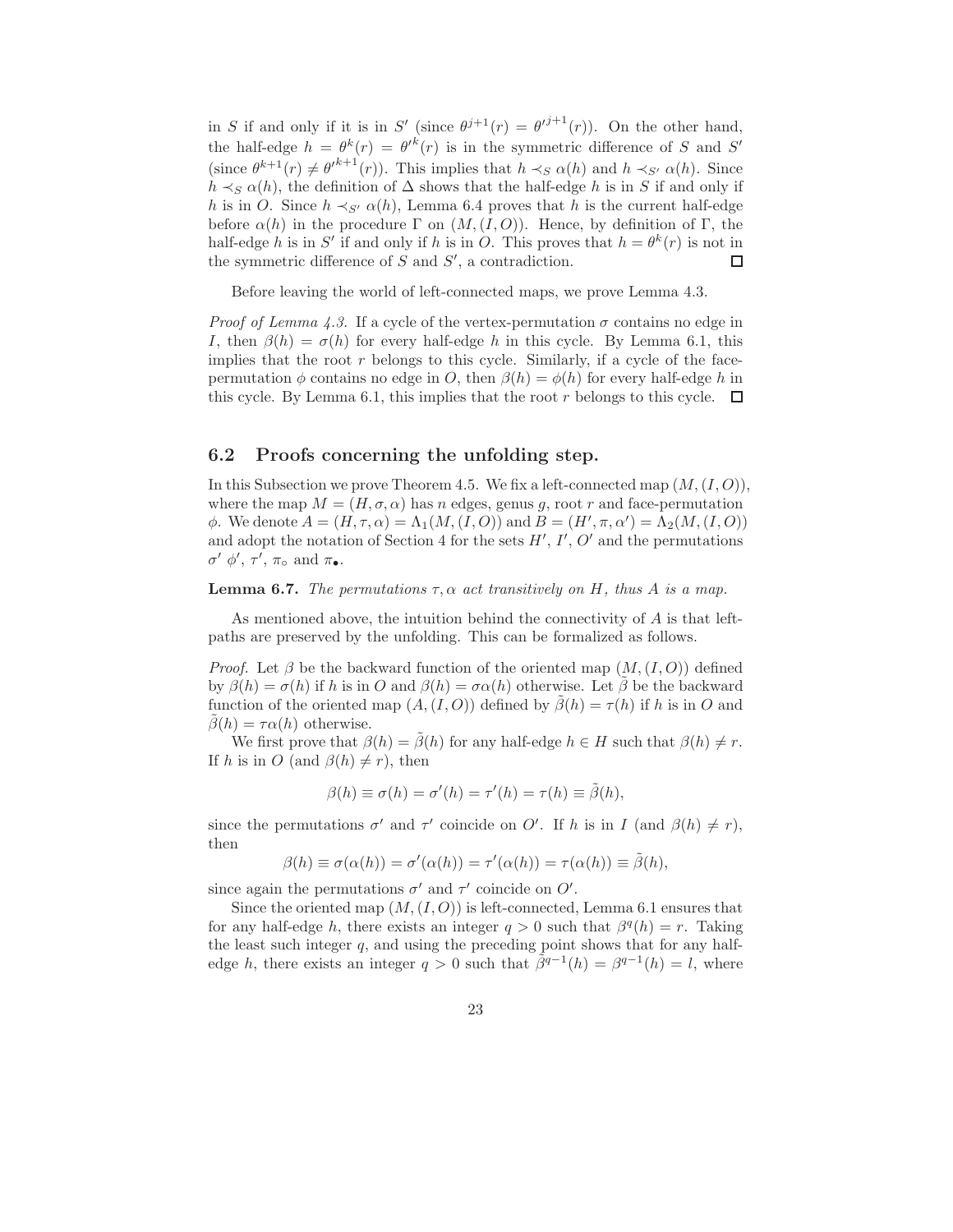l is a half-edge such that  $\beta(l) = r$ . Moreover, the relation  $\beta(l) = r$  shows that l is either equal to  $u = \sigma^{-1}(h)$  or to  $\alpha(u)$ . Therefore, any half-edge h can be sent to one of the half-edges  $u, \alpha(u)$  by applying the function  $\tilde{\beta}$ , hence by acting with the permutations  $\tau$  and  $\alpha$ . This proves the lemma. П

We call root-to-leaves orientation of a plane tree the unique orientation such that each non-root vertex is incident to exactly one ingoing half-edge.

**Proposition 6.8.** The map A is a tree. Moreover,  $(I, O)$  is the root-to-leaves orientation of A.

We start with an easy lemma.

**Lemma 6.9.** The half-edge  $u = \sigma^{-1}(r)$  is in O and  $\tau'(u) = i$ . In particular, the half-edge i is not alone in its cycle of  $\tau'$ .

*Proof.* Consider the backward function  $\beta$  of the oriented map  $(M,(I,O))$ . Since,  $(M,(I,O))$  is left-connected, Lemma 6.1 ensures that there exists a half-edge h such that  $\beta(h) = r$ . Since  $\beta(h) = \beta(\alpha(h))$  we can take h in O and get  $h = \sigma^{-1}(r) = u$ . This proves that  $u = \sigma^{-1}(r)$  is in O. It is then obvious from the definition of  $\tau'$  that  $\tau'(u) = i$ . □

*Proof of Proposition 6.8.* Recall that  $n = |H|/2$  denotes the number of edges of M, hence of A. We first prove that the map A has (at least)  $n+1$  vertices. By construction, the permutation  $\tau' = \sigma' \pi_{\circ}^{-1} = \sigma' \sigma'_{|I}^{-1}$  has at most one element of I' in each of its cycle. Hence it has at least  $n + 1$  cycles beside the cycle made of  $o$  alone. Moreover, by Lemma 6.9, the half-edge  $i$  is not alone in its cycle of  $\tau'$ , thus the vertex-permutation  $\tau = \tau'_{|H}$  has at least  $n + 1$  cycles.

The (connected) map A has n edges and (at least)  $n + 1$  vertices hence it is a tree. Moreover, each non-root vertex of  $A$  is incident to exactly one half-edge in I. Thus,  $(I, O)$  is the root-to-leaves orientation of A.  $\Box$ 

We prove a last easy lemma about the tree  $A = (H, \tau, \alpha)$ .

**Lemma 6.10.** The permutation  $\tau' = \sigma' \pi_o^{-1}$  is obtained from the vertex-permutation  $\tau$  by inserting the half-edge i before the root t of A in the cycle of  $\tau$  containing t and creating a cycle made of o alone. The permutation  $\varphi' = (i, o)\tau' \alpha'$  is obtained from the face-permutation  $\varphi = \tau \alpha$  by inserting the half-edge o before t in the cycle of  $\varphi$  containing t and creating a cycle made of i alone.

*Proof.* By definition,  $\tau'(i) = t$  and  $\tau'_{|H} = \tau$ . Moreover, it is easy to check that  $\tau'(o) = \sigma' \pi_o^{-1}(o) = o$ . This proves the statement about  $\tau'$ . We now denote  $u = \tau^{-1}(i)$ . By definition,  $\varphi(\alpha(u)) = \tau(u) = t$  and one can check  $\varphi'(\alpha(u)) = o$ ,  $\varphi'(o) = t, \varphi'(i) = i$ , and  $\varphi'(h) = \varphi(h)$  for all  $h \notin \{i, o, \alpha(u)\}$ . This proves the statement about  $\varphi'$ .

We will now prove that the mobile  $B = (H', \pi, \alpha') = \Lambda_2(M, (I, O))$  is a unicellular bipartite map. We introduce some notations for the half-edges in H. From Proposition 6.8, the tree  $(A,(I,O))$  is oriented from root to leaves.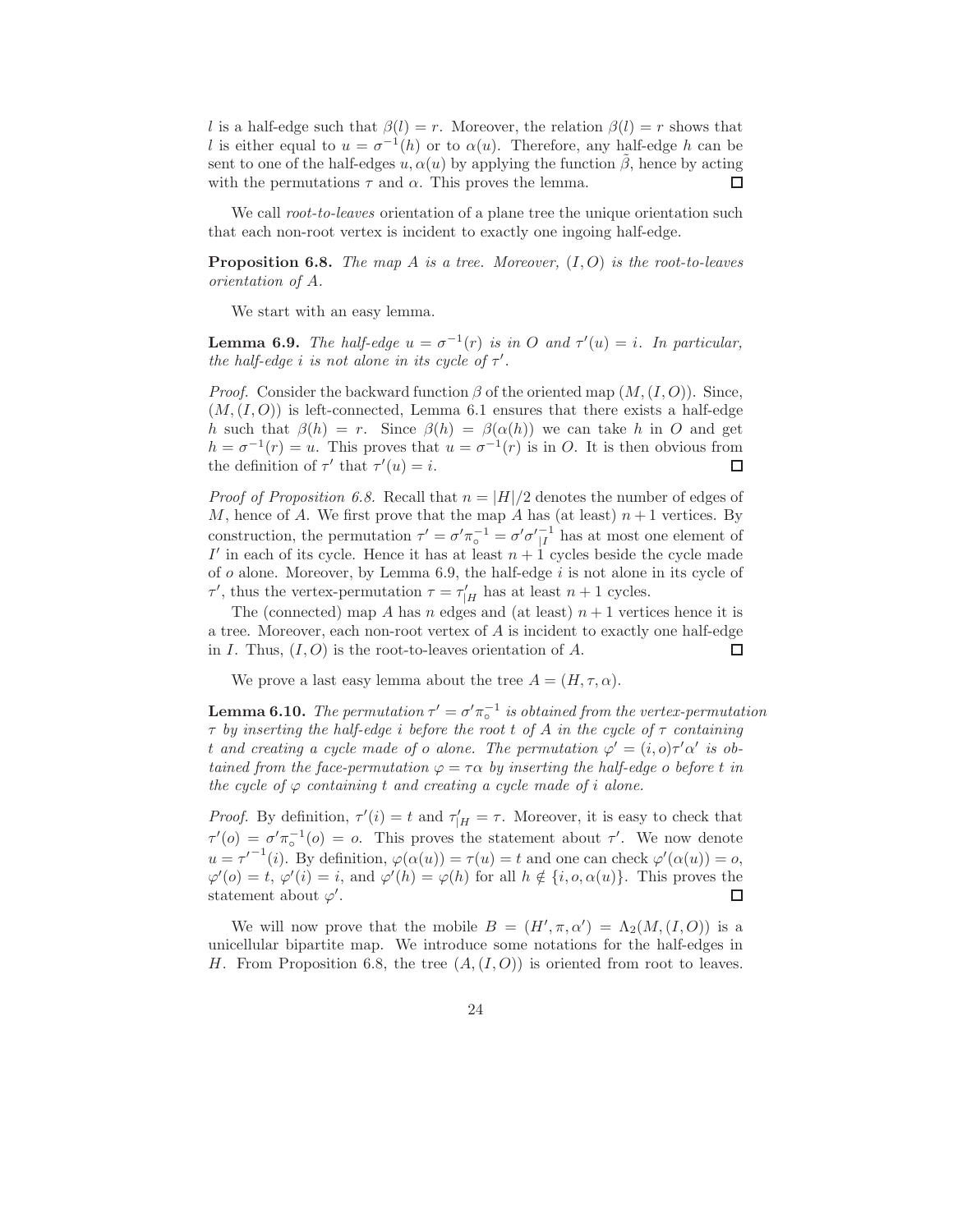In particular, the root t of A is outgoing. We denote  $o_1 = t, o_2, \ldots, o_n$  the outgoing half-edges as appearing during a counterclockwise tour around the tree A, that is to say,  $\varphi_{\text{1O}} = (o_1, o_2, \dots, o_n)$  where  $\varphi = \tau \alpha$  is the face-permutation of A. This labelling is indicated in Figure 10(a). Observe that Lemma  $6.10$ implies  $\varphi'_{\vert O'} = (0, 0, 0, 0, \ldots, 0, n)$ . For  $j = 1, \ldots, n$ , we denote  $i_j = \alpha(o_j)$ , so that  $\alpha' \varphi'_{\vert \mathcal{O}} \alpha' = (i, i_1, i_2, \ldots, i_n).$ 



Figure 10: A pair  $(A, B)$  coherently labelled on the alphabet  ${i, i_1, \ldots, i_6, o, o_1, \ldots, o_6}$ : the face-permutation  $\varphi$  of the tree A satisfies  $\varphi'_{|O'} = (0, 0, \ldots, 0, 0)$ , while the face-permutation  $\psi$  of the mobile B satisfies  $\psi_{|I'} = (i, i_1, \ldots, i_6).$ 

**Proposition 6.11.** The mobile  $B = \Lambda_2(M,(I, O))$  is a bipartite unicellular map of genus  $g(M)$ . Moreover, if we color the vertices of B in two colors, say white and black, with the root-vertex being white, then it has  $v(M)$  white vertices and  $f(M)$  black vertices. Lastly, the half-edges incident to white vertices are  $i, i_1, i_2, \ldots, i_n$  and appear in this order during a clockwise tour around B, that is to say,  $\psi_{|I'}^{-1} = (i, i_1, \ldots, i_n) = \alpha' \varphi'_{|O} \alpha'$ , where  $\psi = \pi \alpha'$  is the facepermutation of B and  $\varphi' = (i, o)\tau'\alpha'$ .

**Lemma 6.12.** The permutation  $\psi = \pi \alpha'$  and  $\varphi' = (i, o) \tau' \alpha'$  are related by  $\psi_{|I'}^{-1} = (i, i_1, \dots, i_n) = \alpha' \varphi'_{|O'} \alpha'.$ 

*Proof.* Since the involution  $\alpha'$  maps  $I'$  to  $O'$ , one gets  $\alpha' \varphi'_{|O'} \alpha' = (\alpha' \varphi' \alpha')_{|I'}$ . Hence,  $\alpha' \varphi'_{|\mathcal{O}'} \alpha' = (\alpha'(i, o)\tau')_{|I'} \equiv (\alpha'(i, o)\sigma' \sigma'_{|I'})_{|I'}$ . Consider now a halfedge  $h$  in  $I'$ . By definition of restrictions, one gets

$$
\alpha' \varphi'_{|O'} \alpha'(h) = (\alpha'(i, o)\sigma')_{|I'} \sigma'^{-1}_{|I'}(h),
$$

since  $\sigma_{|I'}^{-1}$  acts as the identity on O'. We now determine  $\psi_{|I'}^{-1}(h)$ . Observe that the sets I' and O' are stable by the permutation  $\pi = \pi_{\circ} \pi_{\bullet}^{-1}$ . Thus the permutation  $\psi^{-1} \equiv \alpha' \pi^{-1}$  maps  $I'$  to  $O'$ . This gives

$$
\psi_{|I'}^{-1}(h) = \alpha' \pi^{-1} \alpha' \pi^{-1}(h) = \alpha' \pi_{\bullet} \alpha' \pi_{\circ}^{-1}(h) = \alpha' \phi'_{|O'} \alpha' \sigma_{|I'}^{-1}(h),
$$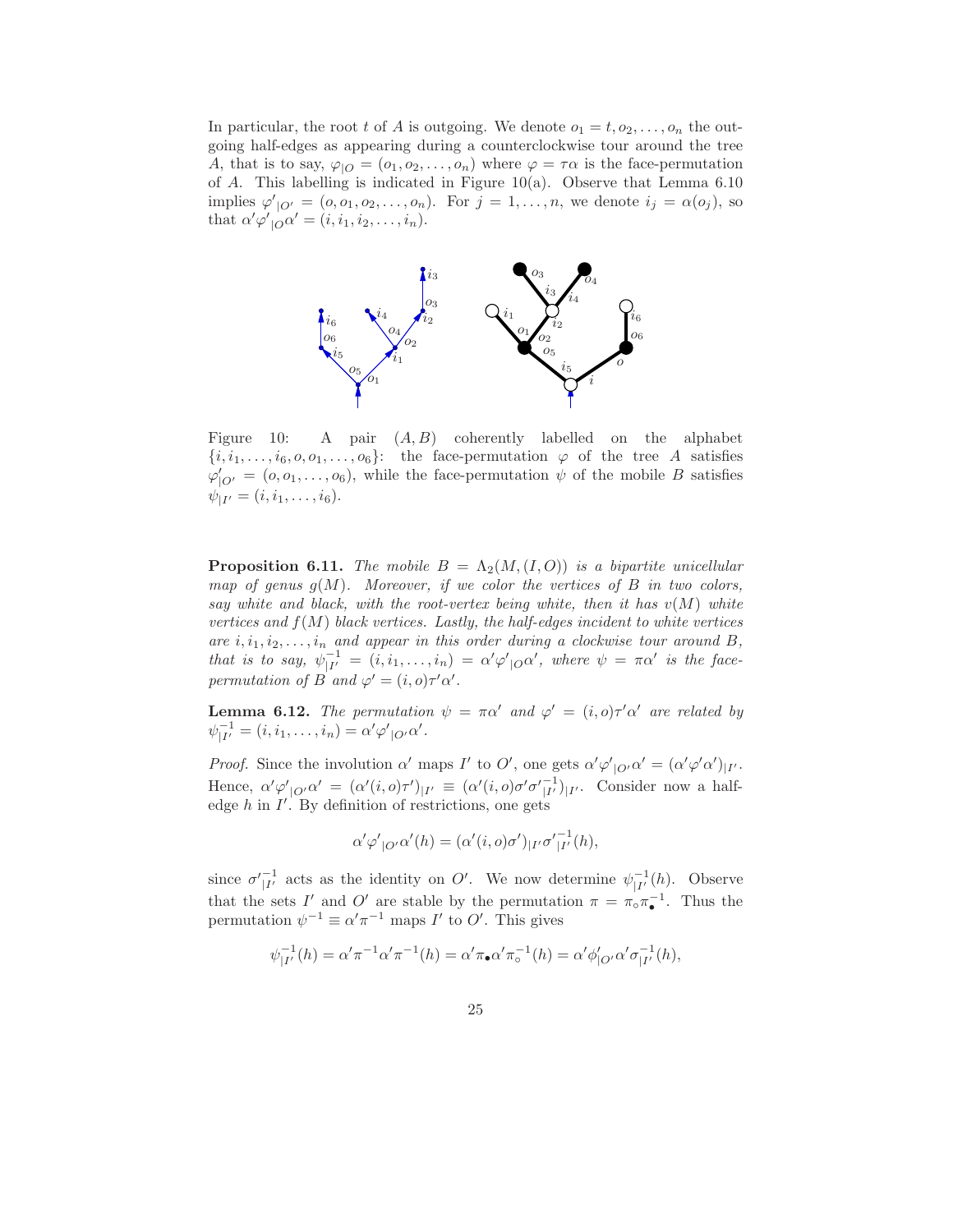since  $\pi_{\bullet} \equiv \phi'_{|O'} = \pi_{|O'}^{-1}$  and  $\pi_{\circ} \equiv \sigma'_{|I'} = \pi_{|I'}$ . Moreover,  $\alpha' \phi'_{|O'} \alpha' = (\alpha' \phi' \alpha')_{|I'} =$  $(\alpha'(i, o)\sigma')_{|I'}$  since  $\phi' = (i, o)\sigma'\alpha'$  (and the sets I' and O' are exchanged by  $\alpha'$ ). Thus, for any half-edge  $h$  in  $I'$ ,

$$
\psi_{|I'}^{-1}(h) = (\alpha'(i, o)\sigma')_{|I'} \sigma_{|I'}^{-1}(h)
$$

 $\Box$ 

which concludes the proof.

Proof of Proposition 6.11. By Lemma 6.12, every half-edge in I' belongs to the same cycle C of the permutation  $\psi = \pi \alpha'$ . Now, if h is a half-edge in O',  $\psi(h) = \pi \alpha(h)$  is in I' (since I' is stable by  $\pi$ ) hence it belongs to the cycle C. Thus, the permutation  $\psi$  is cyclic. Hence, the permutations  $\pi$  and  $\alpha$  act transitively on  $H'$ , that is, B is a map. Moreover, its face-permutation  $\psi$  is cyclic, that is,  $B$  is unicellular.

Moreover, since the sets  $I'$  and  $O'$  are stable by the vertex-permutation  $\pi$  and exchanged by the edge-permutation  $\alpha'$ , the map B is bipartite. Let us therefore consider the bipartite coloring where the vertices incident to half-edges in  $I'$  are white while the vertices incident to the half-edges in  $O'$  are black. By Lemma 4.3, each of the cycles of  $\sigma'$  except the cycle made of  $o$  alone contains at least one half-edge in I ′ . Therefore, the number of cycles of the permutation  $\pi_{\circ} = \sigma'_{|I'}$  on I' is the number  $v(M)$  of cycles of the vertex-permutation  $\sigma$ . Similarly, the number of cycles of the permutation  $\pi_{\bullet} = \phi'_{|O'}$  on O' is the number  $f(M)$  of cycles of the face-permutation  $\phi$ . Thus, the map B has  $v(M)$ white vertices and  $f(M)$  black vertices. Now, Euler relation gives

$$
2g(B) = 2 + e(B) - f(B) - v(B) = 2 + (e(M) + 1) - 1 - (v(M) + f(M)) = 2g(M).
$$

Thus, the genus of B is  $g(M)$ . This concludes the proof of Proposition 6.11.  $\Box$ 

Topological description of the folding step (Figure 11). We now define a mapping  $\Omega$ , the *folding step*, which we will prove to be the inverse of the unfolding step  $\Lambda$ . Before defining  $\Omega$  in terms of permutations, let us explain the topological interpretation of Proposition 6.11. We denote by  $v_0, v_1, \ldots, v_n$  the vertices of A in counterclockwise order around A (starting from the root-corner) and by  $c_0, c_1, \ldots, c_n$  the *first corners* of these vertices; see Figure 11(a). Equivalently,  $v_0$  is the root-vertex and  $c_0$  is the root-corner, while for  $j = 1 \dots n$ ,  $v_j$ is the vertex incident to the ingoing half-edge  $i_j$  and  $c_j$  is the corner following  $i_j$  in counterclockwise order around  $v_j$ ; see Figure 10. We also denote by  $x_0, \ldots, x_n$  the white corners of B in clockwise order around B (starting from the root-corner  $x_0$ ); see Figure 11(a). By Proposition 6.11, for  $j = 0 \ldots n$ ,  $x_j$ is the corner of B following the half-edge  $i_j$  in clockwise order around the incident vertex. Therefore this proposition indicates how the folding step  $\Omega = \Lambda^{-1}$ should be defined topologically: for  $j = 0, \ldots, n$  the first-corner  $c_j$  of the vertex  $v_i$  (the j<sup>th</sup> vertex of A in counterclockwise direction) is glued to the corner  $x_i$ (the *j*th white corner of  $B$  in clockwise direction). This gives a map containing edges of both  $A$  and  $B$  that we call partially folded map which is represented in Figure 11(b). The oriented map  $(M,(I,O)) = \Omega(A, B)$  is obtained from the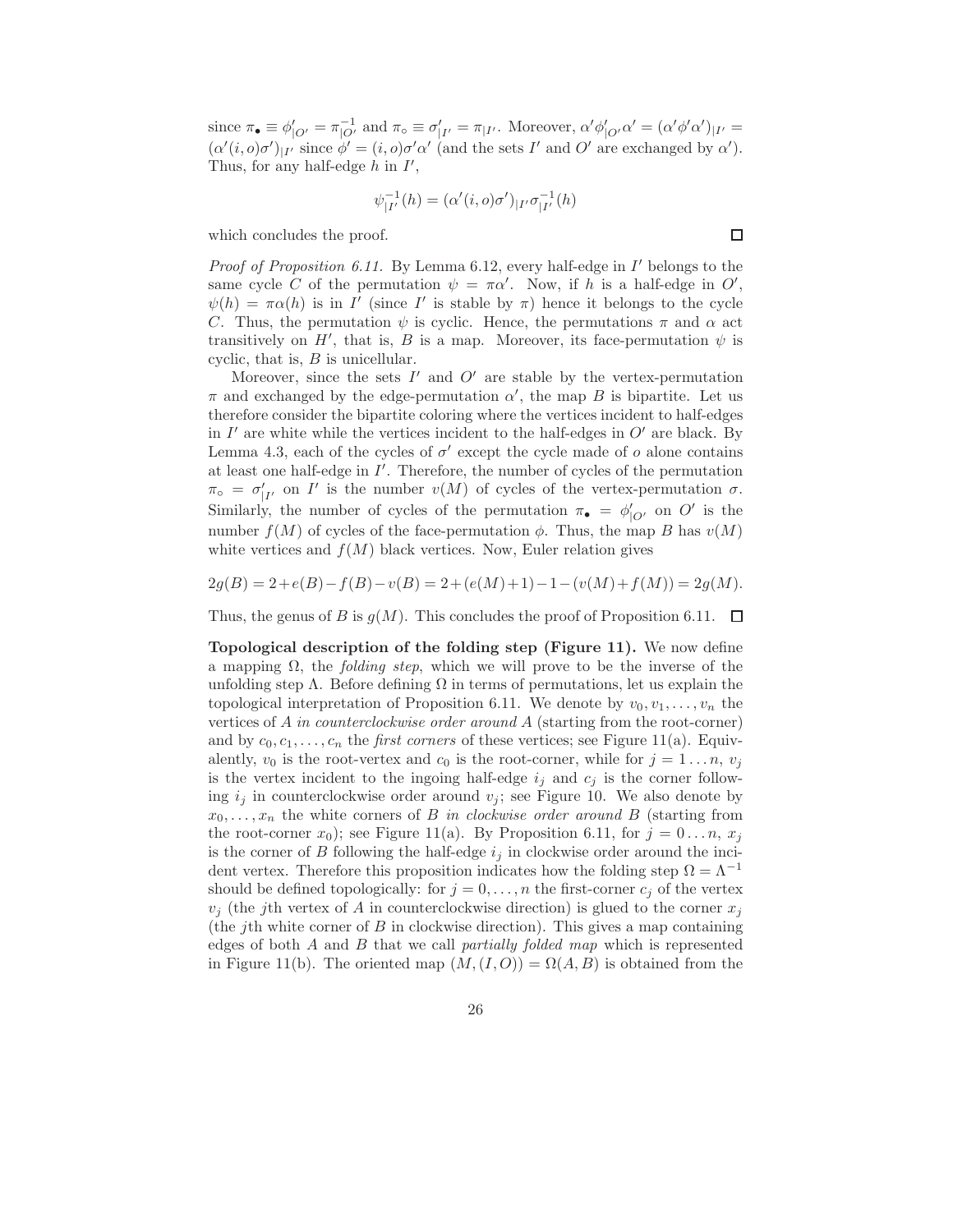partially folded map by keeping the half-edges of A with their cyclic ordering around the white vertices of  $B$  (while the edges and black vertices of  $B$  are deleted).



Figure 11: Topological representation of the folding step. Figure (b) represents the partially folded map.

We now defines the mapping  $\Omega$  in terms of permutations. Let  $\tilde{A} = (H, \tilde{\tau}, \alpha)$ be a rooted plane tree with  $n = |H|/2$  edges, and  $\tilde{B} = (H', \tilde{\pi}, \alpha')$  be a rooted bipartite unicellular map with  $n + 1 = |H'|/2$  edges. We consider the usual black-and-white coloring of  $\ddot{B}$  (with the root-vertex being white). The pair  $(\tilde{A}, \tilde{B})$  is said *coherently labelled* if the following conditions are satisfied:

- (i)  $H' = H \cup \{i, o\}$ , where i is the root of M and  $o = \alpha'(i)$ .
- (ii)  $\alpha = \alpha'_H$ .
- (iii) The root-to-leaves orientation  $(I, O)$  of  $\tilde{A}$  is such that the half-edges in  $I' = I \cup \{i\}$  are incident to white vertices of  $\tilde{B}$ , while half-edges in  $O' =$  $O \cup \{o\}$  are incident to black vertices of B.
- (iv) If the half-edges  $o_1, o_2, \ldots, o_n$  in O appear in this order in counterclockwise direction around  $\tilde{A}$  with  $o_1$  being the root of  $\tilde{A}$ , then the half-edges  $i, i_1, \ldots, i_n$  defined by  $i_j = \alpha(o_j)$  for  $j = 1 \ldots n$  appear in this order in clockwise direction around  $\tilde{B}$ . Equivalently,  $\psi_{|I'}^{-1} = (i, i_1, \ldots, i_n) =$  $\alpha' \varphi'_{\vert O} \alpha'$ , where  $\psi = \pi \alpha'$  is the face-permutation of B and  $\varphi' = (i, o) \tau' \alpha'$ .

For example, the pair  $(A, B)$  represented in Figure 10 is coherently labelled. Observe that Proposition 6.11 precisely states that the image by  $\Lambda$  of a leftconnected map  $(M,(I,O))$  is coherently labelled. We now prove (the somewhat obvious fact) that any pair  $(\tilde{A}, \tilde{B})$  can be relabelled coherently.

**Lemma 6.13.** Let  $\tilde{A} = (H, \tilde{\tau}, \alpha)$  be a rooted plane tree with  $n = |H|/2$  edges, and  $\tilde{B} = (H', \tilde{\pi}, \alpha')$  be a rooted bipartite unicellular map with  $n + 1 = |H'|/2$ edges. Then, there is a unique way of relabelling  $\ddot{B}$  in such a way that the pair  $(A, B)$  is coherently labelled.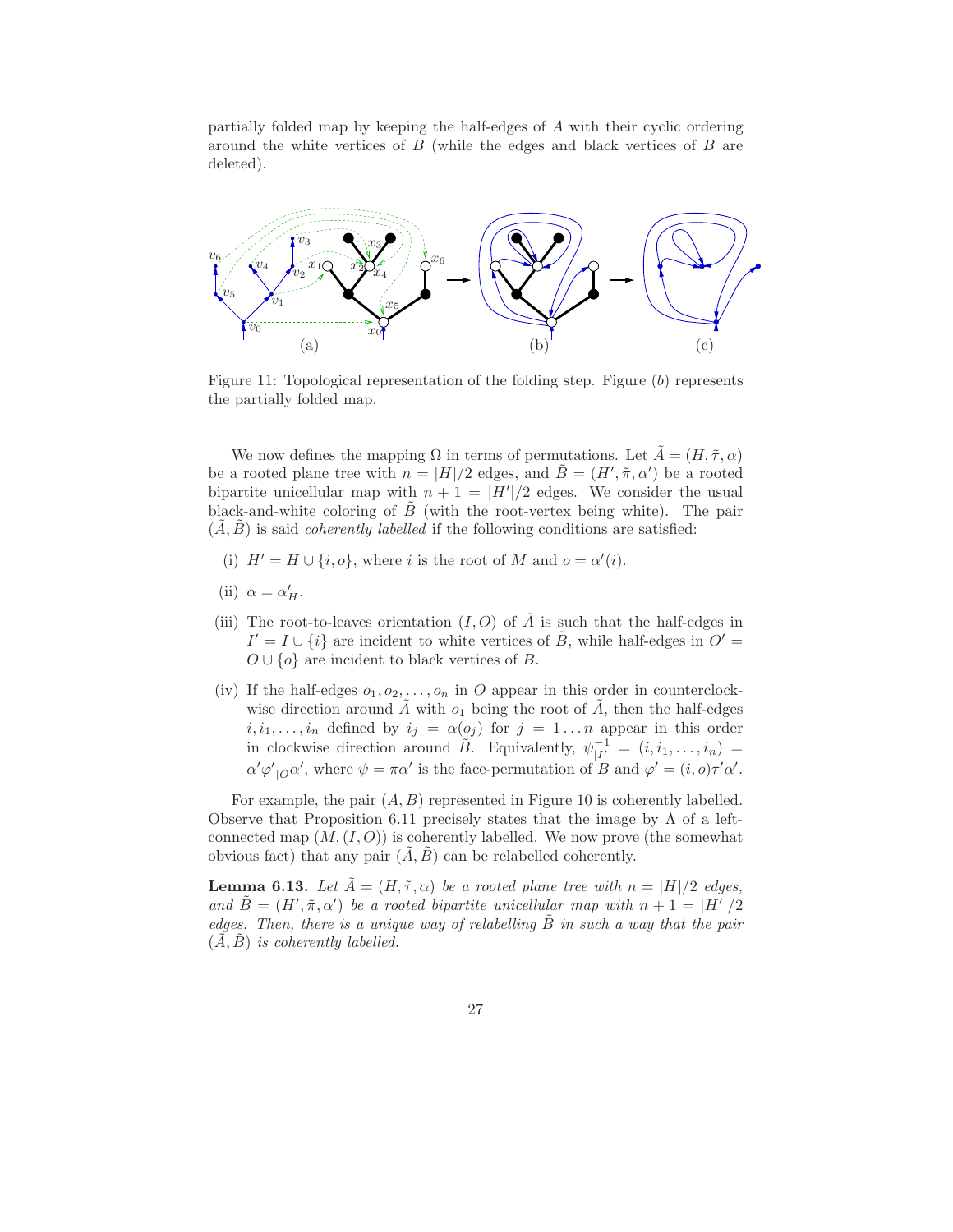*Proof.* We denote by  $(I, O)$  the root-to-leaves labelling of A. We denote by  $I'$ and  $O'$  respectively the set of half-edges incident to white and black vertices of  $\tilde{B}$  and observe that these sets are exchanged by  $\alpha'$  (since  $\tilde{B}$  is bipartite). We denote  $\tilde{\varphi} = \tilde{\tau}\alpha$  and  $\psi = \tilde{\pi}\alpha'$  are the face-permutation of A and B respectively. Lastly, we denote  $(o_1, o_2, \ldots, o_n)$  the cycle  $\tilde{\varphi}|_O$  with  $o_1$  being the root of A and  $(i', i'_1, \ldots, i'_n)$  the cycle  $\tilde{\psi}_{|I'}^{-1}$  with i' being the root of  $\tilde{B}$ . Now we consider the relabelling of  $\tilde{B}$  given by the bijection  $\lambda$  from  $H'$  to  $H \cup \{o, i\}$  (where  $i, o$  are half-edges not in H) given by  $\lambda(i') = i$ ,  $\lambda(\alpha(i')) = o$  and for all  $j = 1...n$ ,  $\lambda(i'_j) = \alpha(o_j)$  and  $\lambda(\alpha(i'_j)) = o_j$ . Clearly  $\lambda$  is a bijection and it is the unique bijection making the pair  $(\tilde{A}, \tilde{B})$  coherently labelled.  $\Box$ 

We denote by  $P_n$  the set of pairs  $(\tilde{A}, \tilde{B})$  made of a tree of size n and a unicellular bipartite map of size  $n + 1$ . We now consider such a pair  $(\tilde{A}, \tilde{B})$ , where  $\tilde{A} = (\tilde{H}, \tilde{\tau}, \alpha)$  and  $\tilde{B} = (H', \tilde{\pi}, \alpha')$ . By Lemma 6.13, we can assume that the pair  $(\tilde{A}, \tilde{B})$  is coherently labelled and we adopt the notations i, o, I, O, I',  $O'$  introduced in the conditions (i- iv) (in particular,  $(I, O)$  is the root-to-leaves orientation of A). We then define  $\tilde{\tau}'$  as the permutation on H' obtained from  $\tau$  by inserting i before the root t of  $\tilde{A}$  in the cycle containing it and creating a cycle made of  $o$  alone. We also define the permutations  $\tilde{\pi}_{\circ}$  and  $\tilde{\sigma}'$  on  $H'$  and the permutation  $\tilde{\sigma}$  on H by

$$
\tilde{\pi}_{\circ} = \tilde{\pi}_{|I'}, \quad \tilde{\sigma}' = \tilde{\tau}' \tilde{\pi}_{\circ} \quad \text{and} \quad \tilde{\sigma} = \tilde{\sigma}'_{|H} , \tag{16}
$$

(where a slight abuse of notation is done by considering  $\tilde{\pi}_{\circ}$  as a permutation on  $H'$  acting as the identity on  $O'$ ). With these notations, we define  $\Omega(A, B) = (M, (I, O)),$  where  $M = (H, \tilde{\sigma}, \alpha)$ .

We now complete the proof of Theorem 4.5 by proving the following proposition.

**Proposition 6.14.** The mappings  $\Lambda$  and  $\Omega$  are inverse bijections between leftconnected maps of size n and pairs in  $P_n$ .

*Proof.* • We first prove that the mapping  $\Omega \circ \Lambda$  is the identity on left-connected maps.

Let  $(M,(I,O))$  be a left-connected map, where  $M = (H,\sigma,\alpha)$ . Let  $(A,B)$  $\Lambda(M,(I,O))$ , where  $A = (H,\tau,\alpha)$  and  $B = (H',\pi,\alpha')$  (recall that  $(A,B)$  is coherently labelled by Proposition 6.11). Let also  $(\tilde{M}, (\tilde{I}, \tilde{O})) = \Omega(A, B)$ , where  $\tilde{M} = (H, \tilde{\sigma}, \alpha)$ . We want to prove that  $(I, O) = (\tilde{I}, \tilde{O})$  and  $M = \tilde{M}$  (or equivalently,  $\sigma = \tilde{\sigma}$ ).

By definition of  $\Omega$ ,  $(\tilde{I}, \tilde{O})$  is the root-to-leaves orientation of A. Moreover, by Proposition 6.8,  $(I, O)$  is also the root-to-leaves orientation of A. Hence,  $(I, O) = (I, O).$ 

By definition,  $\sigma = \sigma'_{|H}$ , where  $\sigma' = \tau' \pi_{\circ} = \tau' \pi_{|I'}$  (see (12)). Similarly,  $\tilde{\sigma} = \tilde{\sigma}'_{|H}$  and  $\tilde{\sigma}' = \tilde{\tau}' \tilde{\pi}_{\circ} = \tilde{\tau}' \pi_{|I'}$  (see (16)). Moreover, Lemma 6.10 ensures that  $\tau' = \tilde{\tau}'$  (since the permutations  $\tau'$  and  $\tau''$  are obtained from  $\tau$  by the same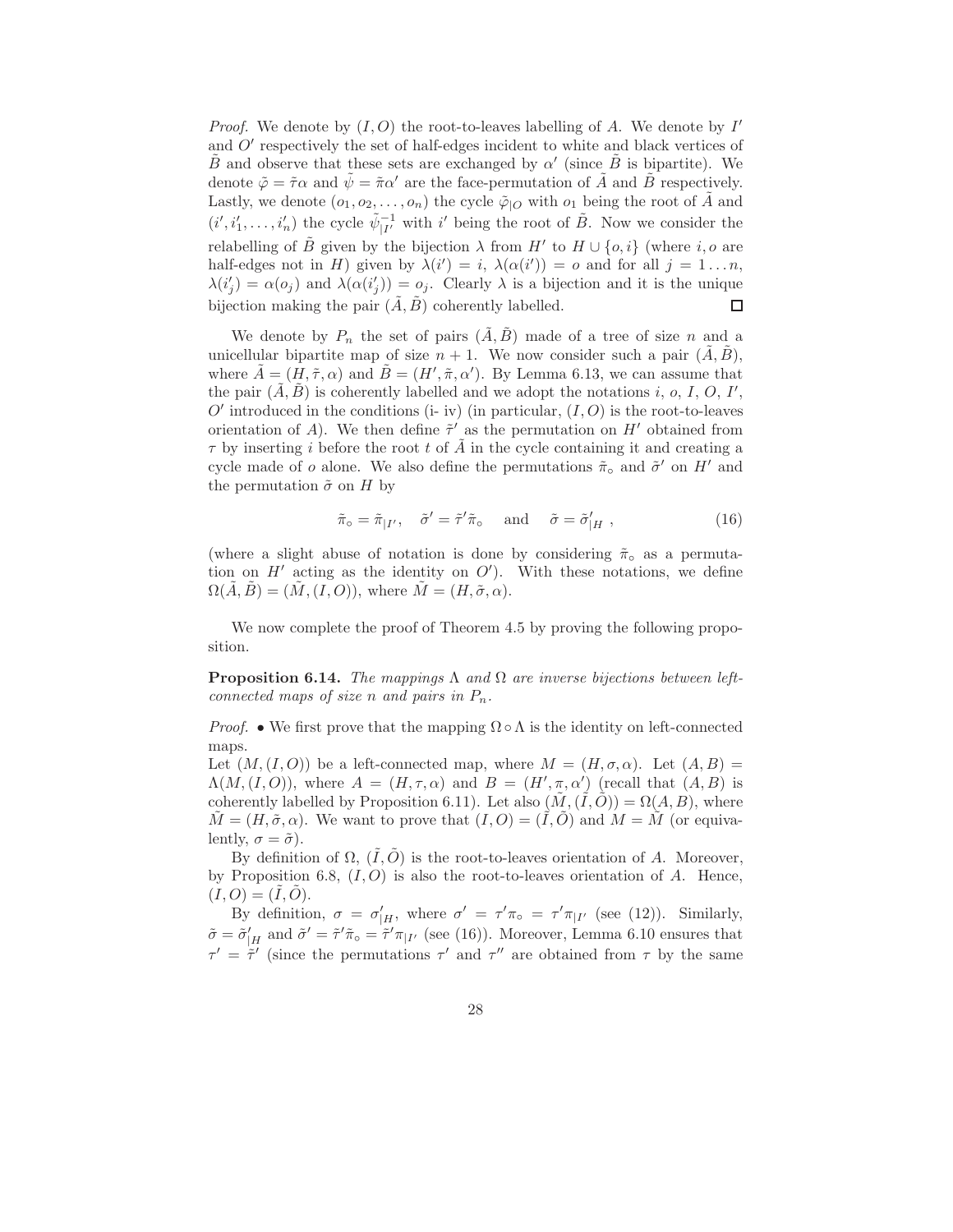procedure). Thus,  $\sigma' = \tilde{\sigma}'$  and  $\sigma = \tilde{\sigma}$ .

• We now prove that the mapping  $\Lambda \circ \Omega$  is the identity on  $P_n$ .

We must first prove that this mapping is well-defined, that is, the image of any pair  $(A, B) \in P_n$  by  $\Omega$  is a left-connected map. Let us denote  $A = (H, \tilde{\tau}, \alpha)$ and  $\tilde{B} = (H', \tilde{\pi}, \alpha')$ . By Lemma 6.13, we can assume that the pair  $(\tilde{A}, \tilde{B})$  is coherently labelled and we adopt the notations  $i, o, I, O, I', O'$  of conditions (iiv) and the notations  $\tilde{\pi}_{\circ}$ ,  $\tilde{\sigma}'$ ,  $\tilde{\sigma}$  introduced in (16). Lastly, we denote  $\Omega(\tilde{A}, \tilde{B}) =$  $(M, (I, O)),$  where  $\tilde{M} = (H, \tilde{\sigma}, \alpha)$ .

Let  $\tilde{\beta}$  be the backward function of the tree  $\tilde{A}$  defined on H by  $\tilde{\beta}(h) = \tilde{\tau}(h)$ if h is in O and  $\hat{\beta}(h) = \tilde{\tau} \alpha(h)$  otherwise. Let  $\beta$  be defined on H by  $\beta(h) = \tilde{\sigma}(h)$ if h is in O and  $\beta(h) = \tilde{\sigma} \alpha(h)$  otherwise. Let t be the root of A and let  $u = \tau^{-1}(t)$ . It is easy to show (as is done in the proof of Lemma 6.7) that  $\beta(h) = \tilde{\beta}(h)$  as soon as  $\tilde{\beta}(h) \neq t$ . The tree  $(A,(I,O))$  is oriented from-root-to leaves, hence it is left-connected. Thus, by Lemma 6.1, for any half-edge  $h \in H$ there exists an integer  $q > 0$  such that  $\beta^q(h) = t$ . By taking the least such integer q, one gets  $\tilde{\beta}^{q-1}(h) = \beta^{q-1}(h) \in \{u, \alpha(u)\}.$  Since u is in O, one gets  $\tilde{\beta}(\alpha(u)) = \tilde{\beta}(u) = \tilde{\sigma}(u) = r$ . Hence,  $\tilde{\beta}^q(h) = r$ . By Lemma 6.1, this implies that  $(\tilde{M}, (I, O))$  is left-connected.

We now study the restrictions  $\tilde{\pi}_{\circ} \equiv \tilde{\pi}_{|I'}$  and  $\tilde{\pi}_{\bullet} \equiv \tilde{\pi}_{|O'}^{-1}$ . Recall that the map  $\tilde{B}$  is bipartite with white vertices incident to half-edges in  $I'$  and black vertices incident to half-edges in  $O'$ . Hence,  $\tilde{\pi} = \tilde{\pi}_{\circ} \tilde{\pi}_{\bullet}^{-1}$ .

We first prove that the permutation  $\tilde{\pi}_{\circ}$  is equal to  $\tilde{\sigma}'_{|I'}$ . We consider a halfedge h in I'. By definition of restrictions,  $\tilde{\sigma}_{|I'}^{\prime}(h) = \tilde{\sigma}_{|I'}^{\prime}(h)$  for a positive integer k such that for all  $0 < j < k$ , the half-edge  $\tilde{\sigma}^{ij}_{|I'}(h)$  is in O'. Moreover, the permutations  $\tilde{\tau}'$  and  $\tilde{\sigma}'$  coincide on O'. Thus,  $\tilde{\sigma}'_{|I'}(h) = \tilde{\tau}'^{k-1}(\tilde{\sigma}'(h))$ . By (16),  $\tilde{\sigma}' = \tilde{\tau}' \tilde{\pi}_{\circ}$ , hence  $\tilde{\sigma}'_{|I'}(h) = \tilde{\tau}'^k(\tilde{\pi}_{\circ}(h))$ . Therefore,  $\tilde{\sigma}'_{|I'}(h)$  is a half-edge in I' contained in the cycle of  $\tilde{\tau}'$  containing the half-edge  $\pi_{\circ}(h)$  (which is in I'). Since  $(I, O)$  is the root-to-leaves orientation of  $\tilde{A}$ , every cycle of  $\tilde{\tau}'$  contains exactly one half-edge in I' (except for the cycle made of  $o$  alone). Thus,  $\tilde{\sigma}'_{|I'}(h) = \tilde{\pi}_{\circ}(h)$ .

We now prove that the permutation  $\tilde{\pi}_{\bullet}$  is equal to  $\tilde{\phi}'_{|O'}$ , where  $\tilde{\phi}' = (i, o)\tilde{\sigma}' \alpha'$ . We consider the face-permutation  $\tilde{\psi} = \tilde{\pi} \alpha'$  of  $\tilde{B}$ . Since  $\tilde{\pi} = \tilde{\pi} \circ \tilde{\pi}^{-1}$  one gets  $\tilde{\psi}^{-1} = \alpha' \tilde{\pi}_{\bullet} \tilde{\pi}_{\circ}^{-1}$ , hence  $\tilde{\psi}_{|I'}^{-1} = \alpha' \tilde{\pi}_{\bullet} \alpha' \tilde{\pi}_{\circ}^{-1}$  and finally,  $\tilde{\pi}_{\bullet} = \alpha' \tilde{\psi}_{|I'}^{-1} \tilde{\pi}_{\circ} \alpha'$ . We now use the property (iv) of the coherently labelled pair  $(\tilde{A}, \tilde{B})$ . This property reads  $\tilde{\psi}_{|I'}^{-1} = \alpha' \tilde{\varphi}_{|O'}' \alpha',$  where  $\tilde{\varphi}' = (i, o)\tilde{\tau}' \alpha'.$  Thus,  $\tilde{\pi}_{\bullet} = \tilde{\varphi}_{|O'}' \alpha' \tilde{\pi}_{\circ} \alpha'.$  We now consider a half-edge h in O'. By definition of restrictions,  $\tilde{\pi}_{\bullet}(h) = \tilde{\varphi}'^k(\alpha'\tilde{\pi}_{\circ}\alpha'(h)),$ where k is the least positive integer k such that  $\tilde{\varphi}'^k(\alpha'\tilde{\pi}_o\alpha'(h))$  is in O'. Moreover, the permutations  $\tilde{\varphi}' = (i, o)\tilde{\tau}'\alpha'$  and  $\tilde{\phi}' = (i, o)\tilde{\sigma}'\alpha'$  coincide on I' (since  $\tilde{\sigma}'$  and  $\tilde{\tau}'$  coincide on O'). Thus,  $\tilde{\pi}_{\bullet}(h) = \tilde{\phi}'^{k-1}(\tilde{\varphi}' \alpha' \tilde{\pi}_{\circ} \alpha'(h))$ , where k is the least positive integer k such that  $\tilde{\phi'}^{k-1}(\tilde{\varphi}' \alpha' \tilde{\pi}_{\circ} \alpha'(h))$  is in O'. Moreover,  $\tilde{\varphi}' \alpha' \tilde{\pi}_o \alpha'(\tilde{h}) = (i, o) \tilde{\sigma'} \alpha'(h) \equiv \tilde{\phi}'(h) \text{ since } \tilde{\varphi}' = (i, o) \tilde{\tau'} \alpha' \text{ and } \tilde{\pi}_o = \tilde{\tau}'^{-1} \tilde{\sigma'}$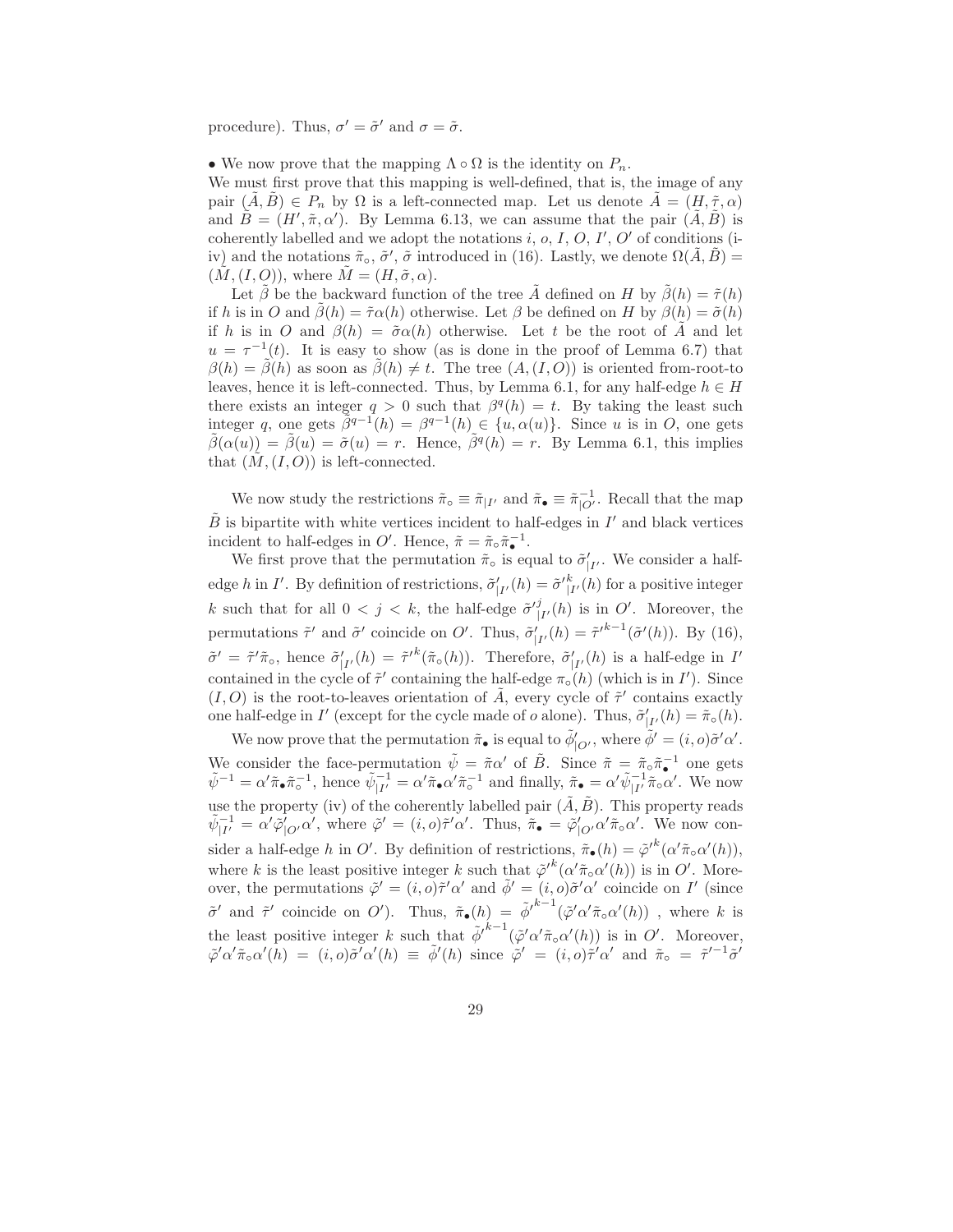by (16). Thus,  $\tilde{\pi}_{\bullet}(h) = {\tilde{\phi}'}^{k}(h) = {\tilde{\phi}}'_{|O'}(h)$ .

Given that  $\tilde{\pi}_{\circ} \equiv \tilde{\pi}_{|I'} = \tilde{\sigma}'_{|I'}$  and  $\tilde{\pi}_{\bullet} \equiv \tilde{\pi}_{|O'} = \tilde{\phi}'_{|O'}$ , it is clear from the definition of the mapping  $\Lambda$  that  $\Lambda(\tilde{M}, (I, O)) = (\tilde{A}, \tilde{B})$ . This concludes the proof of Proposition 6.14.  $\Box$ 

# 7 Alternative descriptions of the unfolding step

In this section we present two alternative ways of encoding the pairs  $(A, B)$ made of a tree and a mobile. We also give the description of the folding and unfolding steps in terms of these encodings. These alternative descriptions are particularly useful for studying the specializations of the bijection  $\Psi$ . In particular we will use them in the next section in order to prove that  $\Psi$  specializes to a classical bijection by Bouttier *et al*  $[6]$ . These descriptions are also used in the planar case in [4] for handling specializations of  $\Psi$  allowing for a bijective counting of certain classes of triangulations and quadrangulations.

We first define the degree-code and height-code of a tree. Let A be a (rooted plane) tree with n edges. Let  $v_0, v_1, \ldots, v_n$  be the vertices in counterclockwise order of appearance around the tree (with  $v_0$  being the root). The *height-code* of the tree A is the sequence  $c_0, \ldots, c_n$ , where  $c_j$  is the *height* of the vertex  $v_j$  (the number of edges on the path from  $v_0$  to  $v_j$ ). The *degree-code* (or *Lukasiewicz* code) is the sequence  $d_0, \ldots, d_n$ , where  $d_j$  is the number of children of  $v_j$ . The height- and degree-code for the tree A represented in Figure 12 are respectively 0123212 and 2210010. It is well-known that the height-code or degree-code both determine the tree A. Moreover, a sequence of non-negative integers  $c_0, \ldots, c_n$ is a height-code if and only if

$$
c_0 = 0
$$
 and  $\forall i < n, 0 < c_{i+1} \le c_i + 1$ ,

and a sequence of non-negative integers  $d_0, \ldots, d_n$  is a degree-code if and only if

$$
\sum_{i=0}^{n} (d_i - 1) = -1 \quad \text{and} \quad \forall k < n, \ \sum_{i=0}^{k} (d_i - 1) \ge 0.
$$

We can now give alternative descriptions of a pair  $(A, B)$  by encoding the tree A as some decorations added to the mobile B (the decorations corresponding either to the height- or degree-code of  $A$ ). We consider the usual black and white coloring of the mobile  $B$  (with the root-vertex being white). We say that the mobile  $B$  is *corner-labelled* if a non-negative number called *label* is attributed to each of the  $n + 1$  white corners. The mobile B is *corner-well-labelled* if the root-corner has label 0, all other corners have positive labels and the labels do not increase by more than 1 from a corner to the next one in clockwise direction around B. Equivalently, B is corner-well-labelled if the sequence of corners encountered in clockwise order around the mobile starting from the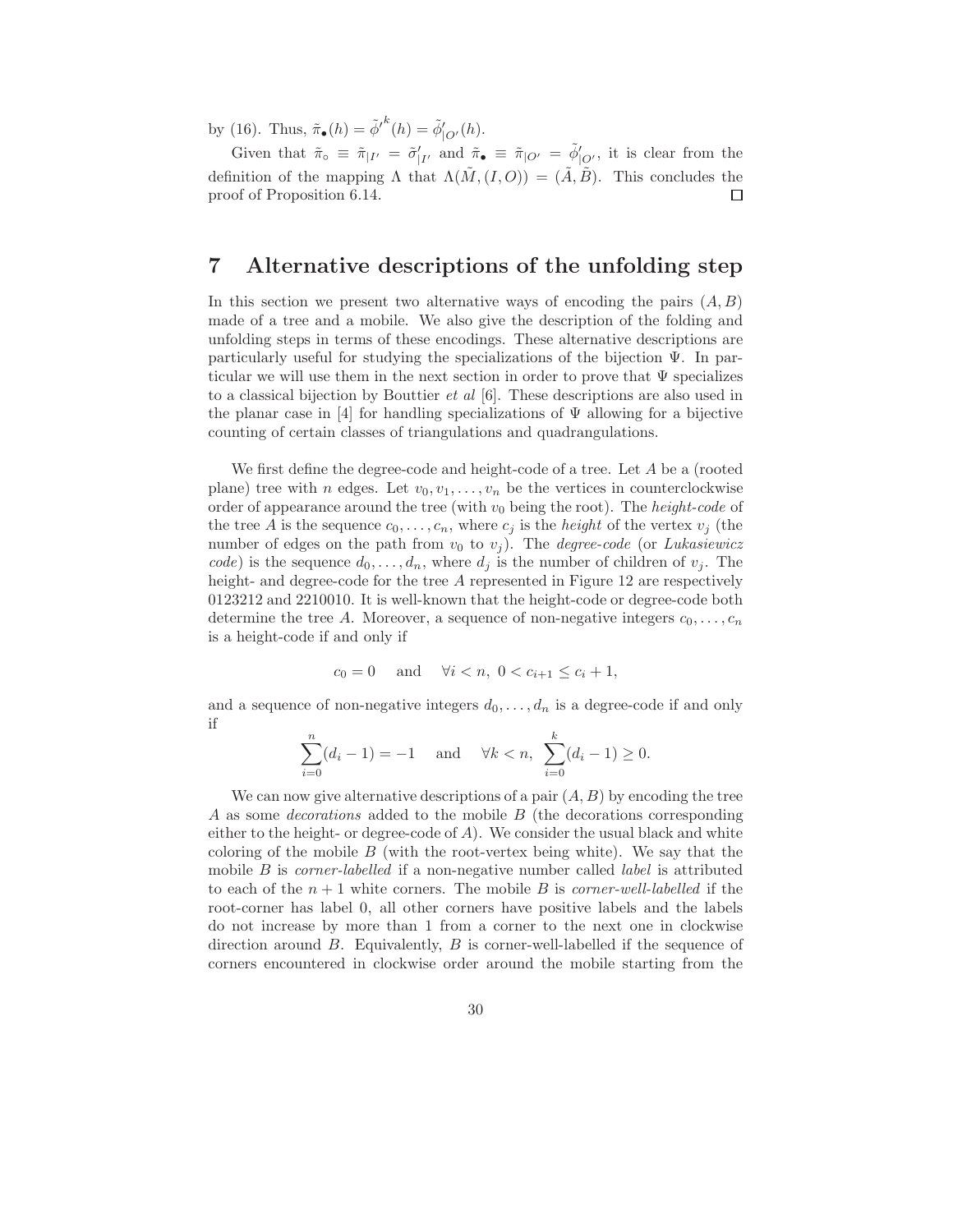root-corner is the height-code of a tree. A corner-well-labelled mobile is shown in Figure 12(b). We now consider mobiles with buds, that is, dangling halfedges. A *blossoming mobile* is a mobile  $B$  together with some outgoing buds glued in each white corners. The sequence of buds encountered in clockwise order around the mobile is the sequence  $d_0, d_1, \ldots, d_n$  where  $d_i$  is the number of buds in the *i*th corner of  $B$  (in clockwise order starting from the root). The blossoming mobile is balanced if its sequence of buds is the degree-code of a tree. A balanced blossoming mobile is shown in Figure 12(c). Since both the heightand degree-code (made of  $n+1$  integers) determine a plane tree (with n edges) the following result is obvious.

Lemma 7.1. The three following sets are in bijection:

- pairs  $(A, B)$  made of a plane tree A and a mobile B with respectively n and  $n+1$  edges,
- corner-well-labelled mobiles with  $n + 1$  edges,
- balanced blossoming mobiles with  $n + 1$  edges.

The correspondences between the three sets considered in Lemma 7.1 are represented in Figure 12 (top part). By Theorem 4.5, these sets are all in bijection with left-connected maps (and covered maps) with  $n$  edges. In the rest of this section we describe the folding and unfolding step in terms of cornerwell-labelled mobiles and balanced blossoming mobiles.



Figure 12: Three equivalent representations of a pair  $(A, B)$  and descriptions of the folding step.

Let  $(A, B)$  be a pair made of a plane tree A and a mobile B with respectively n and  $n+1$  edges. Recall from Section 6 the topological description of the *folding*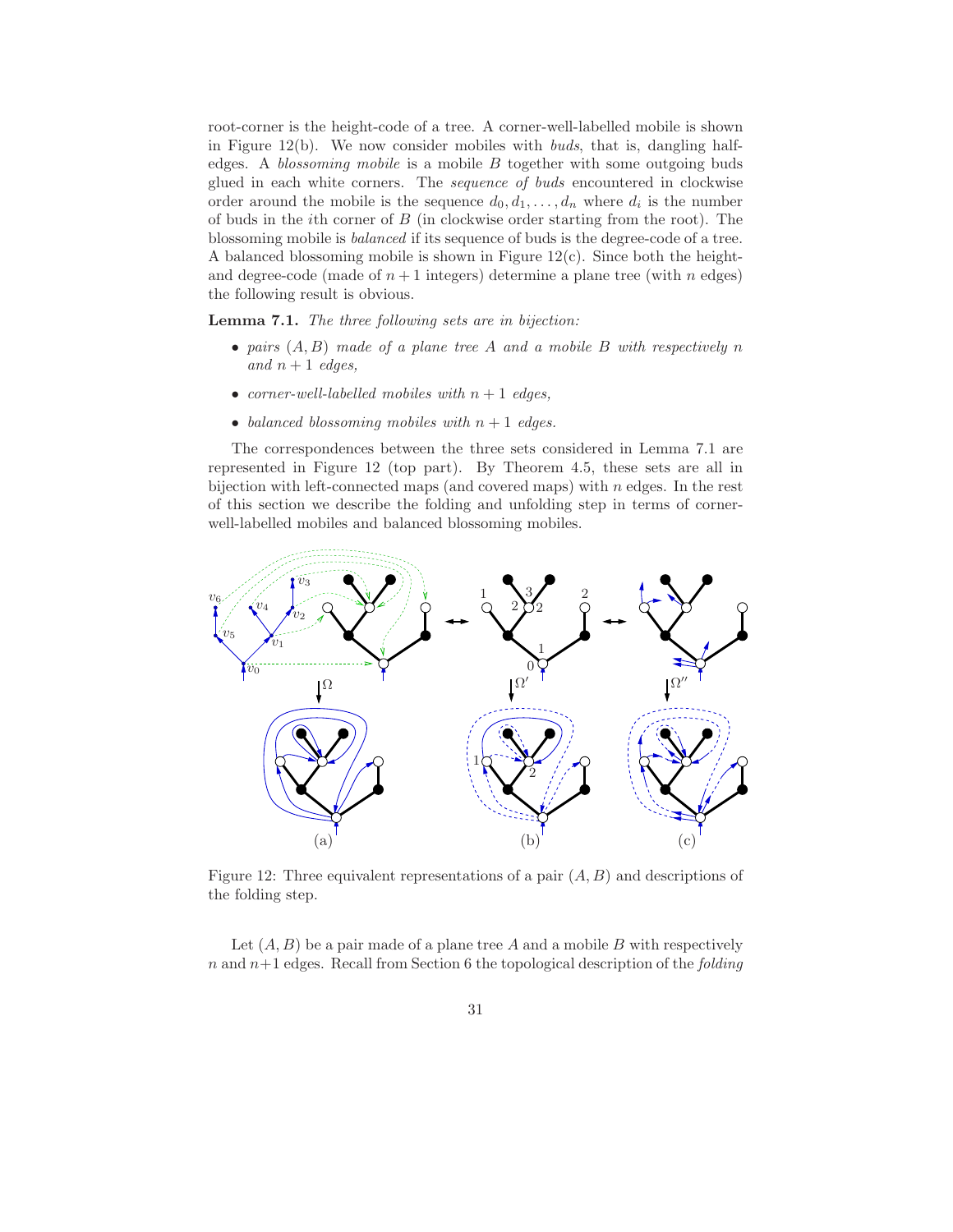step  $\Omega = \Lambda^{-1}$  for  $(A, B)$ : if the vertices of the tree A are denoted  $v_0, v_1, \ldots, v_n$ in counterclockwise order around  $A$  and the white corners of  $B$  are denoted  $x_0, x_1, \ldots, x_n$  in clockwise order around B, then the partially folded map N is obtained by gluing the first-corner of the vertex  $v_i$  to the corner  $x_i$  (see Figure 11). The oriented map  $(M,(I,O)) = \Omega(A, B)$  is then obtained from the partially folded map N by deleting the edges and black vertices of B.

This description implies that endowing A with its root-to-leaf orientation (for which the vertex  $v_i$  is incident to a unique ingoing half-edge  $i_j$ ) results in having exactly one ingoing half-edge of A in each white corner of B (except in the root-corner); see Figure 8(a). More precisely, around a white vertex of N, one has in clockwise order between the half-edges of B defining the corner  $x_i$ : first the ingoing half-edge  $i_j$  of A (or the arrow pointing the root-corner if  $j = 0$ , and then the outgoing half-edges of A leading to the children of  $v_j$ .

Description of the folding step in terms of corner-labelled mobiles. Let  $(B, \ell)$  be a corner-well-labelled mobile, where  $\ell$  is the function associating a label to each white corner of B. For  $j = 1 \ldots n$ , we denote by  $x'_j$  be the last corner of B having label  $\ell(x_j) - 1$  appearing before  $x_j$  in clockwise direction around B. Because  $(B, \ell)$  is well-labelled, the corner  $x'_j$  always exists and appears between the root-corner and the corner  $x_j$  in clockwise order around B. The partially folded map N' associated to  $(B, \ell)$  is defined as the map obtained from B by adding *n* edges sequentially: for  $j = 1...n$  a directed edge  $e_j$  of N' is created from the corner  $x'_j$  to the corner  $x_j$ . More precisely, at each step the newly created edge is between the corner  $x_j$  and the corner of N' inside the corner  $x'_j$ of  $B$  which is incident to the root-face. The result is represented in Figure 12(b).

Clearly, the procedure  $\Omega'$  described above is well-defined if and only if at each step  $j$  there exists a unique corner of  $N'$  incident to the root-face inside the corner  $x'_j$  of B. The fact that there is at most one such corner is clear by induction (and this is the corner of  $N'$  following the ingoing half-edge inside the corner  $x'_j$ ). The fact that there is such a corner is also obtained by using the following induction hypothesis: after step  $j$  the white corners of  $B$  appearing before  $x_j$  and containing a corner of  $N'$  incident to the root-face are, in clockwise order around B, the last corners of B before  $x_i$  with respective labels  $0, 1, \ldots, \ell(x_j)$ . It remains to prove that the procedure  $\Omega'$  is indeed equivalent to the folding step  $\Omega$ .

**Proposition 7.2.** If  $(B, \ell)$  is the corner-well-labelled mobile corresponding with the pair  $(A, B)$  (i.e.  $\ell(w_0)\ell(w_1)\ldots\ell(w_n)$  is the height-code of A), then the partially folded maps N and N′ coincide.

*Proof.* It suffices to show that the edges  $e_1, \ldots, e_n$  created by the procedure  $\Omega'$ are the edges that would have been obtained by gluing the tree A on the mobile B. Let j be in  $\{1 \dots n\}$  and let  $u_j$  be the parent of  $v_j$  in A. The edge of A joining  $v''_j$  and  $v_j$  gives an edge  $e''_j$  of N from a corner  $x''_j$  to the corner  $x_j$  of the mobile B. We need to show that  $x''_j = x'_j$ . First observe that  $\ell(x''_j) = \ell(x_j) - 1$  because the labels  $\ell(x_j)$  and  $\ell(x''_j)$  correspond to the height of  $v_j$  and  $v''_j$  in A. Moreover, the vertex  $v''_j$  (which is the parent of  $v_j$ ) is the last vertex with height  $\ell(x_j) - 1$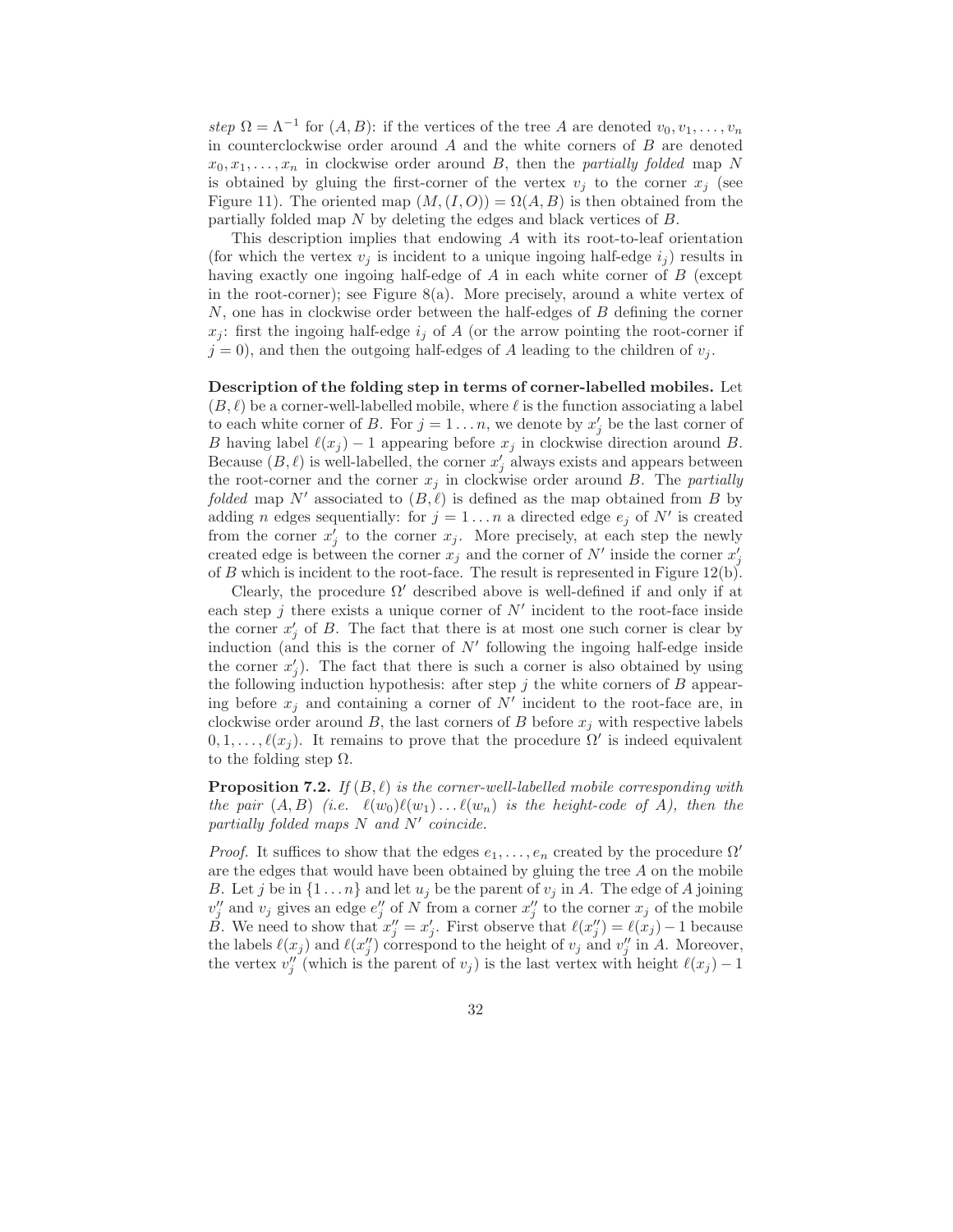appearing before  $v_j$  in counterclockwise order around A. Thus, by definition of N, the corner  $x''_j$  is the last corner with label  $\ell(x_j) - 1$  appearing before  $x_j$  in clockwise order around B, that is,  $x''_j = x_j$ . This shows that the edges  $e_i$  and  $e''_i$  are incident to the same corners of B. Moreover, for both N and N' the clockwise order of the half-edges inside a white corner  $x_i$  of B coincide with the clockwise order of appearance of their other half around B. Thus,  $N = N'$ .

Description of the folding step in terms of blossoming mobiles. Let  $\vec{B}$ be a balanced blossoming mobile. Let  $\vec{B}$ <sup>'</sup> be the *fully blossoming* mobile with ingoing and outgoing buds obtained from  $\vec{B}$  by inserting an ingoing bud in each white corner of  $\vec{B}~$  following an edge of  $B~$  (and not a outgoing bud) in clockwise order around the white vertex  $(\vec{B}'$  is represented in solid lines in the bottom part of Figure 12(c)). Because the blossoming mobile  $\vec{B}$  is balanced, the sequence of outgoing and ingoing buds in clockwise order around the  $\vec{B}'$  (starting from the root-corner) is a parenthesis system (if outgoing and ingoing buds are seen respectively as opening and closing parentheses). Hence, there is a unique way of pairing each outgoing bud to an ingoing bud following it without creating any crossings. The *partially folded* map  $N'$  associated to the blossoming mobile  $\bar{B}$  is the map obtained from  $\bar{B}$ <sup>'</sup> by performing these pairings. The result is represented in Figure 12(c).

**Proposition 7.3.** If  $\vec{B}$  is the blossoming mobile associated with the pair  $(A, B)$ (i.e. the sequence of buds of B is the degree-code of A), then the partially folded maps N and N' coincide.

*Proof.* It suffices to show that the paired edges of  $N'$  are the edges that would have been obtained by gluing the tree  $A$  on the mobile  $B$ . First observe that around a white vertex of  $N'$ , one has in clockwise order between the half-edges of B defining the corner  $x_j$ : first an ingoing half-edge and then  $d_j$  outgoing half-edges, where  $d_j$  is the number of children of  $v_j$  in A (because the sequence of buds of  $\vec{B}$  is the degree-code of A). Thus,  $\vec{B}'$  is the map obtained from N by cutting each edge of  $A$  at their midpoint. Moreover, for both  $N$  and  $N'$  the clockwise order of the half-edges inside a white corner of B coincide with the clockwise order of appearance of their other half around B. Thus,  $N = N'$ .

# 8 Link with the bijection of Bouttier, Di Francesco and Guitter.

In [6] Bouttier, Di Francesco and Guitter defined a bijection between bipartite maps and vertex-well-labelled mobiles<sup>2</sup> (see definition below). The goal of this section is to show the bijection of Bouttier *et al.* can be obtained as a specialization of the *unfolding mapping*  $\Lambda' = \Omega'^{-1}$  associating a corner-labelled mobile

<sup>&</sup>lt;sup>2</sup>Strictly speaking, the bijection in [6] only describes the planar case. But is was explained in [9] how to extend it to higher genera.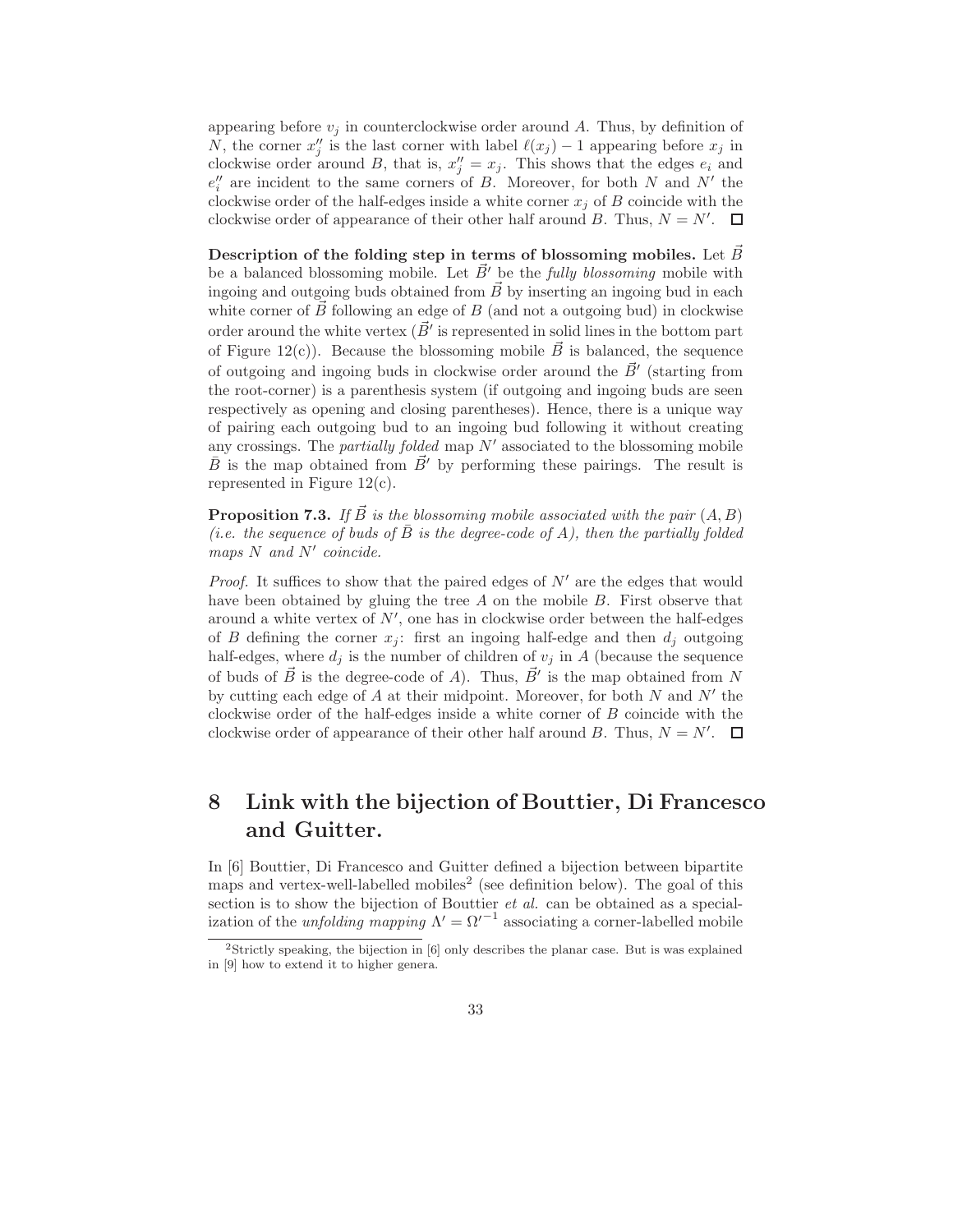to a left-connected map (Figure 12(b)).

We first recall some definitions. The *distance* between two vertices of a map is the minimum number of edges on paths between them. We denote by  $d(v)$ the distance of a vertex  $v$  from the root-vertex. Clearly, any pair of adjacent vertices u, v satisfies  $|d(u) - d(v)| \leq 1$ . An orientation is geodesic if any edge with origin u and end v satisfies  $d(u) \leq d(v)$  (i.e. edges are oriented away from the root-vertex). For a bipartite map any pair of adjacent vertices  $u, v$  satisfies  $|d(u) - d(v)| = 1$  (since every cycle has even length), hence there is a unique geodesic orientation. The geodesic orientation is indicated in Figure 13(b).

A vertex-well-labelled mobile is a corner-well-labelled mobile such that the labels coincide around each white vertices, that is, any two corners incident to the same vertex have the same label. An example is given in Figure  $13(c)$ . Observe that vertex-well-labelled mobile are equivalently defined as mobiles with a label  $\ell(v)$  associated to each vertex v satisfying:

- the root-vertex has label 0 and degree 1, while other white vertices have positive labels,
- the increase between the labels of two consecutive white vertices in clockwise order around a black vertex is at most 1.

Proposition 8.1. The geodesic orientation of a bipartite map is left-connected. Moreover, the unfolding mapping  $\Lambda'$  induces a bijection between the set of bipartite maps (with n edges and genus g) endowed with their geodesic orientation and the set of vertex-well-labelled mobiles (with  $n + 1$  edges and genus g). This induced bijection is exactly the bijection described by Bouttier et al. in [6].

*Proof.* Let  $(M, (I, O))$  be a bipartite map endowed with its geodesic orientation. We first prove that the geodesic orientation is left-connected by using Lemma 6.1 concerning the backward function  $\beta$ . Clearly, for any half-edge h incident to a non-root vertex v, there exists an integer  $p > 0$  such that the half-edge  $\beta^p(h)$ is incident to a vertex u satisfying  $d(u) = d(v) - 1$  (because there are ingoing edges incident to v, and they all join v to a vertex u satisfying the property). Thus, there exists  $q > 0$  such that the half-edge  $\beta^q(h)$  is incident to the rootvertex. Moreover, for any half-edge  $h'$  incident to the root-vertex there exists an integer  $r > 0$  such that the half-edge  $\beta^r(h')$  is the root (because the rootvertex is only incident to outgoing half-edges). Therefore, by Lemma 6.1, the geodesic orientation is left-connected. We now show that the corner-labelled mobile  $(B, \ell) = \Lambda'(M, (I, O))$  is vertex-well-labelled. Let v be a vertex of M and let  $v_1, \ldots, v_k$  be the vertices of the tree  $A = \Lambda_1(M,(I,O))$  resulting from unfolding the vertex  $v$ . Clearly, any directed path from the root-vertex to  $v$  in M has length  $d(v)$ . Hence, for all  $i \in \{1, \ldots, k\}$  every directed paths from the root-vertex to  $v_i$  in A has length  $d(v)$ . Hence, the label  $\ell$  of every corner of the white vertex v of the mobile B is equal to  $d(v)$ . Thus, the corner-labelled mobile  $(B, \ell)$  is vertex-well-labelled.

Conversely, let  $(B, \ell)$  be a vertex-well-labelled mobile, let  $(M, (I, O))$  =  $\Omega'(B,\ell)$  be the corresponding left-connected map. We want to prove that M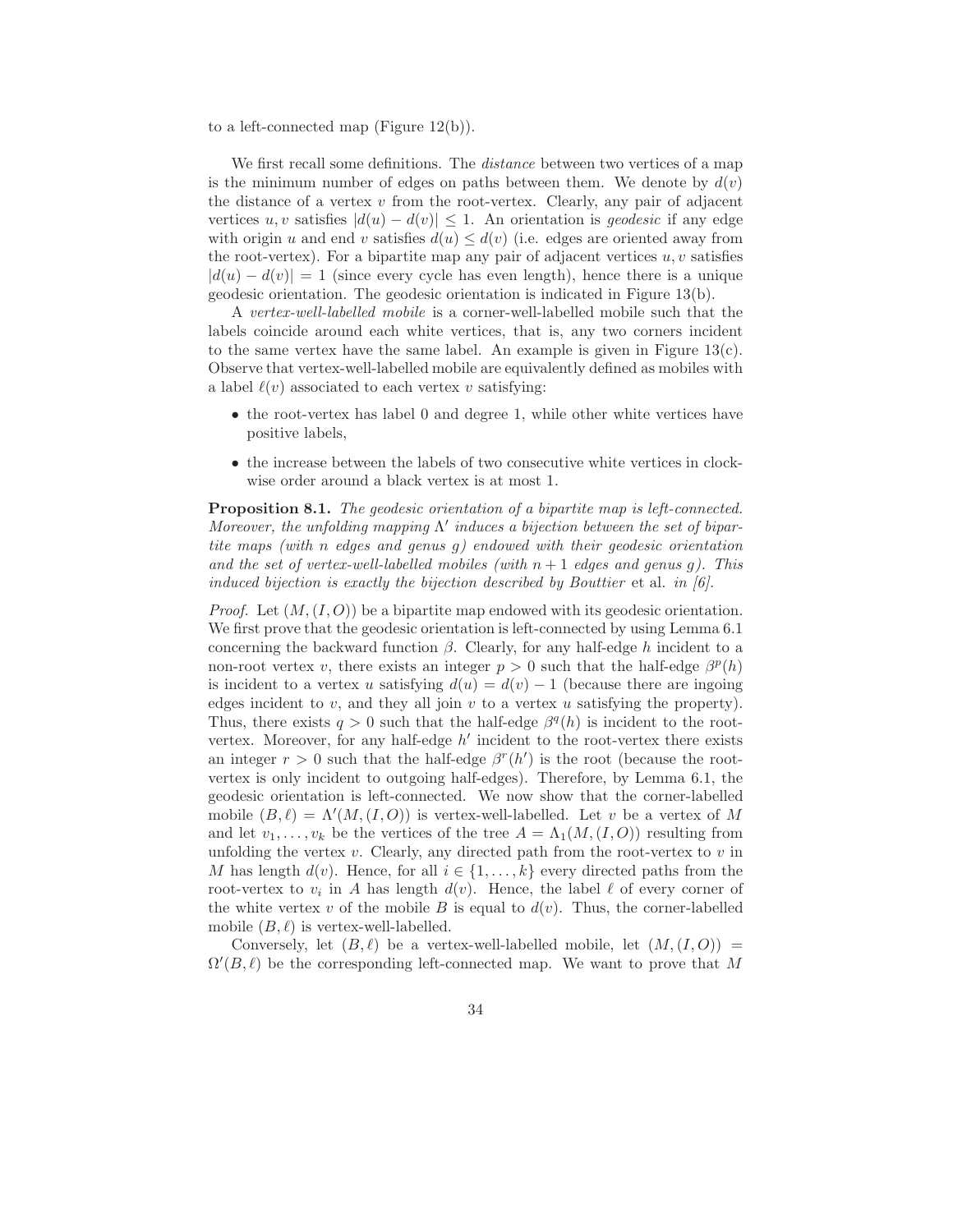is bipartite and  $(I, O)$  is the geodesic orientation. By definition of the folding  $\Omega'$  any edge of M goes from a white vertex u to a white vertex v satisfying  $\ell(v) = \ell(u) + 1$ . Hence, reasoning on the parity of labels shows that M is bipartite. In order to prove that  $(I, O)$  is the geodesic orientation, it suffices to prove that the label function  $\ell$  is equal to the distance function d. Let v be a non-root vertex. On one hand, one gets  $d(v) \geq \ell(v)$  from the fact that labels cannot decrease by more than one when following an edge of M (hence the root-vertex cannot be reached by following less than  $\ell(v)$  edges). On the other hand, one gets  $d(v) \leq \ell(v)$  from the fact that any non-root vertex of M is adjacent to a vertex having a smaller label (by definition of the folding step  $\Omega'$ ). Thus  $d = \ell$ and the orientation is geodesic. п



Figure 13: (a) The rightmost BFS tree. (b) The geodesic orientation. (c) The associated vertex-well-labelled mobile.

In the remaining of this section, we complete the picture by characterizing the unicellular submap of a bipartite map which corresponds to the geodesic orientation (by the orientation step  $\Delta$ ). A spanning tree is said BFS (for Breadth-*First-Search*) if for any vertex v, the distance  $d(v)$  is equal to the height in the spanning tree.

**Definition 8.2.** The rightmost BFS tree is the spanning tree  $T$  obtained by the following procedure:

Initialization: Set every vertex to be *alive*. Set the tree  $T$  as the tree containing the root-vertex of  $M$  and no edge.

**Core:** Consider the alive vertex  $v$  which has been in the tree  $T$  for the longest time and set it dead. Inspect the half-edges incident to  $v$  in counterclockwise order (starting from the root if  $v$  is the root-vertex, and starting from the halfedge following the edge of  $T$  leading  $v$  to its parent otherwise) and whenever a half-edge leads to a vertex not in the tree  $T$  add this vertex and the edge to  $T$ . Repeat until all vertices are dead.

End: Return the spanning tree  $T$ .

The rightmost BFS tree is indicated in Figure  $13(a)$ . We omit the proof of the following easy result.

Lemma 8.3. The procedure terminates and returns a BFS spanning tree. Moreover, the order in which the set of half-edges incident to vertices at a given dis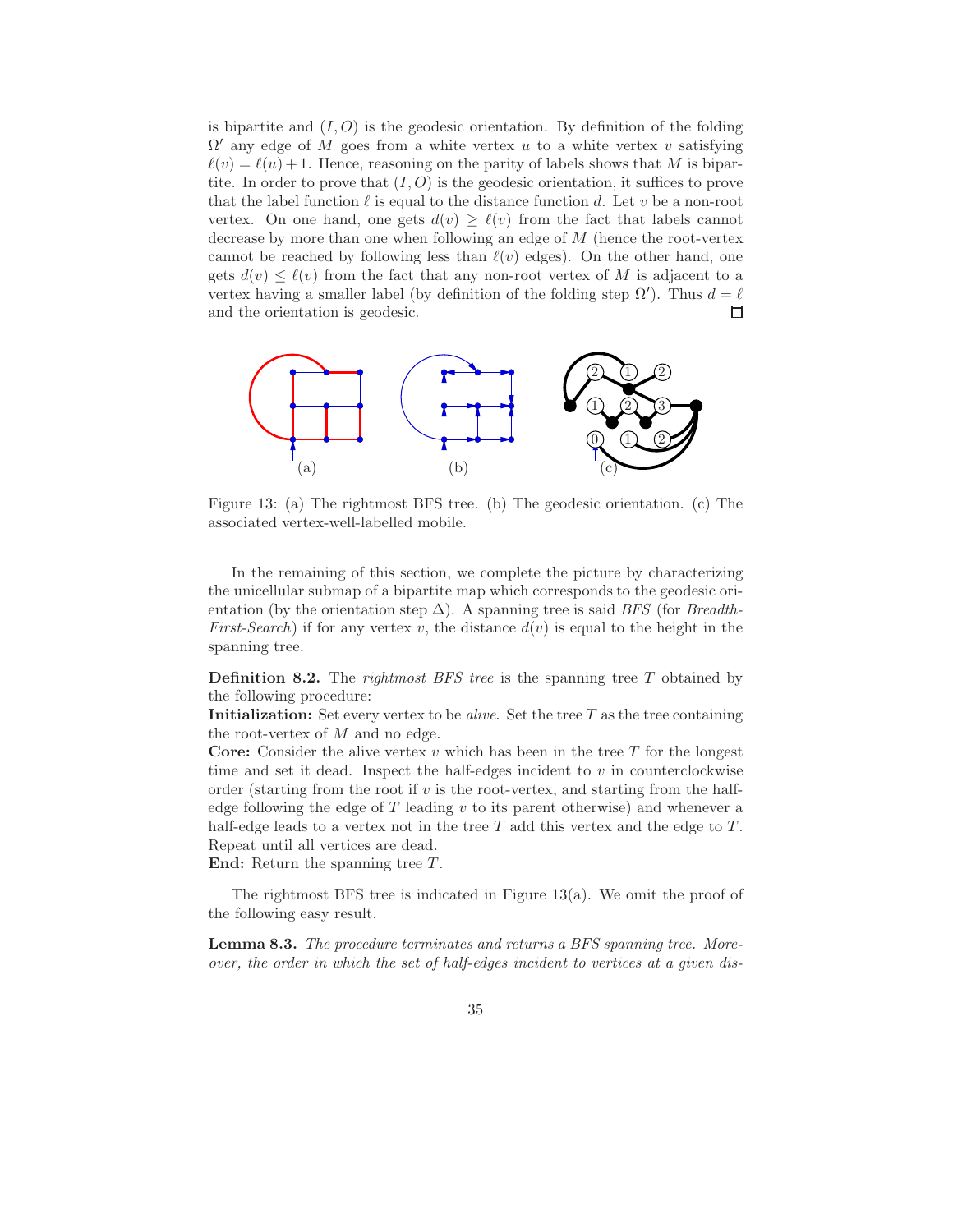tance from the root-vertex are inspected coincide with the order of appearance during the counterclockwise tour of the tree.

**Proposition 8.4.** Let  $(M, S)$  be a bipartite covered map, and let  $(M, (I, O)) =$  $\Delta(M, S)$  be the associated left-connected map. The orientation  $(I, O)$  is geodesic if and only if  $M_{|S}$  is the rightmost BFS tree of M.

*Proof.* We suppose that  $M_{\rm s}$  is the rightmost BFS tree and consider the orientation  $(M,(I,O)) = \Delta(M, S)$ . We need to prove that  $(I, O)$  is the geodesic orientation. Let e be an edge in  $M_{|S}$ . By definition of  $\Delta$ , the edge e is oriented from parent to child. Since the tree  $M_{|S}$  is BFS, this orientation coincide with the geodesic orientation of e. Let now e be an edge not in  $M_{|S}$  with origin u and end v. We want to prove that  $d(v) = d(u) + 1$ . Suppose the contrary:  $d(u) = d(v) + 1$ . Let v' be the parent of u and let e' be the edge from v' to u. Let h and  $h'$  be respectively the half-edges of e and  $e'$  incident to v and  $v'$ . By definition of Δ, the edge *e* is oriented in such a way that the ingoing half-edge h is encountered before the outgoing half-edge during the counterclockwise tour of  $M_{|S}$ . This implies that h is encountered before h' during the counterclockwise tour of  $M_{|S}$ . By Lemma 8.3, this implies that the half-edge  $h$  is inspected before  $h'$  during the procedure constructing the rightmost BFS. Hence, when the half-edge  $h$  is inspected, the vertex  $u$  is not in the tree  $T$  and should be added together with the edge e. We reach a contradiction. Thus, we have shown that the orientation  $(I, O)$  associated to the rightmost BFS is the geodesic orientation of M.  $\Box$ 

### 9 Duality.

Recall from Section 3 that the dual of a covered map is a covered map. In this section, we explore the properties of the bijection  $\Psi$  with respect to duality. Throughout this section, we consider a covered map  $(M, S)$ , where the map  $M =$  $(H, \sigma, \alpha)$  has root r and face-permutation  $\phi = \sigma \alpha$ . We denote  $(M, (I, O))$  =  $\Delta(M, S)$  and  $(A, B) = \Psi(M, S)$ .

Lemma 9.1 (Duality at the orientation step). The oriented map associated to the dual covered map is the dual oriented map, that is to say,  $\Delta(M^*,\bar{S})=$  $(M^*, (O, I)).$ 

Lemma 9.1 is illustrated in Figure 14.

*Proof.* Recall that the the submaps  $M_{|S}$  and  $M_{|S}^*$  have the same motion functions, hence define the same appearance order on  $H$ . Thus, Lemma 9.1 imme- $\Box$ diately follows from the definition of the mapping  $\Delta$ .

We now explore the properties of the unfolding step with respect to duality. We denote  $A = (H, \tau, \alpha) = \Psi_1(M, S)$  and  $B = (H', \pi, \alpha') = \Psi_2(M, S)$ , where  $H'$  stands for  $H \cup \{i, o\}$  and i is the root of the mobile B. We also denote by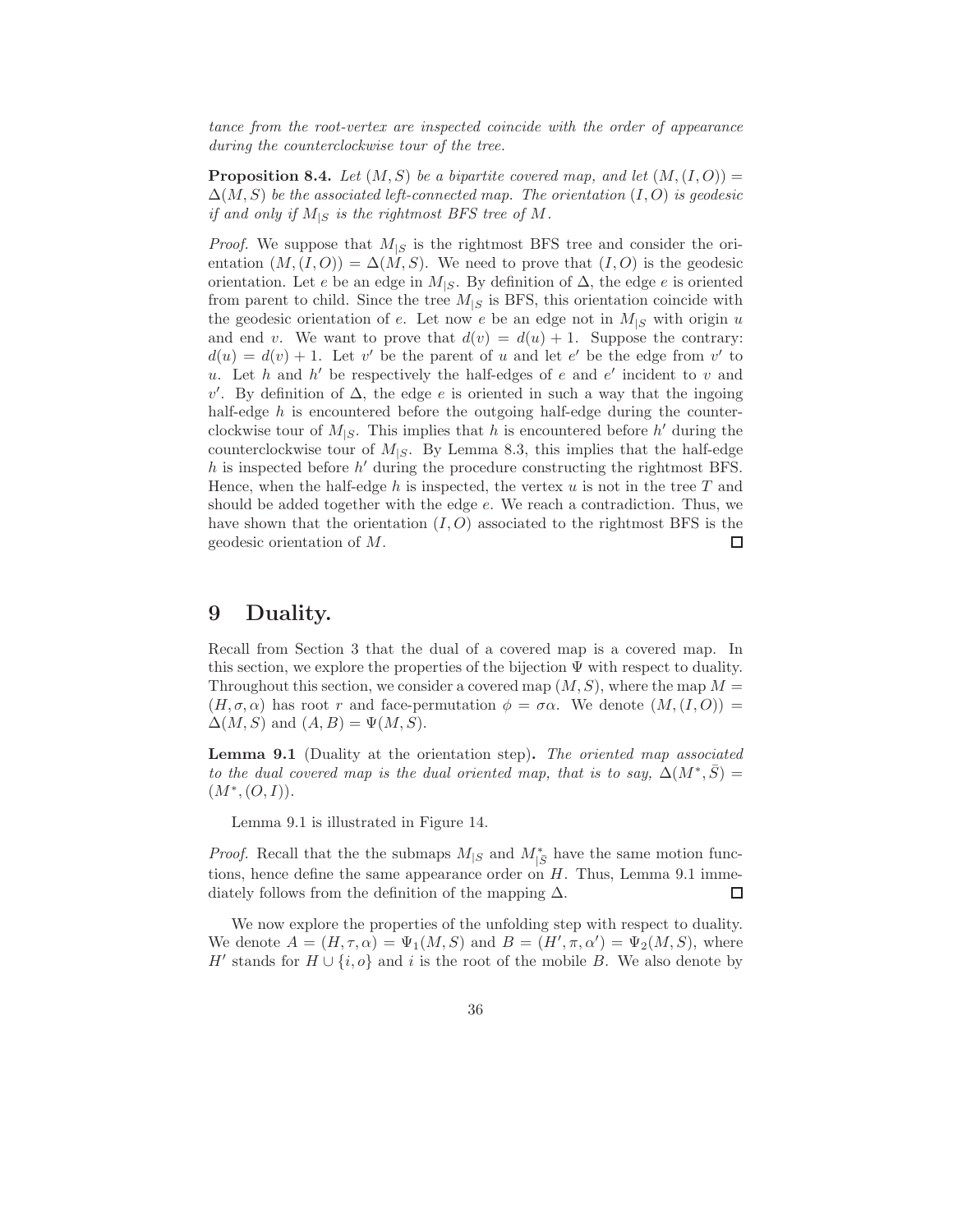

Figure 14: (a) The oriented map  $(M,(I,O)) = \Delta(M, S)$  associated to the covered map represented in Figure 4(a). (b) Topological construction of the dual: each oriented edge of  $M$  is crossed by the the dual oriented edge of  $M^*$  from left to right. (c) The oriented map  $(M^*, (O,I)).$ 

 $A^* = (H, \tau^*, \alpha) = \Psi_1(M^*, \bar{S})$  and  $B^* = (H', \pi^*, \alpha') = \Psi_2(M^*, \bar{S})$ , the plane tree and mobile associated to the dual covered map  $(M^*,\overline{S})$ . We shall prove the existence of two independent mappings  $\Upsilon$  and  $\Xi$  such that  $A^* = \Upsilon(A)$  and  $B^* = \Xi(B)$ . In words, the duality acts *component-wise* on the plane tree and the mobile.



Figure 15: Simultaneous unfolding of the oriented map of Figure 14 and of its dual.

**Proposition 9.2** (Duality and the mobile). Let  $(M, S)$  be a covered map and let  $(M^*,\bar{S})$  be the dual covered map. If the mobile  $B = \Psi_2(M,S)$  is denoted  $(H', \pi, \alpha')$  and has root i, then the mobile  $B^* = \Psi_2(M^*, \overline{S})$  is the map  $(H', \pi^{-1}, \alpha')$  with root  $o = \alpha(i)$ .

Proposition 9.2 is illustrated in Figure 16. It implies that the mobile  $B^*$  is entirely determined by the mobile B.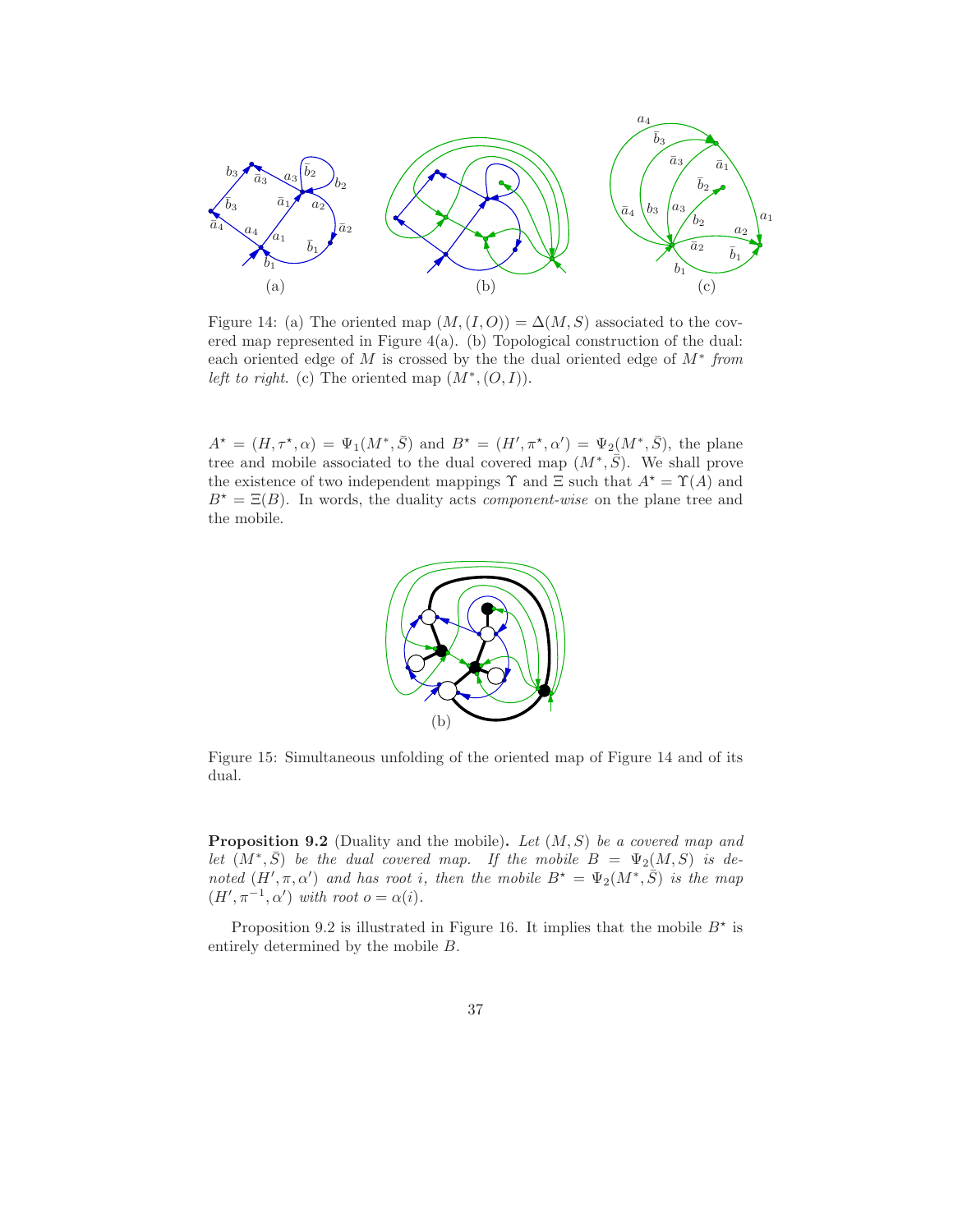*Proof.* The map M has vertex-permutation  $\sigma$  and face-permutation  $\phi$ , while the map  $M^*$  has vertex-permutation  $\sigma^* = \phi$  and face-permutation  $\phi^* = \sigma$ . We denote  $\Delta(M, S) = (M, (I, O)),$  so that  $B = \Lambda(M, (I, O))$  and  $B = \Lambda(M^*, (I^*, O^*)),$ where  $I^* = O$  and  $O^* = I$  by Lemma 9.1. We adopt the notations i, o, I', O',  $\sigma'$ ,  $\phi'$ , π<sub>ο</sub>, π<sub>ο</sub>, π of Section 4 for defining B and adopt the corresponding notations  $i^*, \, o^*, \, I'^*, \, O'^*, \, \sigma'^*, \, \phi'^*, \, \pi_\circ^*, \, \pi_\bullet^*, \, \pi^*$  for defining  $B^*$ . We choose  $i^* = o$ and  $o^* = i$ , so that  $I'^* \equiv I^* \cup \{i^*\} = O'$ ,  $O'^* \equiv O^* \cup \{o^*\} = I'$ ,  $\sigma'^* = \phi'$ and  $\phi'^* = \sigma'$ . From this, it follows that  $\pi_{\circ}^* \equiv \sigma'^*_{|I'^*} = \phi'_{|O'} = \pi_{\bullet}$  and  $\pi_{\bullet}^{\star} \equiv \phi_{\vert \mathcal{O}^{\prime}}^{\star} = \sigma_{\vert \mathcal{I}^{\prime}}^{\prime} = \pi_{\circ}$  and finally  $\pi^{\star} \equiv \pi_{\bullet}^{\star} \pi_{\circ}^{\star -1} = \pi_{\circ} \pi_{\bullet}^{-1} = \pi^{-1}$ . Lastly, the root of  $B^*$  is  $i^* = o$ .  $\Box$ 



Figure 16: The mapping  $\Xi$  between the mobile  $B = \Psi_2(M, S)$  associated to the covered map  $(M, S)$  of Figure 14 and the mobile  $B^* = \Psi_2(M^*, \bar{S})$  associated to the dual covered map.

We now explicit the relation between the trees  $A$  and  $A^*$  in terms of their codes.

**Proposition 9.3** (Duality and the tree). If the height-code of  $A = \Psi_1(M, S)$  is  $c_0, \ldots, c_n$ , then the degree-code of  $A^* = \Psi_1(M^*, \bar{S})$  is  $d_0, \ldots, d_n$ , where  $d_{n-j} =$  $c_j + 1 - c_{j+1}$  for  $j = 1, \ldots, n-1$  and  $d_0 = c_n$ .

Recall that a tree is completely determined by its height-code or by its degree-code. Hence, Proposition 9.3 shows that the tree  $A^*$  is entirely determined by the tree A. Observe that the mapping  $A \mapsto A^*$  is an involution since duality of covered map is an involution. A topological version of this mapping is illustrated in Figure 17(b), where the two trees A and  $A^*$  are represented simultaneously in the way they interlace around the mobile's face. The rest of this section is devoted to the proof of Proposition 9.3.

We denote by t the root of the tree  $A = (H, \tau, \alpha)$  and by  $t^*$  the root of the tree  $A^* = (H, \tau^*, \alpha)$ . We also adopt the notations  $\sigma'$ ,  $\phi'$ ,  $\pi_{\circ}$ ,  $\pi_{\bullet}$ ,  $\pi$ ,  $\tau'$ of Section 4 for the tree A and adopt the corresponding notations  $\sigma^{\prime^*}, \phi^{\prime^*}$ ,  $\pi_{\circ}^{\star}, \pi_{\bullet}^{\star}, \pi^{\star}, \pi^{\prime\star}$  for the tree  $A^{\star}$ . Lastly, we denote  $\varphi = \tau \alpha, \varphi' = (i, o)\tau' \alpha'$ ,  $\varphi^* = \tau^* \alpha$  and  $\varphi'^* = (i, o)\tau'^* \alpha'$ . Recall that Lemma 6.10 describes the (simple) link existing between the permutations  $\tau$  and  $\tau'$  and between  $\varphi$  and  $\varphi'$ .

**Lemma 9.4.** The permutations  $\varphi'$  and  $\varphi'^*$  are related by  $\varphi'_{|O'} = (\alpha' \varphi'^* \alpha')_{|O'}^{-1}$ .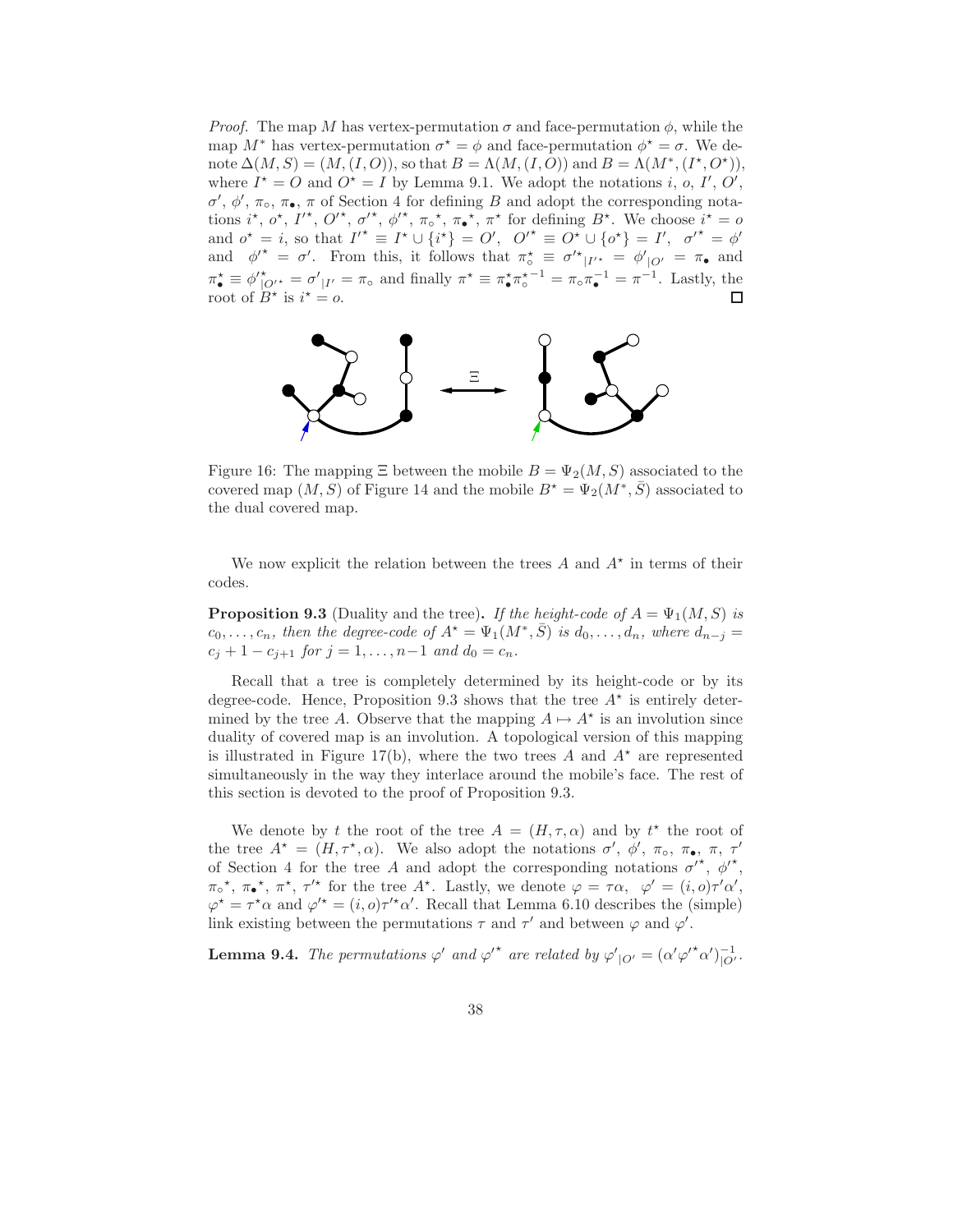

Figure 17: (a) The plane tree  $A = \Psi_1(M, S)$  associated to the covered map of Figure 14. (b) Topological construction of the tree  $A^* = \Psi_1(M^*, \bar{S})$ : in the mobile face, the trees  $A$  and  $A^*$  interlace in such a way that each edge of  $A$  is crossed by exactly one edge of  $A^*$ . (c) The plane tree  $A^*$ .

For the example in Figure 17, one gets  $\varphi'_{|O'} = (o, a_1, \bar{b}_2, a_2, \bar{b}_1, a_3, a_4, \bar{b}_3)$  and  $\varphi'_{|I'}^* = (b_3, \bar{a}_4, \bar{a}_3, b_1, \bar{a}_2, b_2, \bar{a}_1, i).$ 

*Proof.* By Proposition 6.11, the face-permutation  $\psi = \pi \alpha$  of the mobile B satisfies  $\varphi'_{|O'} = \alpha' \psi_{|I'}^{-1} \alpha'$ . The same property applied to the mobile  $B^*$  gives  $\varphi'_{|I'}^* = \alpha' \psi_{|O'}^{*-1} \alpha'$ , where  $\psi^* = \pi^* \alpha'$  is the face-permutation of B. This gives

$$
(\alpha' \varphi'^* \alpha')_{|O'}^{-1} = \alpha' (\varphi'^*)_{|I'}^{-1} \alpha' = \psi^*_{|O'}.
$$

Moreover, by Proposition 9.2,  $\pi^* = \pi^{-1}$ , so that  $\psi^* = \pi^{-1} \alpha' = \alpha' \psi^{-1} \alpha$ . Hence,

$$
(\alpha' \varphi'^* \alpha')_{|O'}^{-1} = \psi^*_{|O'} = (\alpha' \psi^{-1} \alpha)_{|O'} = \alpha' \psi_{|I'}^{-1} \alpha' = \varphi'_{|O'}.
$$

 $\Box$ 

**Lemma 9.5.** The permutations  $\varphi'$  and  $\tau'^*$  are related by  $\tau'^* = \varphi' \varphi'_{|O'}^{-1}$ .

Proof. By definition,  $\tau'^* = \sigma'^* \pi_{\circ}^{*-1} = \phi' \phi_{|O'}'^{-1}$ , where  $\phi' = (i, o)\sigma' \alpha'$ . We want to prove  $\phi' \phi'_{\vert O'}^{-1} = \varphi' \varphi'_{\vert O'}^{-1}$ , or equivalently,  $\phi'_{\vert O'} \phi'^{-1} = \varphi'_{\vert O'} \varphi'^{-1}$  (by taking the inverse). Observe that the permutations  $\phi' = (i, o)\sigma'\alpha'$  and  $\varphi' = (i, o)\tau'\alpha'$ coincide on  $I'$  (since  $\sigma'$  and  $\tau'$  coincide on O'). We now consider a half-edge h in H'. Suppose first that  $\phi'^{-1}(h)$  is in I'. In this case,  $\phi'^{-1}(h) = {\varphi'}^{-1}(h)$ (since  $\phi'$  and  $\varphi'$  coincide on I'), hence  $\phi'_{|O'}\phi'^{-1}(h) = {\phi'}^{-1}(h) = {\varphi'}^{-1}(h) =$  $\varphi'_{|O'}\varphi'^{-1}(h)$ . Suppose now that  $\varphi'^{-1}(h)$  is in O'. Observe that  $\varphi'^{-1}(h)$  is also in  $O'$  (since  $\phi'$  and  $\varphi'$  coincide on  $I'$ ). Moreover, by definition of reductions,  $\phi'_{|O'}\phi'^{-1}(h) = \phi'^k(h)$ , where  $k \geq 0$  is such that  $\phi'^k(h) \in O'$  and  $\phi'^j(h) \in I'$ for all  $0 \leq j \leq k$ . Since  $\phi'$  and  $\varphi'$  coincide on I', we get  $\phi'^{j}(h) = \varphi'^{j}(h)$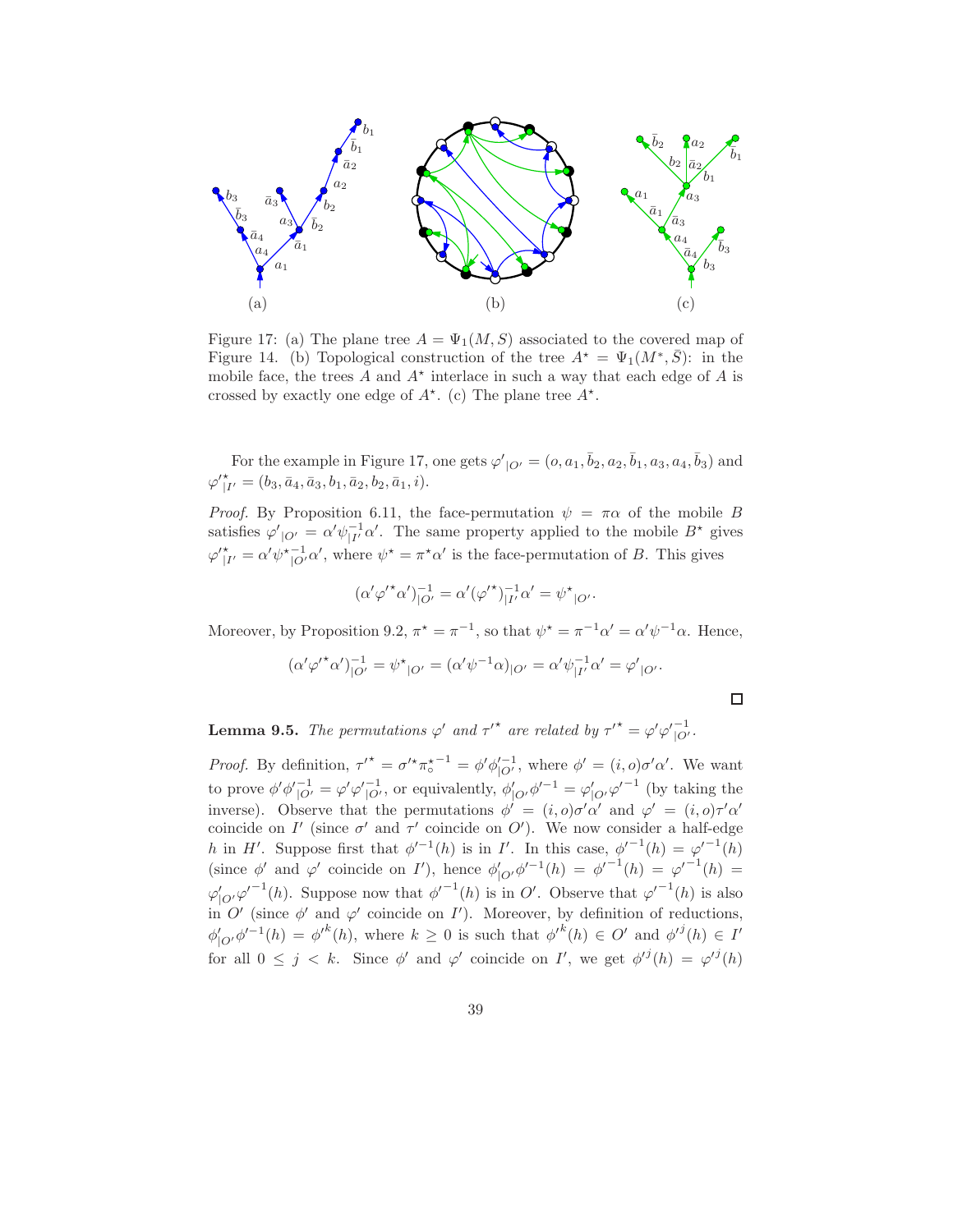for  $0 \leq j \leq k$ . Thus,  $\phi'_{|O'}\phi'^{-1}(h) = {\varphi'}^k(h)$  and where  $k \geq 0$  is such that  $\varphi'^k(h) \in O'$  and  $\varphi'^j(h) \in I'$  for all  $0 \leq j < k$ . Hence, by definition of reductions,  $\phi'_{|O'}\phi'^{-1}(h) = \varphi'_{|O'}{\varphi'}^{-1}(h).$ 

#### Proof of Proposition 9.3.

We denote by  $o_0 = 0, o_1, \ldots, o_n$  the half-edges in O' in such a way that  $\varphi'_{|O'} =$  $(o, o_1, \ldots, o_n)$  and we denote  $i_j = \alpha(o_j)$  for  $j = 0 \ldots n$ . We denote by  $v_0, v_1, \ldots, v_n$ the vertices of  $A$  in counterclockwise order around  $A$ . By definition (and because  $(I, O)$  is the root-to-leaves orientation of A), this means that  $v_i$  is incident to the ingoing half-edge  $i_j$  for  $j = 1...n$ . Therefore, the height-code of A is  $c_0c_1 \cdots c_n$ , where  $c_0 = 0$  and for  $j = 0 \ldots n-1$ ,  $c_{j+1} = c_j + 1 - \delta_j$ where  $\delta_j$  is the number of half-edges in I between the half-edge  $o_j$  and  $o_{j+1}$  in the face-permutation  $\varphi$  (hence, also in the permutation  $\varphi'$ ). Equivalently, for  $j = 0 \dots n-1$ ,  $\delta_j \equiv c_j + 1 - c_{j+1}$  is the number of half-edges in I' in the cycle of the permutation  $\varphi' \varphi_{|O'}^{-1}$  containing  $o_j$ . We also denote  $\delta_n = c_n$  and observe that this is the number of half-edges in  $I'$  in the cycle of the permutation  $\varphi' \varphi_{|O'}^{-1}$ containing  $o_n$ .

We now consider degree-code  $d_0d_1 \cdots d_n$  of  $A^*$  and want to prove that  $\delta_j =$  $d_{n-j}$  for  $j=0...n$ . Let  $v_0^*, v_1^*, \ldots, v_n^*$  be the vertices of  $A^*$  in counterclockwise order around  $A^*$ . By Lemma 9.1, the root-to-leaves orientation of  $A^*$  is  $(O, I)$ and by Lemma 9.4,  $\varphi'_{|I'} = (i, i_n, \dots, i_2, i_1)$ . Therefore, for  $j = 1 \dots n-1$  the vertex  $v_{n-j}^*$  of  $A^*$  is incident to the half-edge  $o_j$ . Thus, for  $j = 0 \dots n-1$ , the number of children  $d_{n-j}$  of  $v_{n-j}^{\star}$  is the number of half-edges in  $I'$  in the cycle of the vertex-permutation  $\tau^*$  containing  $o_j$  (hence, also in the permutation  $\tau'^*$ ). For  $j = n$  also, we observe that  $d_{n-j}$  is the number of half-edges in I' in the cycle of the permutation  $\tau'^*$  containing  $o_j$ . By Lemma 9.5,  $\tau'^* = \varphi' \varphi'_{|O'}^{-1}$ , hence  $\delta_j = d_{n-j}$  for  $j = 0 \ldots n$ . This concludes the proof of Proposition 9.3. П

Acknowledgments. We thank Eric Fusy, Jean-François Marckert, Grégory Miermont, and Gilles Schaeffer for very stimulating discussions.

### References

- [1] N. M. Adrianov. An analogue of the Harer-Zagier formula for unicellular two-color maps. Funktsional. Anal. i Prilozhen., 31(3):1–9, 95, 1997.
- [2] E.A. Bender, E.R. Canfield, and R.W. Robinson. The asymptotic number of tree-rooted maps on a surface. J. Combin. Theory Ser. A, 48(2):156–164, 1988.
- [3] O. Bernardi. Bijective counting of tree-rooted maps and shuffles of parenthesis systems. Electron. J. Combin., 14(1):Research Paper 9, 36 pp., 2007.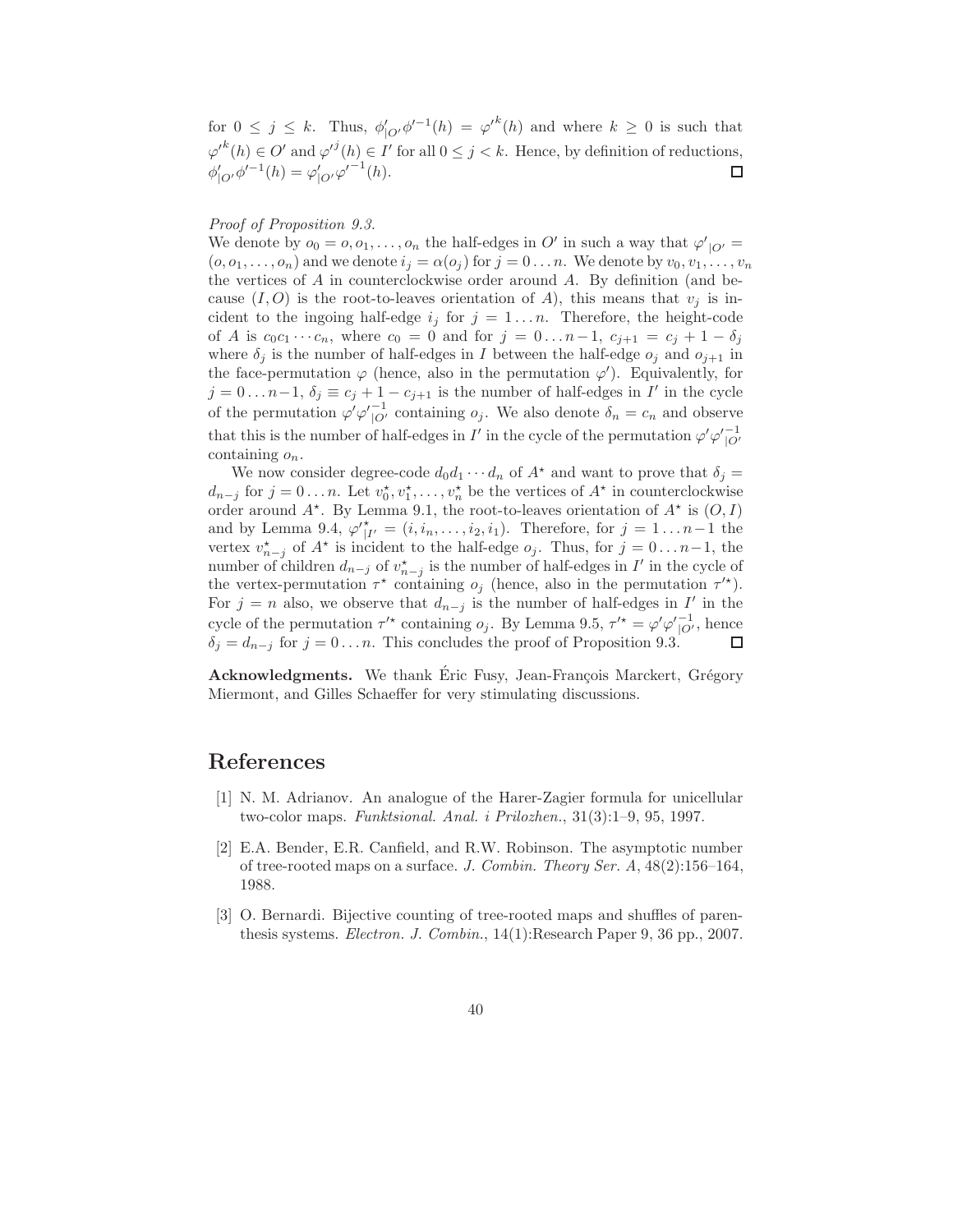- [4] O. Bernardi and E. Fusy. A unified bijective method for maps: application ´ to two classes with boundaries. Submitted.
- [5] J. Bouttier, P. Di Francesco, and E. Guitter. Geodesic distance in planar graphs. Nuclear Phys. B, 663(3):535–567, 2003.
- [6] J. Bouttier, P. Di Francesco, and E. Guitter. Planar maps as labeled mobiles. Electron. J. Combin., 11(1):Research Paper 69, 27 pp. (electronic), 2004.
- [7] J Bouttier and E Guitter. Statistics of geodesics in large quadrangulations. Journal of Physics A: Mathematical and Theoretical, 41(14):145001 (30pp), 2008.
- [8] J Bouttier and E Guitter. The three-point function of planar quadrangulations. Journal of Statistical Mechanics: Theory and Experiment, 2008(07):P07020 (39pp), 2008.
- [9] Guillaume Chapuy. Asymptotic enumeration of constellations and related families of maps on orientable surfaces. Combinatorics, Probability, and Computing, 18:477–516, 2009.
- [10] Guillaume Chapuy. A new combinatorial identity for unicellular maps, via a direct bijective approach. In FPSAC'09 (Preliminary long version at www.lix.polytechnique.fr/˜chapuy), 2009.
- [11] Guillaume Chapuy, Michel Marcus, and Gilles Schaeffer. A bijection for rooted maps on orientable surfaces. SIAM J. Discrete Math., 23(3):1587– 1611, 2009.
- [12] Philippe Chassaing and Gilles Schaeffer. Random planar lattices and integrated superBrownian excursion. Probab. Theory Related Fields, 128(2):161–212, 2004.
- [13] R. Cori, S. Dulucq, and G. Viennot. Shuffle of parenthesis systems and Baxter permutations. J. Combin. Theory Ser. A, 43:1–22, 1986.
- [14] I. Goulden and A. Nica. A direct bijection for the Harer-Zagier formula. J. Combin. Theory Ser. A, 2005.
- [15] A. Goupil and G. Schaeffer. Factoring N-cycles and counting maps of given genus. European J. Combin., 19(7):819–834, 1998.
- [16] J. Harer and D. Zagier. The Euler characteristic of the moduli space of curves. Invent. Math., 85(3):457–485, 1986.
- [17] D. M. Jackson. Some combinatorial problems associated with products of conjugacy classes of the symmetric group. J. Combin. Theory Ser. A, 49(2):363–369, 1988.